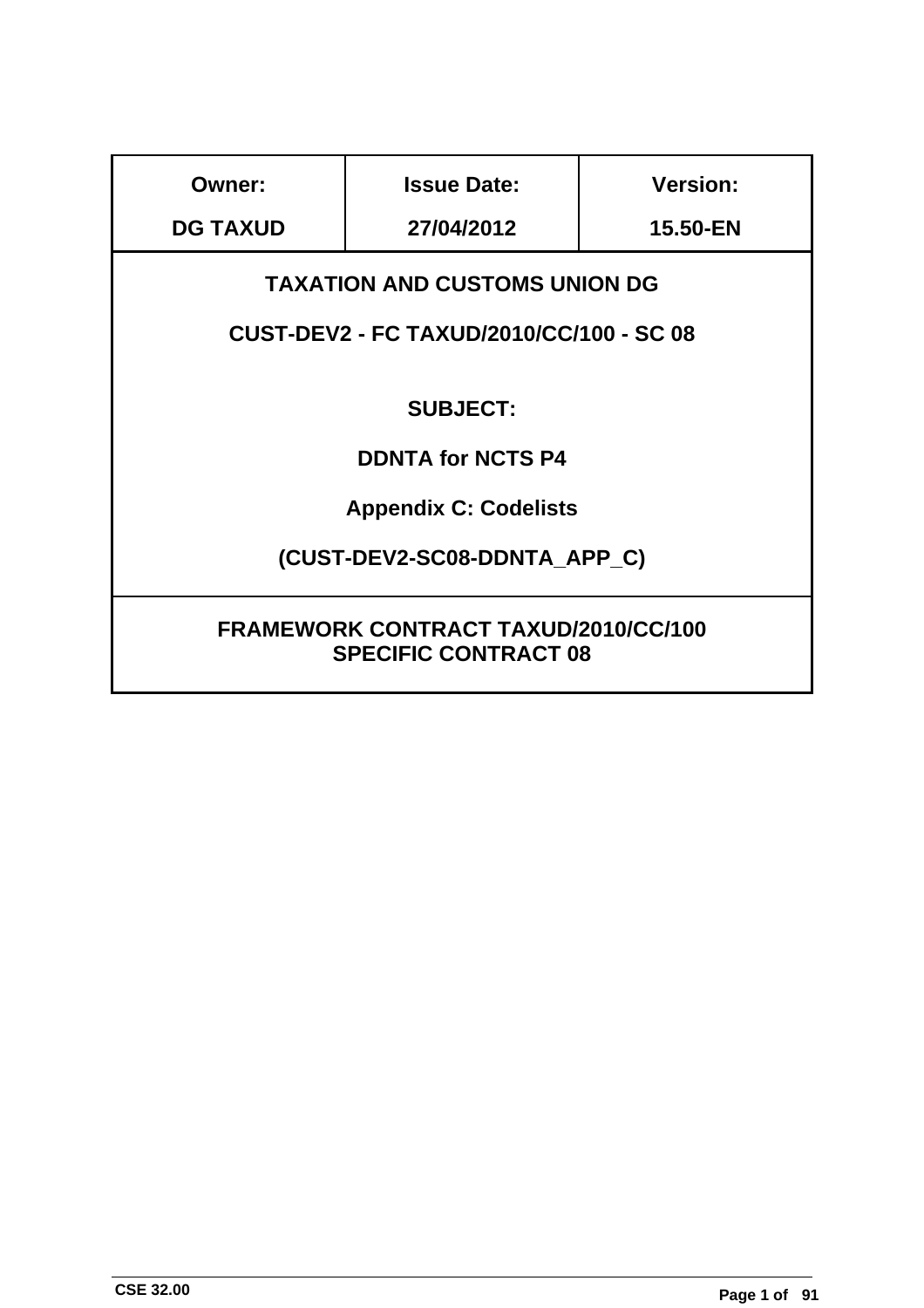**DDNTA for NCTS P4. Version 15.50-EN ALIGNED TO DDNA KEL 0.24 REF:CUST-DEV2-SC08-DDNTA\_APP\_C**

**Appendix C: Codelists**

**1. Introduction**

# **1. Introduction**

This appendix lists the available code lists in order of code list number:

- The Technical Codes for which the values given here in the DDNTA for NCTS P4 are definitive

- The Business Codes (those identified in the FTSS-AES Addendum [A4] for which the definitive values are those loaded into the Common Services Reference Data and available for download to NAs. Therefore, those values are not presented or only presented for information.

Each code list is structured as follows :

| Number      | Number used in DDNTA for NCTS P4 Appendix J Correlation tables.         |
|-------------|-------------------------------------------------------------------------|
| Name        | Name, in most cases resembling the name of the relevant attribute(s).   |
| Format      | Type of code and thus of the attributes to which the code list applies. |
| Technical   | A flag to indicate if the codelist as a whole is a Technical Codelist.  |
| Details     | Exceptions, relevant attributes.                                        |
| Code        | Values.                                                                 |
| Description | Meaning of each value.                                                  |
| Remarks     | Exceptions or remarks concerning a particular value.                    |

Note that the technical codes included in Business Code Lists will be maintained by the CS/RD, since the Business Code Lists as whole are maintained by CS/RD.

Please also note that due to a technical limitation of the Adobe Acrobat Writer, some characters may not be displayed properly.

Additional codes can be defined at national level in a separate National Code List. These codes will only be used within the National and External Domains and NOT the Common Domain. Therefore they will be under the control of the National Helpdesk and will be communicated within that NA.

# **DDNA KEL Alignment**

The specific Appendix is aligned to DDNA KEL V0.24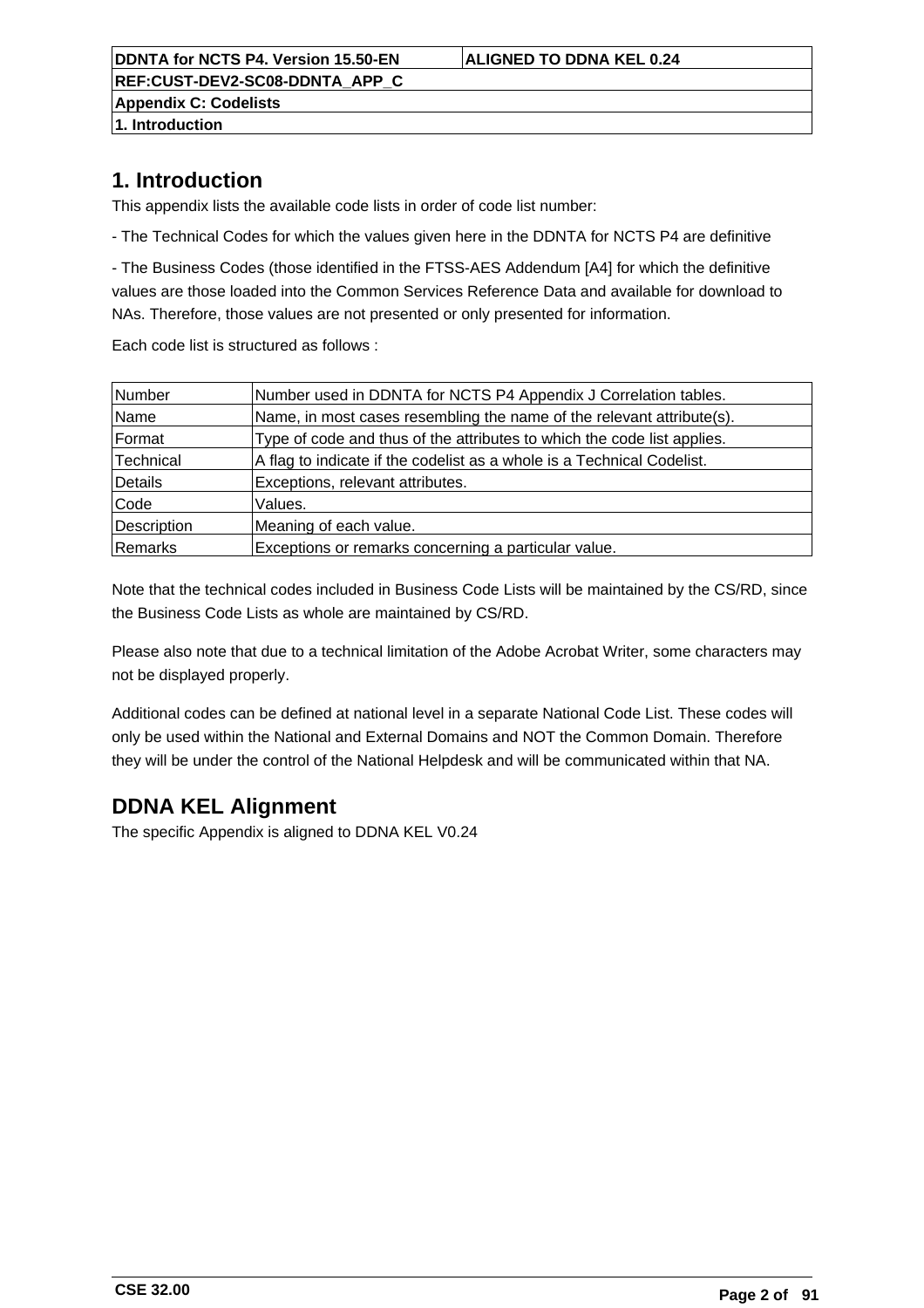**REF:CUST-DEV2-SC08-DDNTA\_APP\_C**

**Appendix C: Codelists**

**2. List of available Technical Code Lists**

# **2. List of available Technical Code Lists**

| <b>Number</b>  | <b>Title</b>                                  | <b>Format</b>   |
|----------------|-----------------------------------------------|-----------------|
| 1              | NCTS UN/EDIFACT Message Types                 | an6             |
| 2              | Message types for CUSDEC                      | an $6$          |
| 3              | Message types for CUSRES                      | an $6$          |
| 4              | Message types for GESMES                      | an $6$          |
| 5              | Message types for PARTTC                      | an $6$          |
| 6              | Message types for FUNACK                      | an $6$          |
| $\overline{7}$ | Message types for CONTRL                      | an $6$          |
| 21             | Syntax identifier                             | a4              |
| 22             | Syntax version number                         | n1              |
| 23             | Error Codes for EDI NCK                       | n2              |
| 24             | Modification Type                             | a1              |
| 25             | Address type                                  | a1              |
| 26             | Month of Year                                 | an2             |
| 27             | Flag                                          | n1              |
| 28             | First/Last                                    | a1              |
| 32             | <b>Action Codes</b>                           | an.3            |
| 33             | Interchange Service Segment Tags              | a3              |
| 34             | Message Service Segment Tags                  | a3              |
| 35             | <b>Version Numbers</b>                        | an.3            |
| 36             | <b>Release Numbers</b>                        | an.3            |
| 37             | <b>Controlling Agencies</b>                   | an.2            |
| 49             | <b>Functional Error Codes</b>                 | n2              |
| 53             | Prefix-Suffix level                           | an1             |
| 60             | Message Types                                 | an $6$          |
| 61             | ISO 6346                                      | an.2            |
| 64             | Sensitive Goods Code                          | n.2             |
| 65             | <b>UNOD Languages</b>                         | a2              |
| 66             | <b>UNOF Languages</b>                         | a <sub>2</sub>  |
| 68             | <b>Business Functionality Code</b>            | a1              |
| 70             | Country Codes (Customs Office Lists)          | a <sub>2</sub>  |
| 71             | Country Codes (Guarantee Management - non EC) | a <sub>2</sub>  |
| 74             | Message types for BANSTA                      | an $6$          |
| 75             | Message types for GENRAL                      | an $6$          |
| 77             | Message types for FINSTA                      | an $6$          |
| 78             | Message types for SANCRT                      | an $6$          |
| 79             | System Unavailability Type                    | a1              |
| 80             | <b>UNOH Languages</b>                         | a2              |
| 81             | CS/MIS status                                 | an <sub>2</sub> |
| 82             | CSI returned code                             | n1              |
| 83             | MRN Follow up queries (Role A & Role B)       | a2              |
| 84             | CS/MIS status explanation code                | n.2             |
| 85             | <b>UNOE languages</b>                         | a2              |
| 105            | Day in the week                               | n1              |
| 117            | Security indicator                            | n1              |
| 136            | <b>Custom System</b>                          | n2              |
| 137            | <b>UNOK Languages</b>                         | a2              |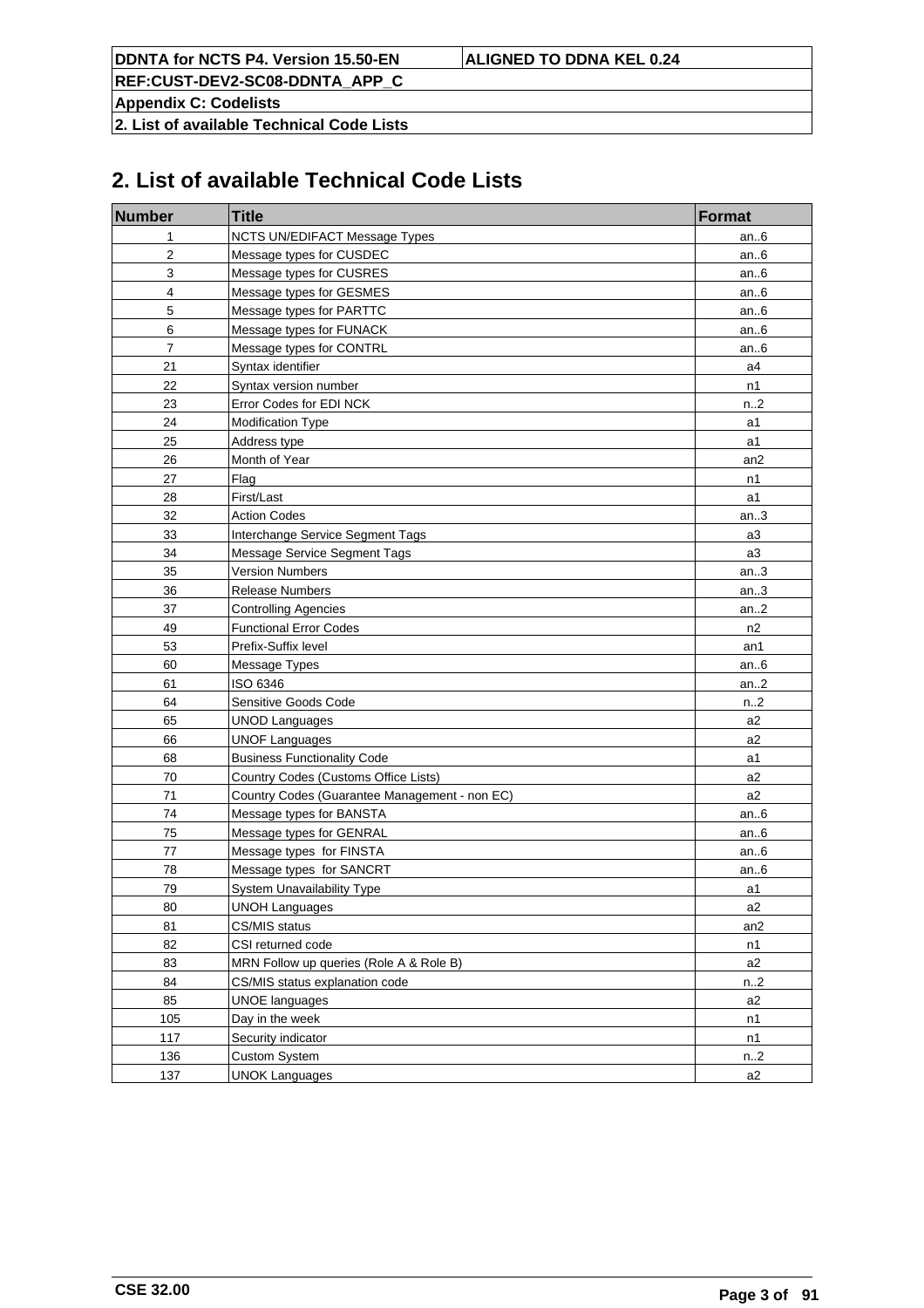**REF:CUST-DEV2-SC08-DDNTA\_APP\_C**

**Appendix C: Codelists**

**3. List of available Business Code Lists**

# **3. List of available Business Code Lists**

| <b>Number</b>    | <b>Title</b>                                     | <b>Format</b>    |
|------------------|--------------------------------------------------|------------------|
| 8                | Country Codes (full list)                        | a2               |
| $\boldsymbol{9}$ | Country Codes (Common Transit)                   | a <sub>2</sub>   |
| 10               | country codes (community)                        | a2               |
| 11               | Country regime                                   | an3              |
| 12               | Language Codes                                   | a <sub>2</sub>   |
| 13               | Document Type (Common)                           | an. $4$          |
| 14               | Previous document type (Common)                  | an.6             |
| 15               | Geo Info Codes                                   | an.6             |
| 16               | Geo-Nomenclature Code                            | n <sub>3</sub>   |
| 17               | Kind of Packages                                 | an2              |
| 18               | <b>Transport Mode</b>                            | n2               |
| 20               | Traffic type                                     | an $3$           |
| 29               | Response Code                                    | n.2              |
| 31               | Type of Declaration Transit/Export Procedures    | an.5             |
| 39               | Additional Information ID (Common)               | an $.5$          |
| 41               | Control Indicator RoC/ GI-RoC                    | an <sub>2</sub>  |
| 43               | AAR/AER rejection reason                         | n <sub>1</sub> 2 |
| 44               | ATR rejection reason code                        | an.2             |
| 45               | Amendment rejection motivation code              | n1               |
| 46               | Diversion rejection                              | an.2             |
| 47               | Control result                                   | an <sub>2</sub>  |
| 48               | Currency codes                                   | an3              |
| 50               | Guarantee Monitoring codes                       | n1               |
| 51               | Guarantee Type codes                             | an1              |
| 52               | Invalid guarantee reason codes                   | an.3             |
| 54               | Query identifier                                 | n1               |
| 56               | Role                                             | an3              |
| 57               | <b>Statistics Type</b>                           | an4              |
| 58               | <b>Customs Operation State Types</b>             | an.3             |
| 59               | Unit of Measure                                  | a3               |
| 62               | Sensitive Goods Commodity Code                   | an.6             |
| 63               | Country Codes (Common Transit outside Community) | a2               |
| 67               | Specific notes code                              | an $6$           |
| 69               | Discrepancies Solved Notification Code           | an.2             |
| 95               | Risk analysis result code                        | an1              |
| 96               | Specific circumstance indicator                  | a1               |
| 101              | UN dangerous goods code                          | an4              |
| 116              | Transport charges - Method of payment            | a1               |
| 118              | Requested information code                       | n1               |
| 119              | <b>Information Code</b>                          | n2               |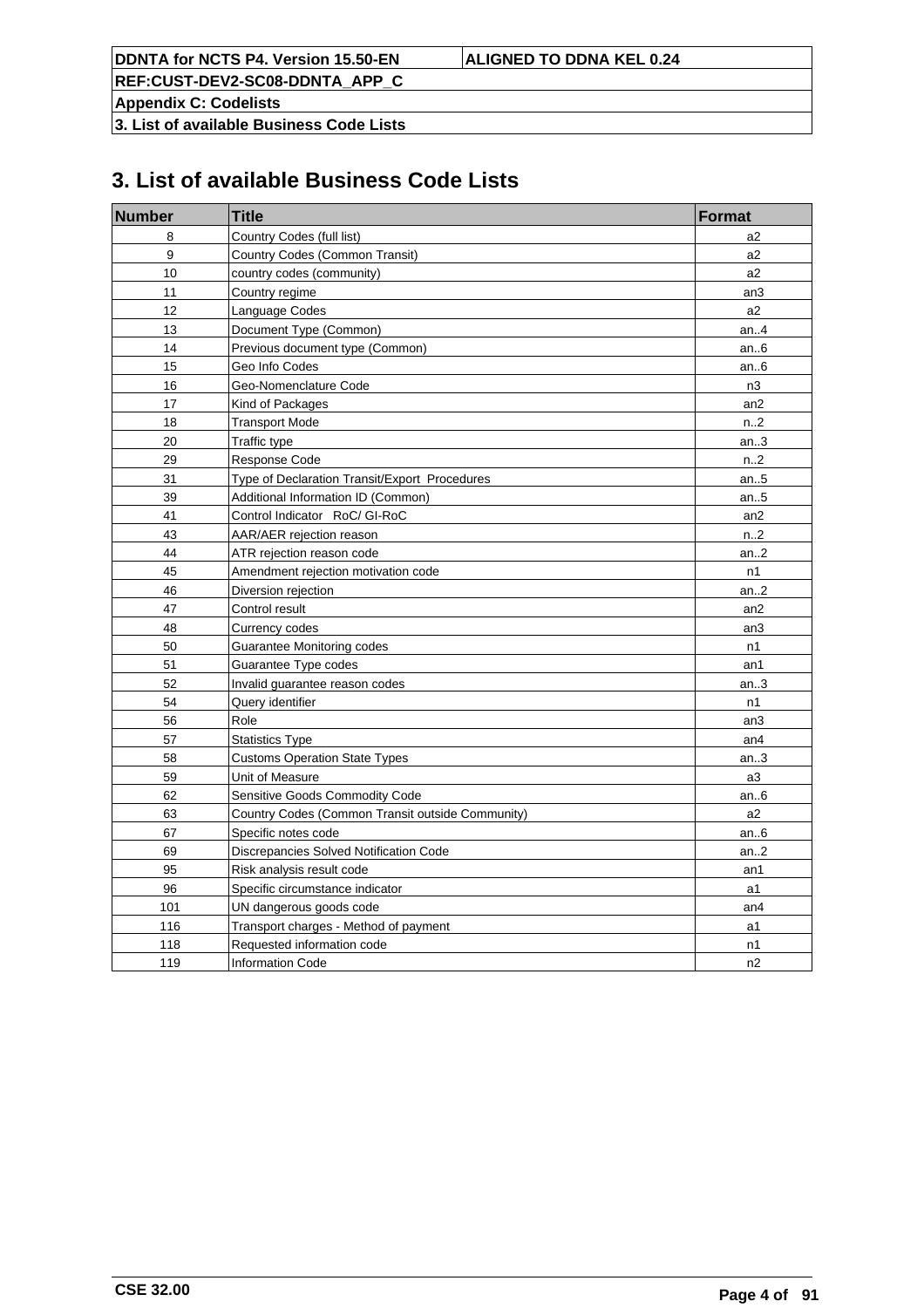**Appendix C: Codelists**

**1. NCTS UN/EDIFACT Message Types**

# **1. NCTS UN/EDIFACT Message Types**

## **Details:**

Used for attribute MESSAGE ERRORS.Message Type.

## **Format:**

an..6

## **Type:**

| Code          | <b>Description</b>                                                 | <b>Remarks</b> |
|---------------|--------------------------------------------------------------------|----------------|
| BANSTA        | <b>Banking Status Message</b>                                      |                |
| <b>CUSDEC</b> | Customs declaration                                                |                |
| <b>CUSRES</b> | Customs response                                                   |                |
| <b>FINSTA</b> | Financial statement of an account message                          |                |
| <b>GENRAL</b> | General purpose Message                                            |                |
| <b>GESMES</b> | <b>General Statistics Message</b>                                  |                |
| PARTTC        | Party Information Message                                          |                |
| <b>SANCRT</b> | International movement of goods governmental<br>regulatory message |                |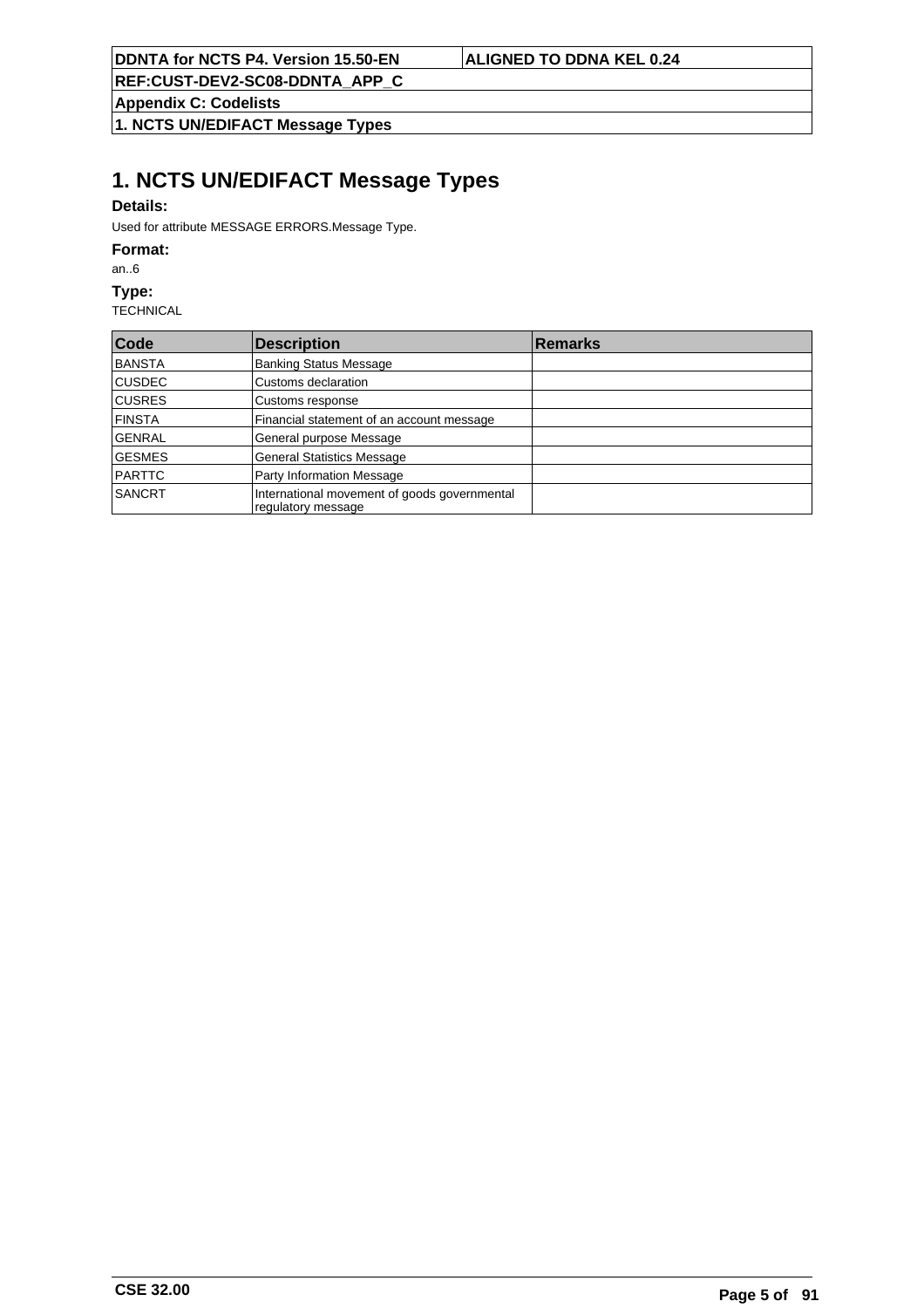**Appendix C: Codelists**

**2. Message types for CUSDEC**

# **2. Message types for CUSDEC**

## **Details:**

Used for attribute MESSAGE ERRORS.Association assigned code and MESSAGE.Message Type.

The codelist that is used in the TMS is codelist 60.

**Format:**

an..6

**Type:**

| Code          | <b>Description</b>                 | <b>Remarks</b>    |
|---------------|------------------------------------|-------------------|
| <b>CC004A</b> | Amendment acceptance               | Values for CUSDEC |
| CC007A        | Arrival notification               | Values for CUSDEC |
| CC013B        | Declaration amendment              | Values for CUSDEC |
| CC014A        | Declaration cancellation request   | Values for CUSDEC |
| CC015A        | Declaration data                   | Values for CUSDEC |
| CC015B        | Declaration data                   | Values for CUSDEC |
| CC017B        | Departure control results          | Values for CUSDEC |
| CC019A        | <b>Discrepancies</b>               | Values for CUSDEC |
| CC021A        | AAR rejection notification         | Values for CUSDEC |
| CC023A        | Guarantor notification             | Values for CUSDEC |
| CC029B        | <b>Release for Transit</b>         | Values for CUSDEC |
| CC043A        | Unloading permission               | Values for CUSDEC |
| <b>CC044A</b> | Unloading remarks                  | Values for CUSDEC |
| <b>CC045A</b> | Write-off notification             | Values for CUSDEC |
| CC051B        | No Release for Transit             | Values for CUSDEC |
| CC054A        | Request of release                 | Values for CUSDEC |
| CC055A        | Guarantee not valid                | Values for CUSDEC |
| <b>CC100A</b> | Ask for documents                  | Values for CUSDEC |
| <b>CC140A</b> | Request on non-arrived movement    | Values for CUSDEC |
| CD001B        | Anticipated arrival record         | Values for CUSDEC |
| CD002A        | <b>AAR Request</b>                 | Values for CUSDEC |
| CD003B        | <b>AAR Response</b>                | Values for CUSDEC |
| CD010A        | Cancellation notification          | Values for CUSDEC |
| CD011A        | Sensitive goods notification       | Values for CUSDEC |
| CD012B        | AAR-TIR-SPEED                      | Values for CUSDEC |
| CD018B        | Destination control results        | Values for CUSDEC |
| CD020A        | Discrepancies solved notification  | Values for CUSDEC |
| <b>CD027A</b> | Movement query                     | Values for CUSDEC |
| CD038B        | Response to Movement Query         | Values for CUSDEC |
| CD050B        | ATR                                | Values for CUSDEC |
| CD059A        | Cancel enquiry notification        | Values for CUSDEC |
| <b>CD114A</b> | <b>ATR Request</b>                 | Values for CUSDEC |
| <b>CD115B</b> | <b>ATR Response</b>                | Values for CUSDEC |
| <b>CD118A</b> | <b>NCF</b>                         | Values for CUSDEC |
| <b>CD142A</b> | <b>Enquiry Request</b>             | Values for CUSDEC |
| <b>CD144A</b> | Enquiry information                | Values for CUSDEC |
| <b>CD145A</b> | <b>Enquiry information request</b> | Values for CUSDEC |
| <b>CD150A</b> | Recovery request                   | Values for CUSDEC |
| <b>CD152A</b> | Recovery dispatch notification     | Values for CUSDEC |
| CD200A        | Guarantee check                    | Values for CUSDEC |
| CD203A        | Guarantee use                      | Values for CUSDEC |
| CD204A        | Guarantee use cancellation         | Values for CUSDEC |
| CD209A        | Credit reference amount            | Values for CUSDEC |
| CD904A        | Status request                     | Values for CUSDEC |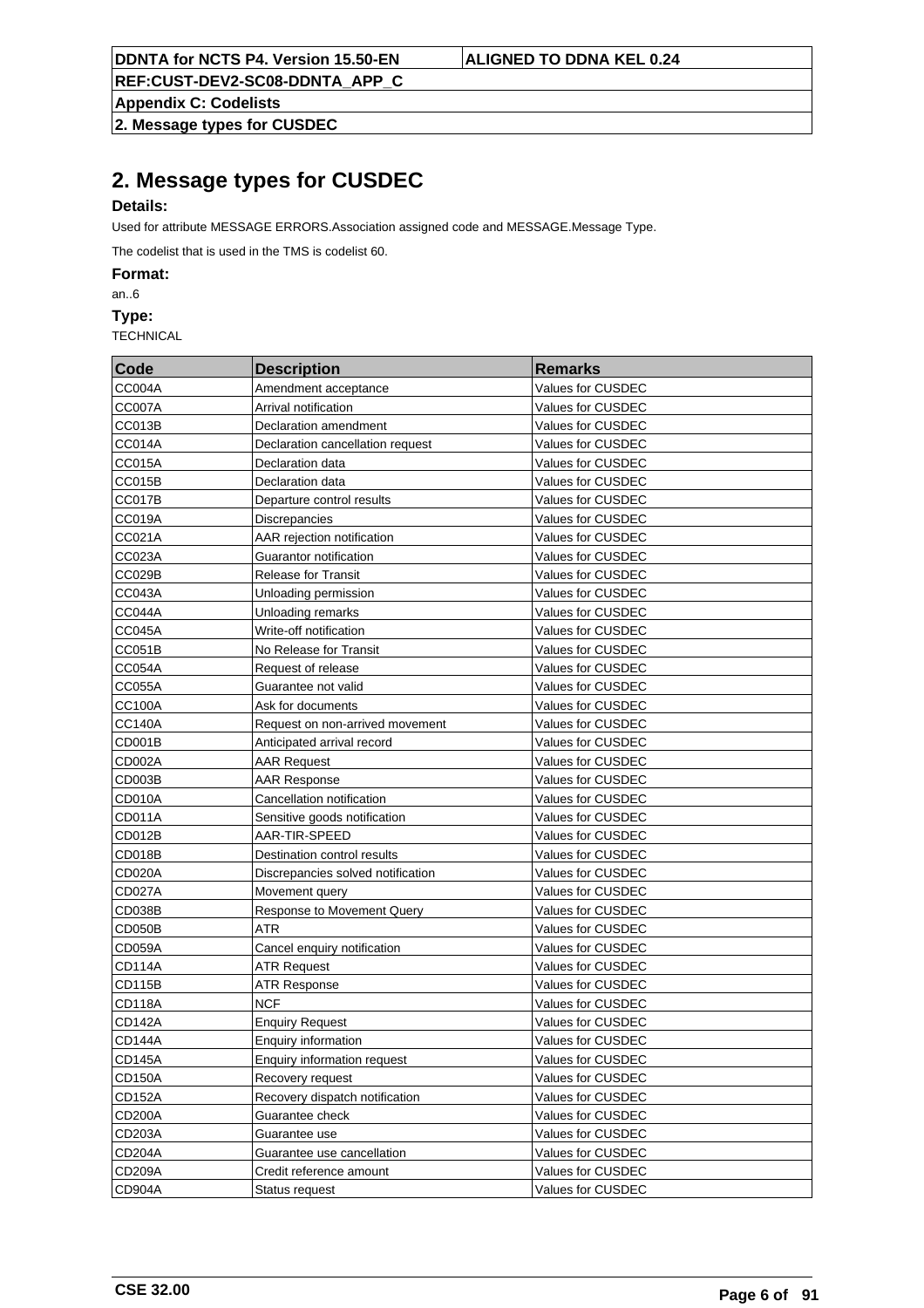**Appendix C: Codelists**

**3. Message types for CUSRES**

# **3. Message types for CUSRES**

# **Details:**

Used for attribute MESSAGE ERRORS.Association assigned code and MESSAGE.Message Type.

The codelist that is used in the TMS is codelist 60.

**Format:**

an..6

**Type:**

| Code          | <b>Description</b>                     | <b>Remarks</b>           |
|---------------|----------------------------------------|--------------------------|
| CC009A        | Cancellation decision                  | Values for CUSRES        |
| CC025A        | Goods release notification             | Values for CUSRES        |
| CC028A        | <b>MRN</b> allocated                   | Values for CUSRES        |
| CC035A        | <b>Recovery Notification</b>           | Values for CUSRES        |
| CC060A        | Control decision notification          | Values for CUSRES        |
| CC141A        | Information about non-arrived movement | <b>Values for CUSRES</b> |
| CC928A        | Positive Acknowledge                   | Values for CUSRES        |
| CD006A        | Arrival advice                         | Values for CUSRES        |
| CD024A        | Forward arrival advice                 | Values for CUSRES        |
| CD063A        | Recovery Communication                 | Values for CUSRES        |
| CD143A        | <b>Enquiry Response</b>                | Values for CUSRES        |
| CD151A        | Recovery acceptance notification       | Values for CUSRES        |
| CD201A        | Guarantee check result                 | Values for CUSRES        |
| <b>CD205A</b> | Guarantee use result                   | Values for CUSRES        |
| CD901B        | Cancellation acknowledgement           | Values for CUSRES        |
| CD905A        | Status response                        | Values for CUSRES        |
| CD913A        | Upload parsing response                | Values for CUSRES        |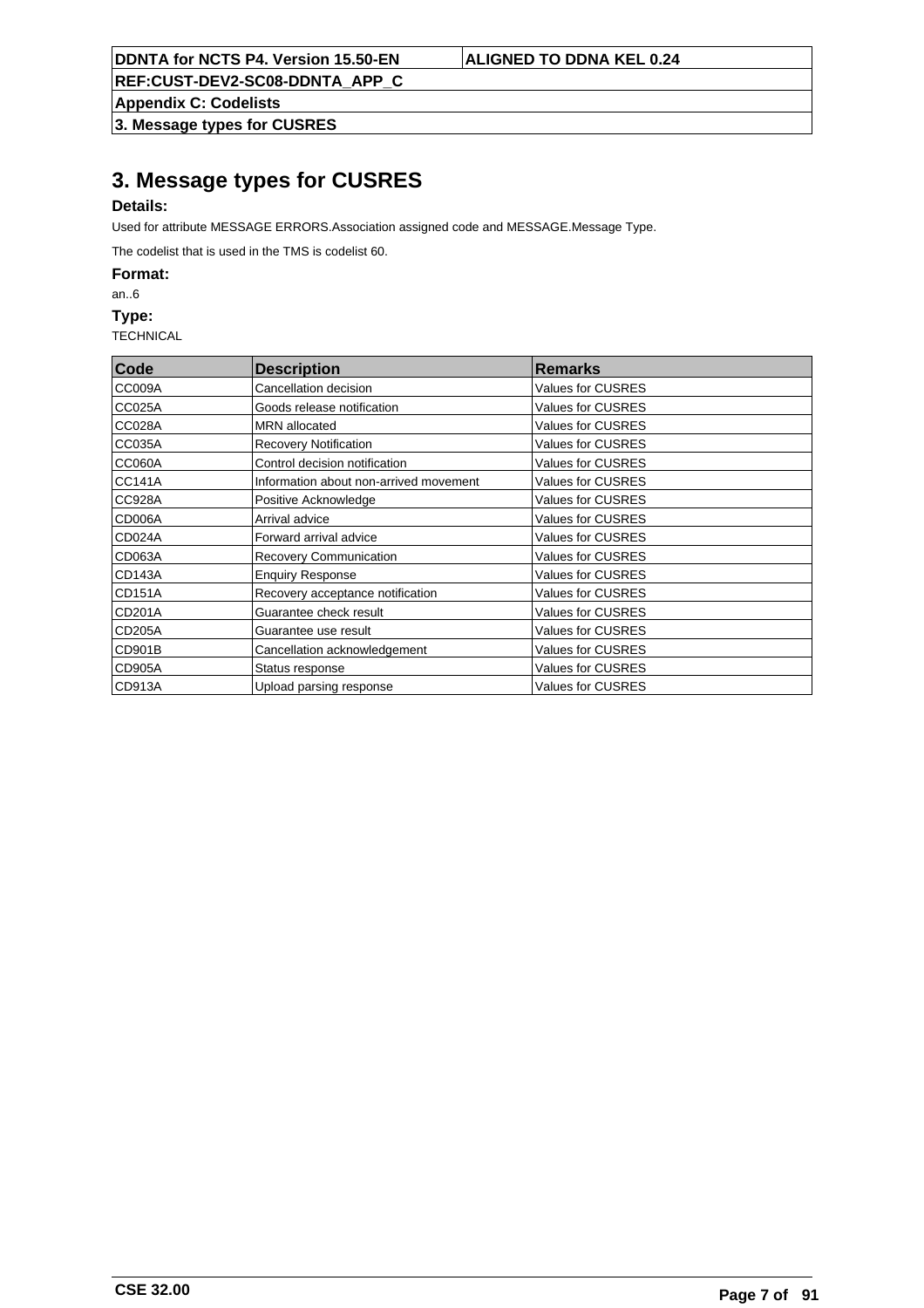**Appendix C: Codelists**

**4. Message types for GESMES**

# **4. Message types for GESMES**

# **Details:**

Used for attribute MESSAGE ERRORS.Association assigned code and MESSAGE.Message Type.

The codelist that is used in the TMS is codelist 60.

**Format:**

an..6

**Type:**

| Code              | Description                                                   | <b>Remarks</b>    |
|-------------------|---------------------------------------------------------------|-------------------|
| CD032B            | Notification of Common Reference Data<br>IModification to ND. | Values for GESMES |
| CD411B            | Sending of statistics data                                    | Values for GESMES |
| CD916A            | Common RD Request                                             | Values for GESMES |
| $\mathsf{CD932B}$ | Common RD Data                                                | Values for GESMES |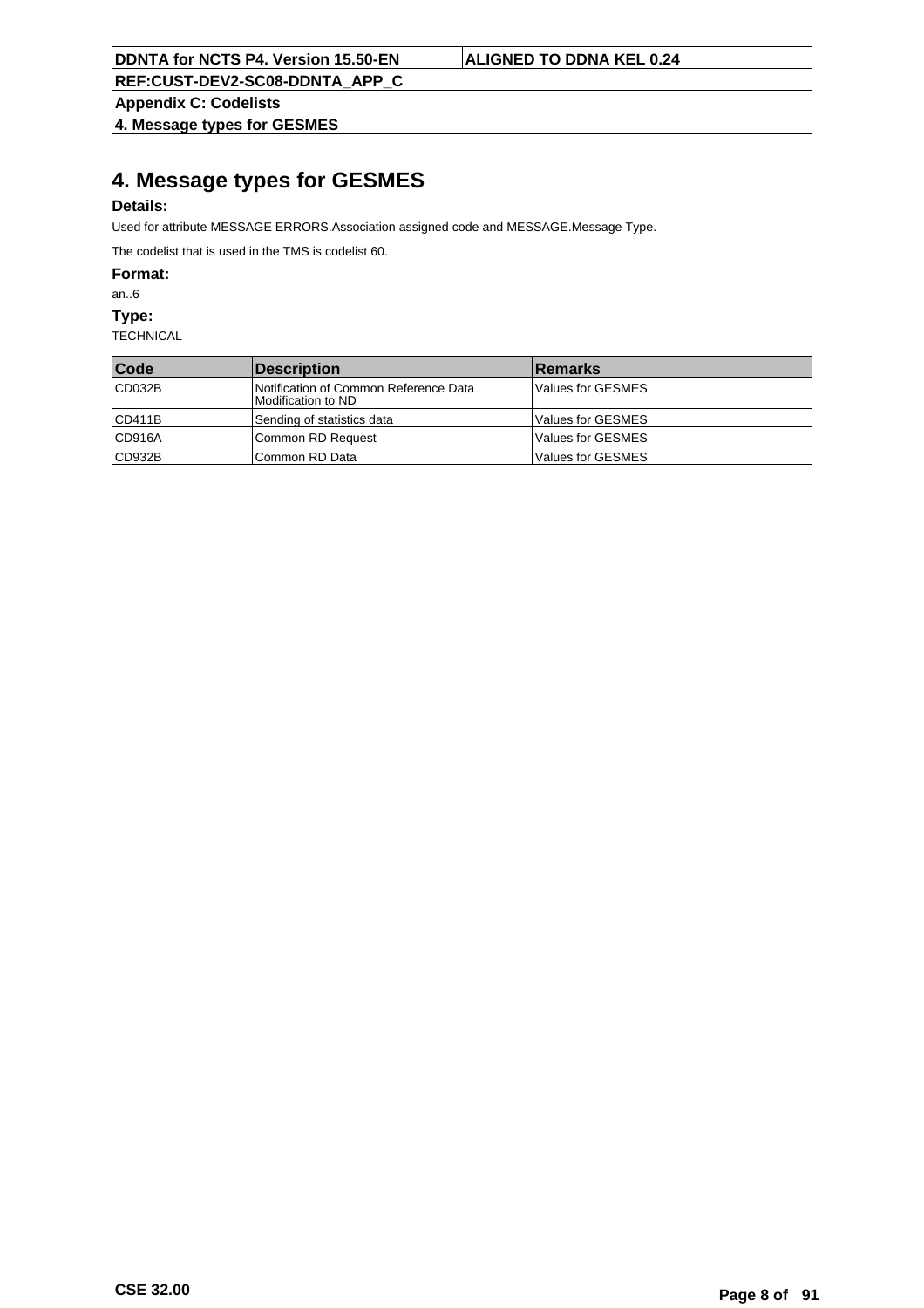**REF:CUST-DEV2-SC08-DDNTA\_APP\_C**

**Appendix C: Codelists**

**5. Message types for PARTTC**

# **5. Message types for PARTTC**

## **Details:**

Used for attribute MESSAGE ERRORS.Association assigned code and MESSAGE.Message Type.

The codelist that is used in the TMS is codelist 60.

**Format:**

an..6

**Type:**

| Code   | Description                                                         | <b>Remarks</b>      |
|--------|---------------------------------------------------------------------|---------------------|
| CD030B | Notification of customs offices modification to<br>common domain    | Values for PARTTC   |
| CD031B | Notification of customs offices modification to<br>Inational domain | Values for PARTTC   |
| CD914A | ICOL reauest                                                        | l Values for PARTTC |
| CD931B | ICOL DATA                                                           | l Values for PARTTC |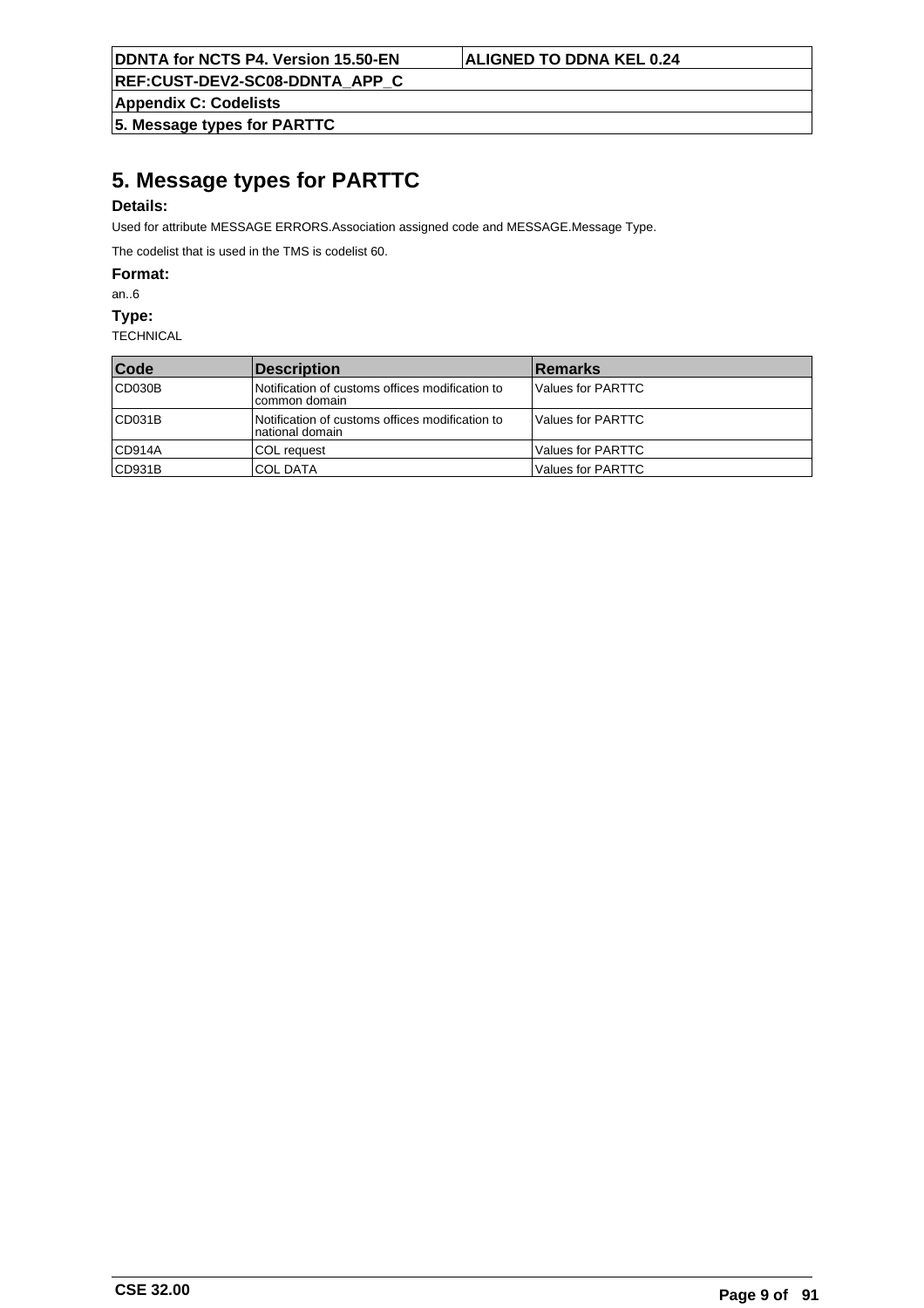**Appendix C: Codelists**

**6. Message types for FUNACK**

# **6. Message types for FUNACK**

# **Details:**

Used for attribute MESSAGE ERRORS.Association assigned code and MESSAGE.Message Type.

The codelist that is used in the TMS is codelist 60.

**Format:**

an..6

**Type:**

| Code   | Description                    | <b>Remarks</b>    |
|--------|--------------------------------|-------------------|
| CC005A | Amendment Rejection            | Values for FUNACK |
| CC008A | Arrival notification rejection | Values for FUNACK |
| CC016A | Declaration rejected           | Values for FUNACK |
| CC058A | Unloading remarks rejection    | Values for FUNACK |
| CC062A | Release request rejection      | Values for FUNACK |
| CD906A | Functional NACK                | Values for FUNACK |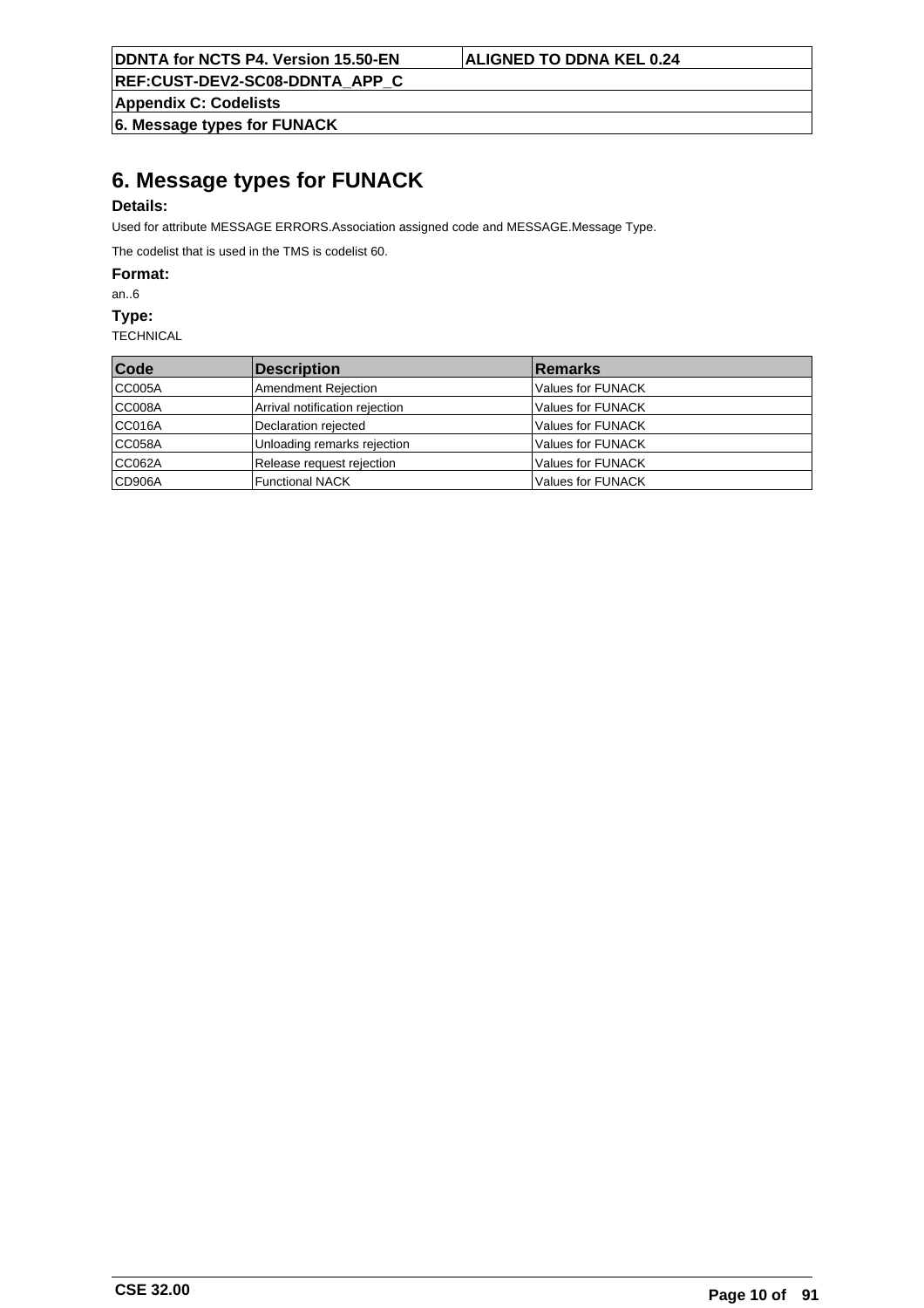**REF:CUST-DEV2-SC08-DDNTA\_APP\_C**

**Appendix C: Codelists**

**7. Message types for CONTRL**

# **7. Message types for CONTRL**

# **Details:**

Used for attribute MESSAGE ERRORS.Association assigned code and MESSAGE.Message Type.

The codelist that is used in the TMS is codelist 60.

**Format:**

an..6

**Type:**

| Code   | <b>Description</b>   | <b>Remarks</b>    |
|--------|----------------------|-------------------|
| CD907A | <b>IEDIFACT NACK</b> | Values for CONTRL |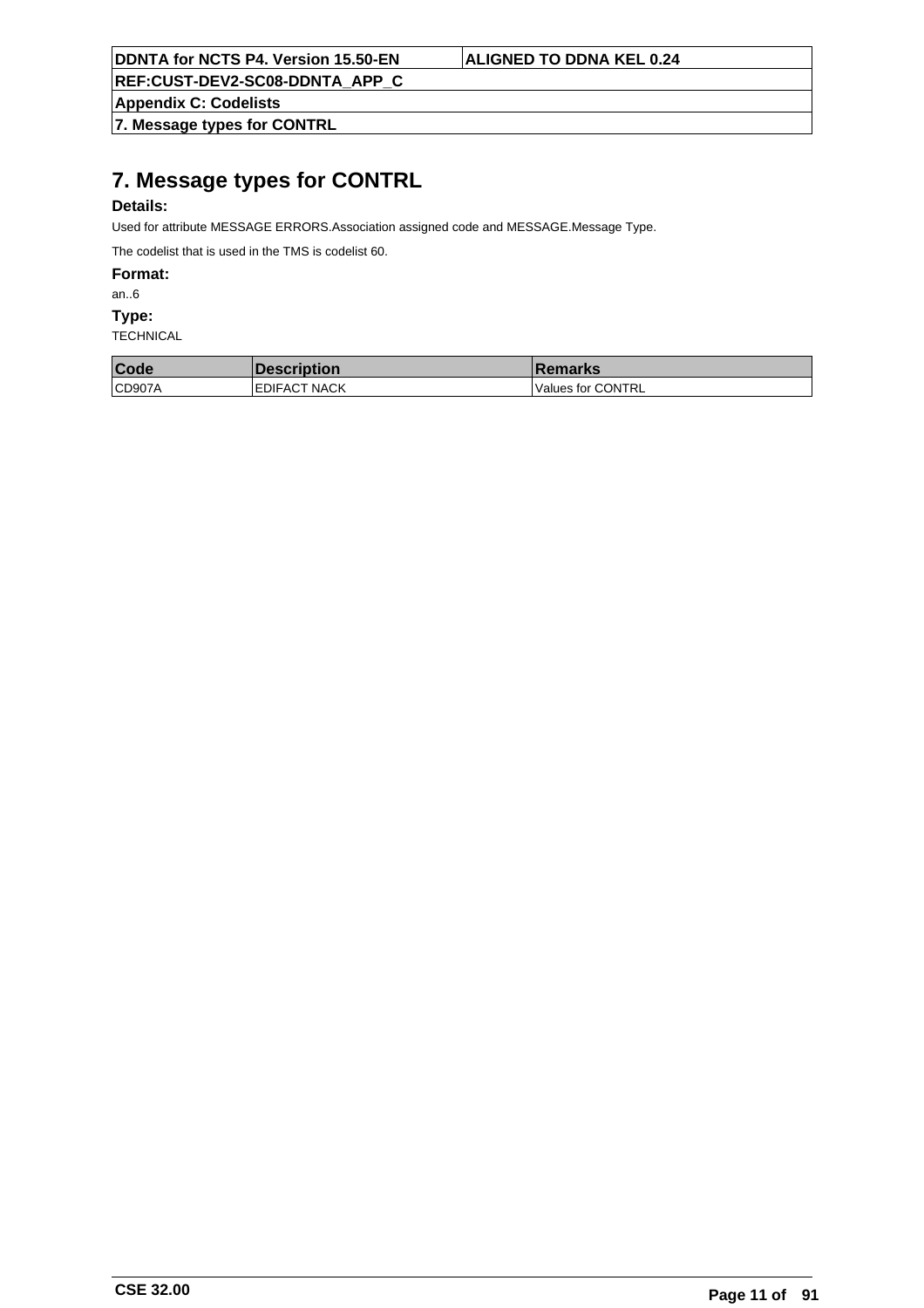**Appendix C: Codelists**

**8. Country Codes (full list)**

# **8. Country Codes (full list)**

## **Details:**

Code to specify countries (ISO alpha 2 country code as specified in ISO-3166 / 1996).

A Business Codelist is maintained in CS/RD. For the attribute 'Country of export' (box 15 and 15a) and 'TRADER CONSIGNOR.country code' the countries of the EU shall be used only.

For the attribute 'country of destination' (box17 and 17a), other countries than EU countries shall be used only.

**Format:**

a2

### **Type:**

| Code       | <b>Description</b> | <b>Remarks</b> |
|------------|--------------------|----------------|
| lAI        | Anguilla           |                |
| <b>IAT</b> | Austria            |                |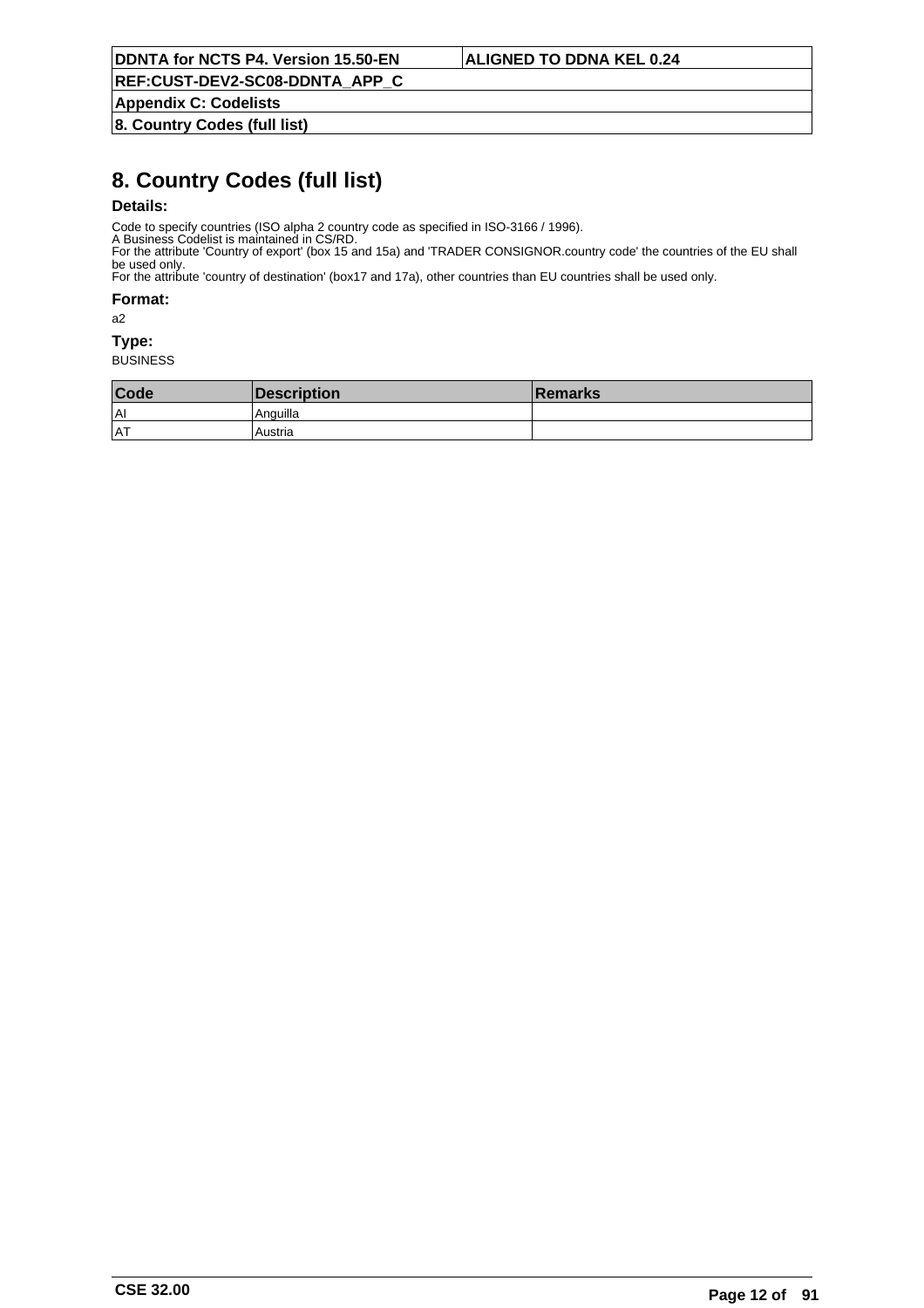**REF:CUST-DEV2-SC08-DDNTA\_APP\_C**

**Appendix C: Codelists**

**9. Country Codes (Common Transit)**

# **9. Country Codes (Common Transit)**

## **Details:**

This codelist is a Business Codelist maintained in CS/RD and can be found by selecting the countries with country regime different from OTH. Values are shown for illustration only.

### **Format:**

a2

# **Type:**

| Code       | Description | ∣Remarks |
|------------|-------------|----------|
| <b>IAT</b> | Austria     |          |
| BE         | Belaium     |          |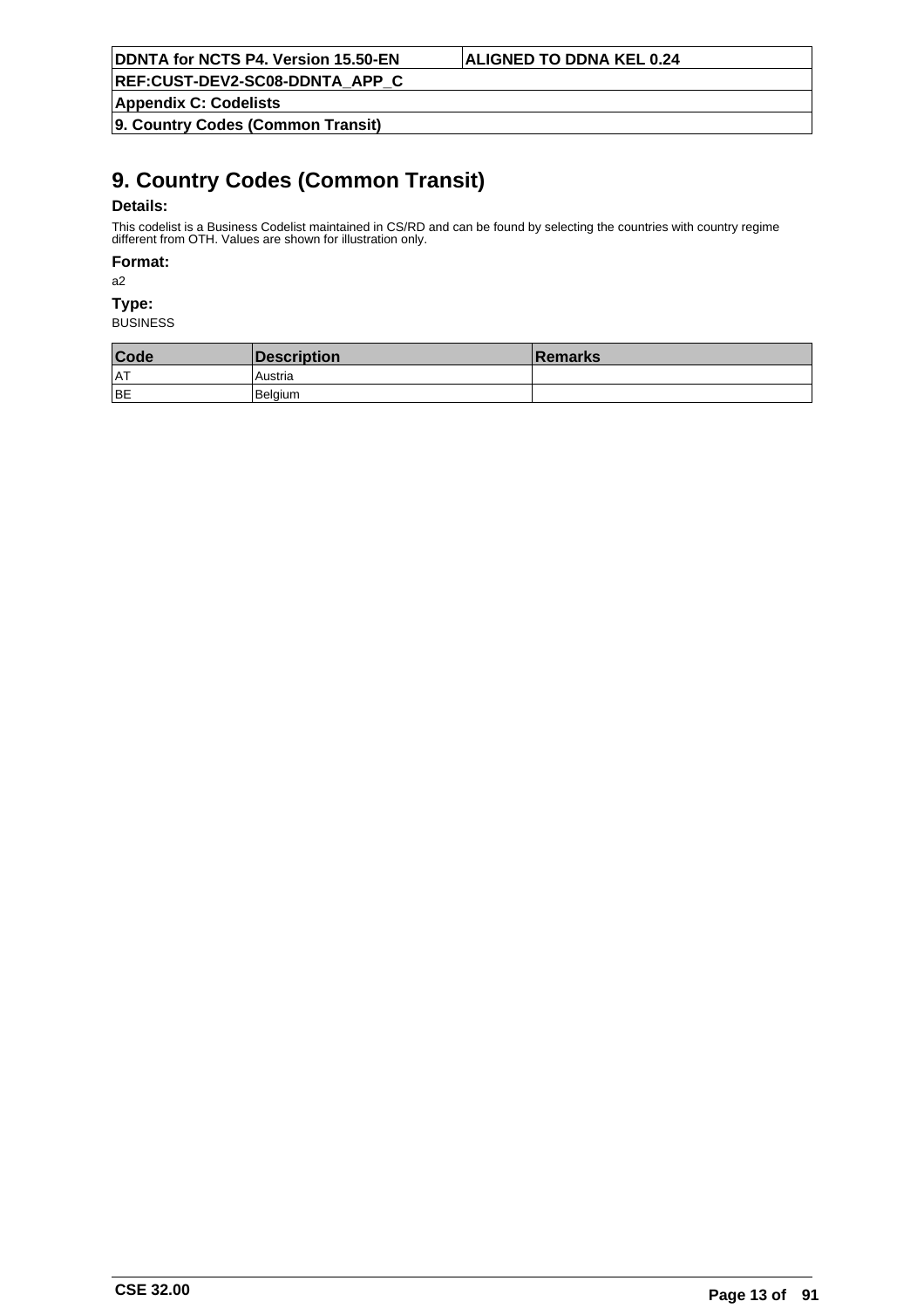**Appendix C: Codelists**

**10. country codes (community)**

# **10. country codes (community)**

## **Details:**

This codelist is a Business Codelist maintained in CS/RD and can be found by selecting the countries with country regime equal to EEC. Values are shown for illustration only.

### **Format:**

a2

# **Type:**

| Code       | <b>Description</b> | ∣Remarks |
|------------|--------------------|----------|
| <b>IAT</b> | Austria            |          |
| BE         | l Belaium          |          |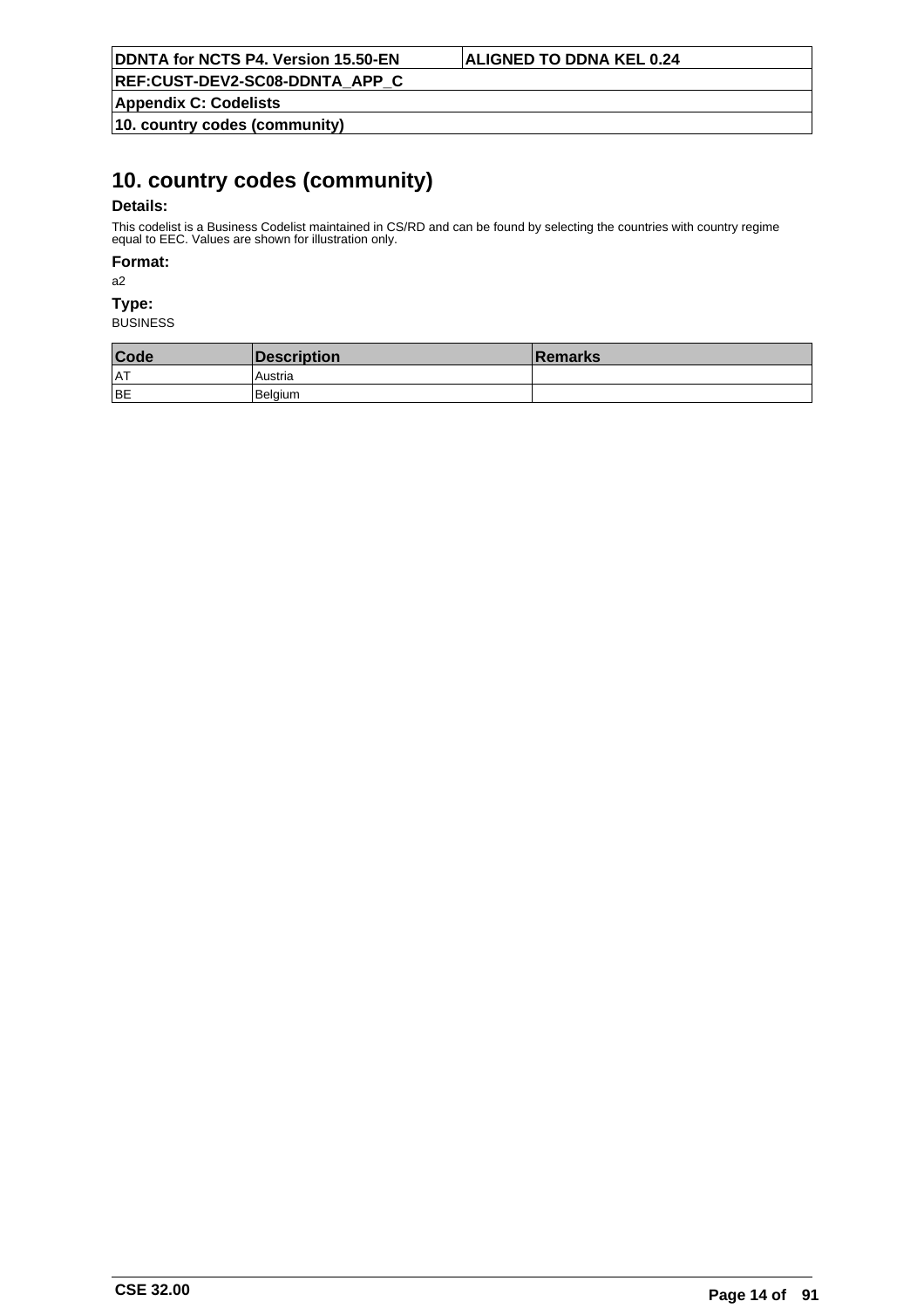**Appendix C: Codelists 11. Country regime**

# **11. Country regime**

## **Details:**

Type of regime applicable to the countries involved in the Transit procedure.

The same codelist values are used for both Domains (ECS/NCTS/ICS) in order to support the COL.

### **Format:**

an3

# **Type:**

| Code        | <b>Description</b>                        | ⊺Remarks |
|-------------|-------------------------------------------|----------|
| <b>LEEC</b> | Transit-country of the European Community |          |
| ∣oth        | Other country                             |          |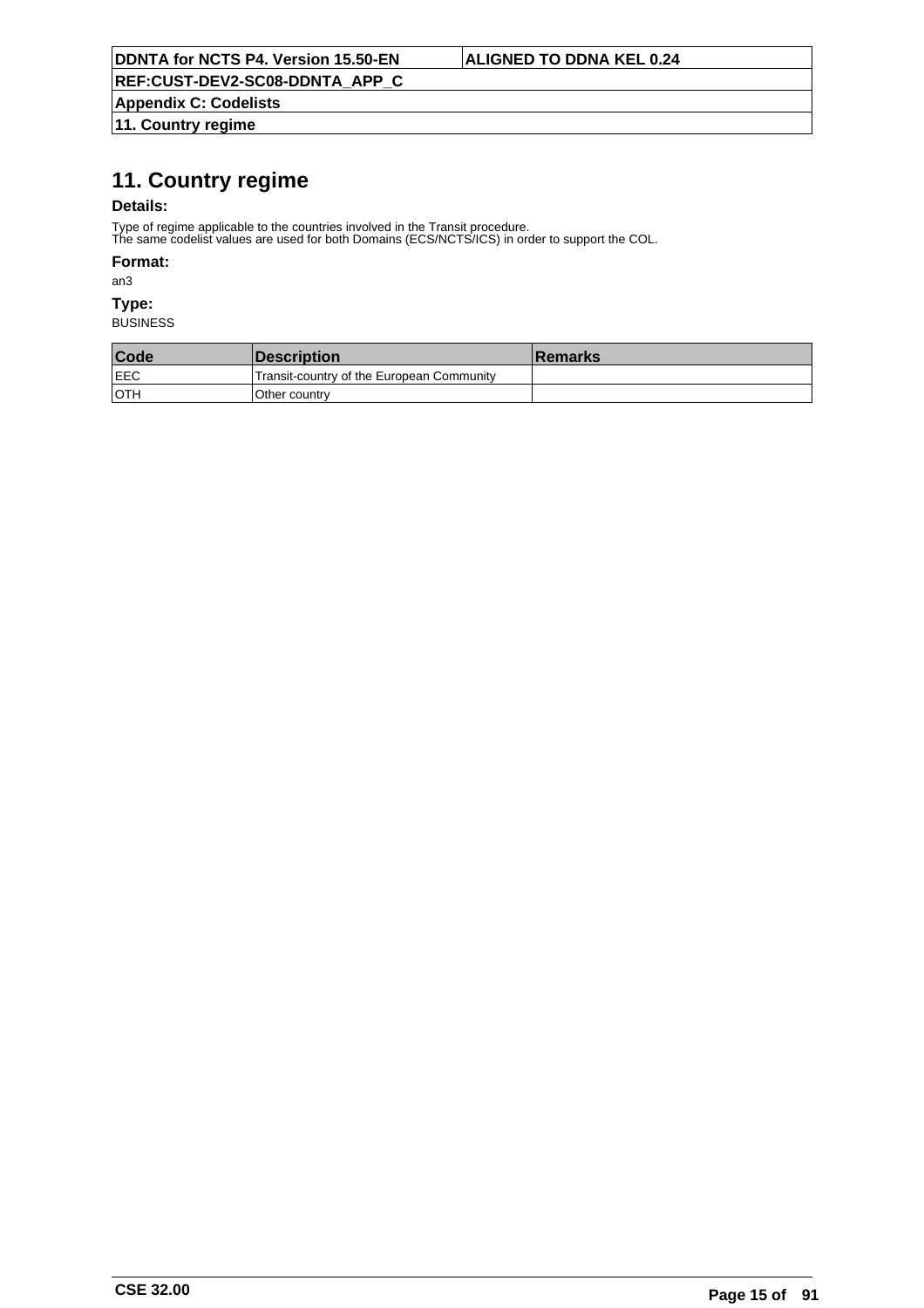**Appendix C: Codelists 12. Language Codes**

# **12. Language Codes**

## **Details:**

Used to specify the language used for declaration purposes and for free text information (ISO alpha 2 Codification - ISO 639), see Annex 37/c Implementing Provisions and Annex D2 to Appendix III of the Convention.

A Business Codelist is maintained in CS/RD.

## **Format:**

a2

## **Type:**

| <b>Code</b> | Description | <b>Remarks</b> |
|-------------|-------------|----------------|
| DE          | German      |                |
| <b>IET</b>  | 'Estonian   |                |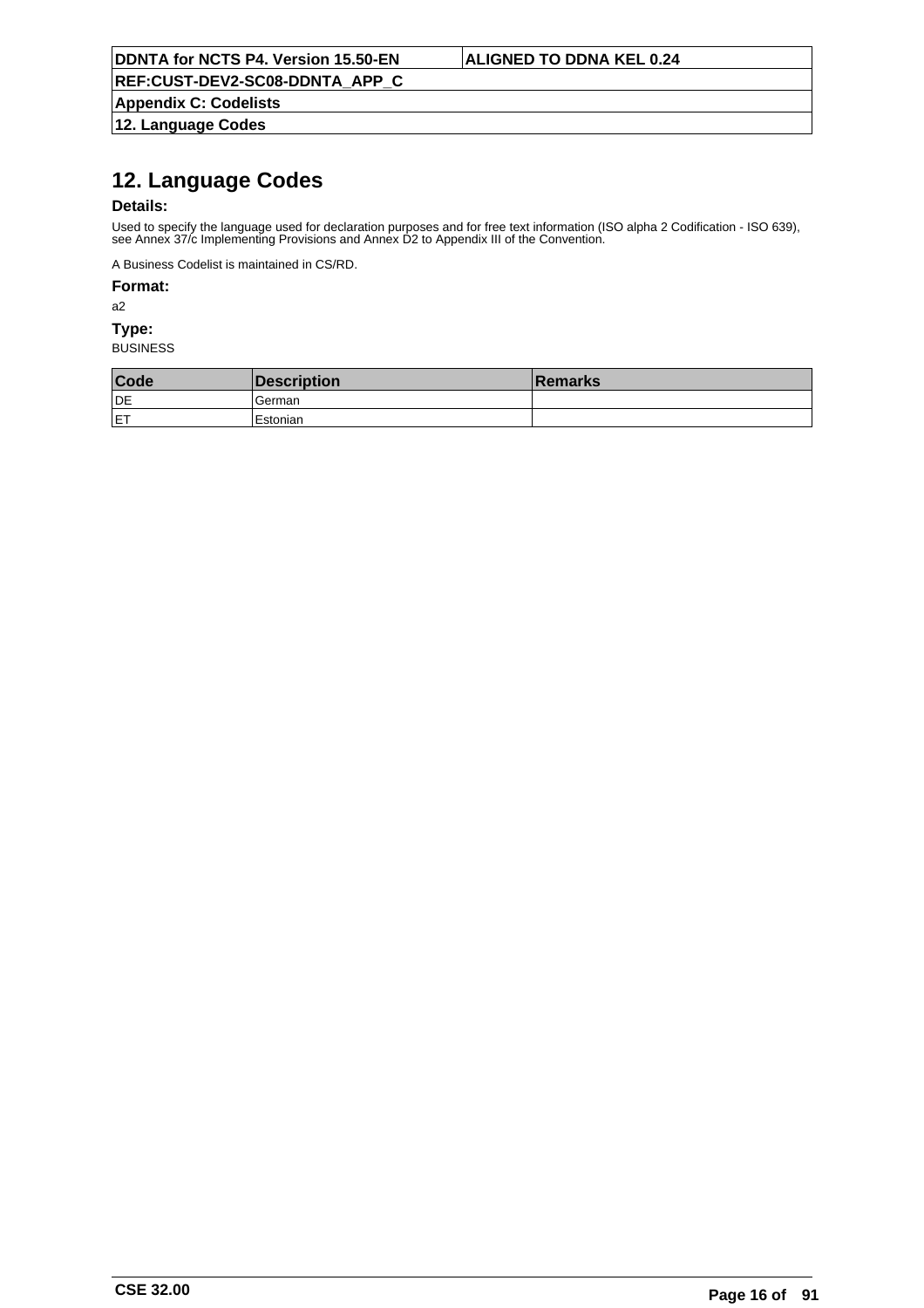**Appendix C: Codelists**

**13. Document Type (Common)**

# **13. Document Type (Common)**

## **Details:**

Used to specify the produced documents/certificates to be sent across the Common Domain.

Additional codes can be defined at national level in a separate National Codelist.

A Business Codelist is maintained in CS/RD.

**Format:**

### an..4

### **Type:**

| Code | <b>Description</b> | <b>Remarks</b> |
|------|--------------------|----------------|
| 235  | Container list     |                |
| 1271 | Packing list       |                |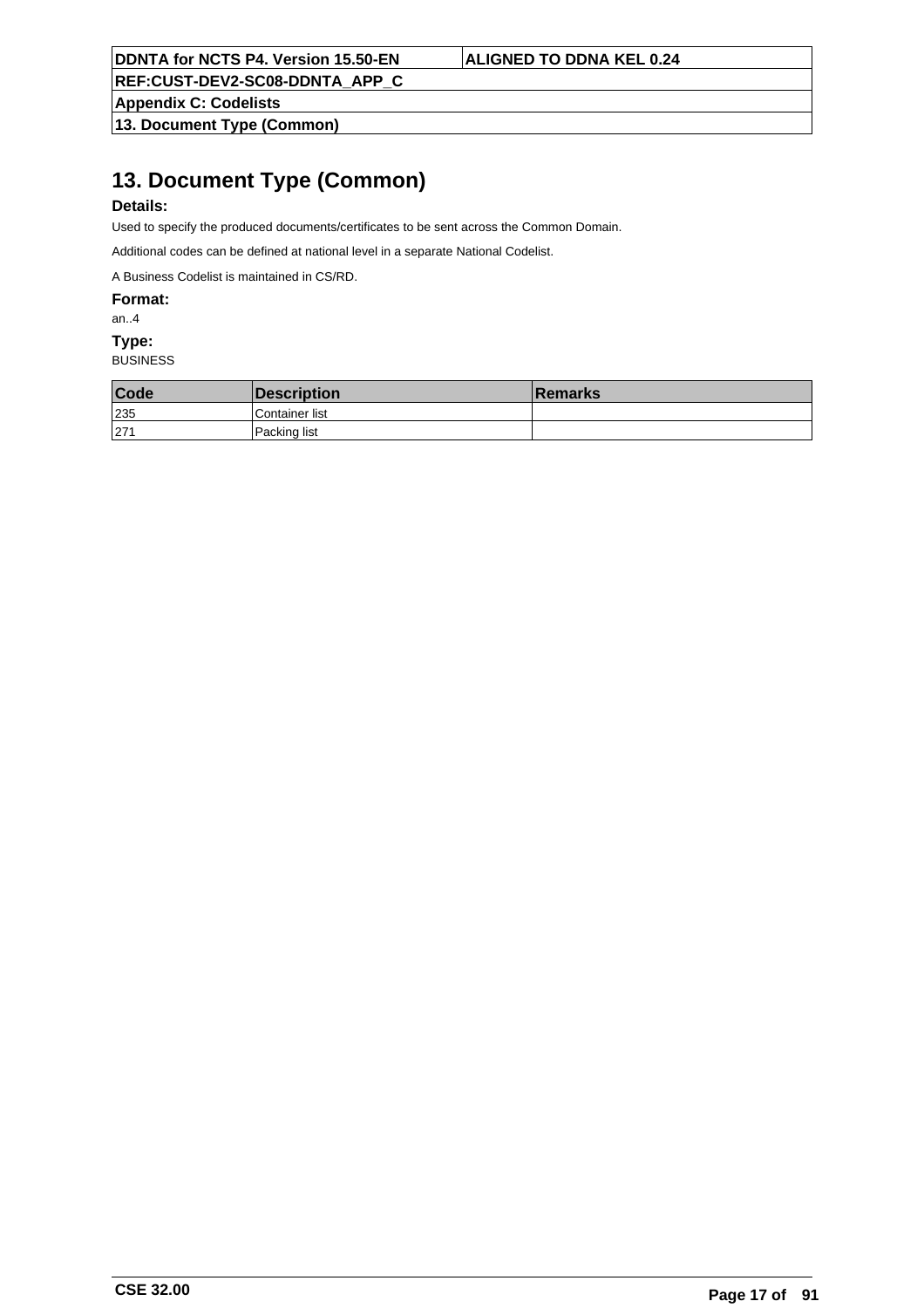**Appendix C: Codelists**

**14. Previous document type (Common)**

# **14. Previous document type (Common)**

### **Details:**

Previous administrative reference types to be sent across the Common Domain. Additional codes can be defined at national level in a separate National Codelist. This codelist is a Business Codelist maintained in CS/RD. Values are shown for illustration only.

### **Format:**

an..6

### **Type:**

| Code | <b>Description</b>           | <b>Remarks</b> |
|------|------------------------------|----------------|
| 235  | Container list               |                |
| 270  | Loading list (delivery note) |                |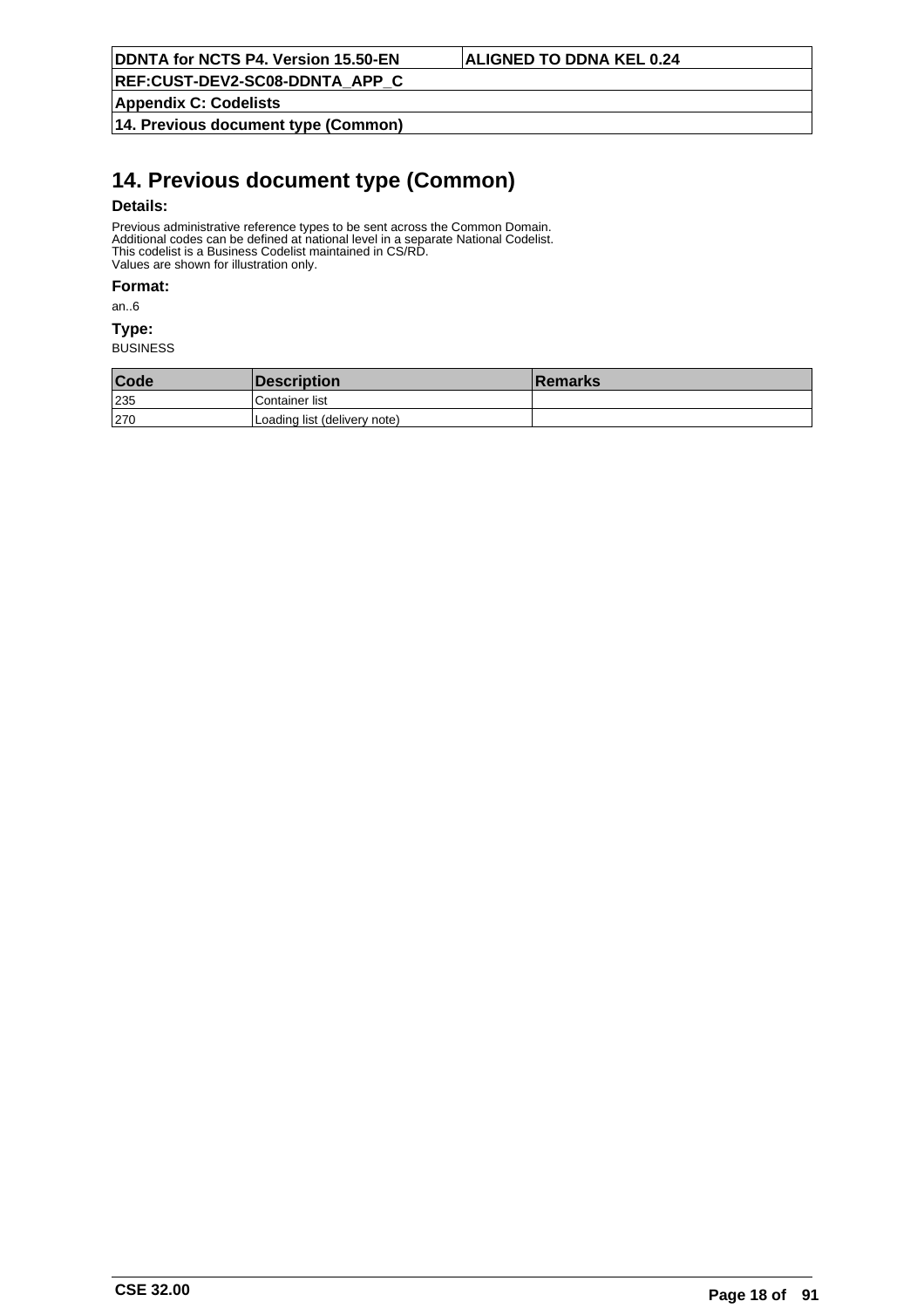**Appendix C: Codelists 15. Geo Info Codes**

# **15. Geo Info Codes**

## **Details:**

A Business Codelist is maintained in CS/RD. The same codelist values are used for Domains (ECS/NCTS/ICS) in order to support the COL.

### **Format:**

an..6

## **Type:**

| Code | <i><b>Description</b></i>   | ∣Remarks |
|------|-----------------------------|----------|
| CM   | <b>IMediterranean Coast</b> |          |
| l IM | Mediterranean Island        |          |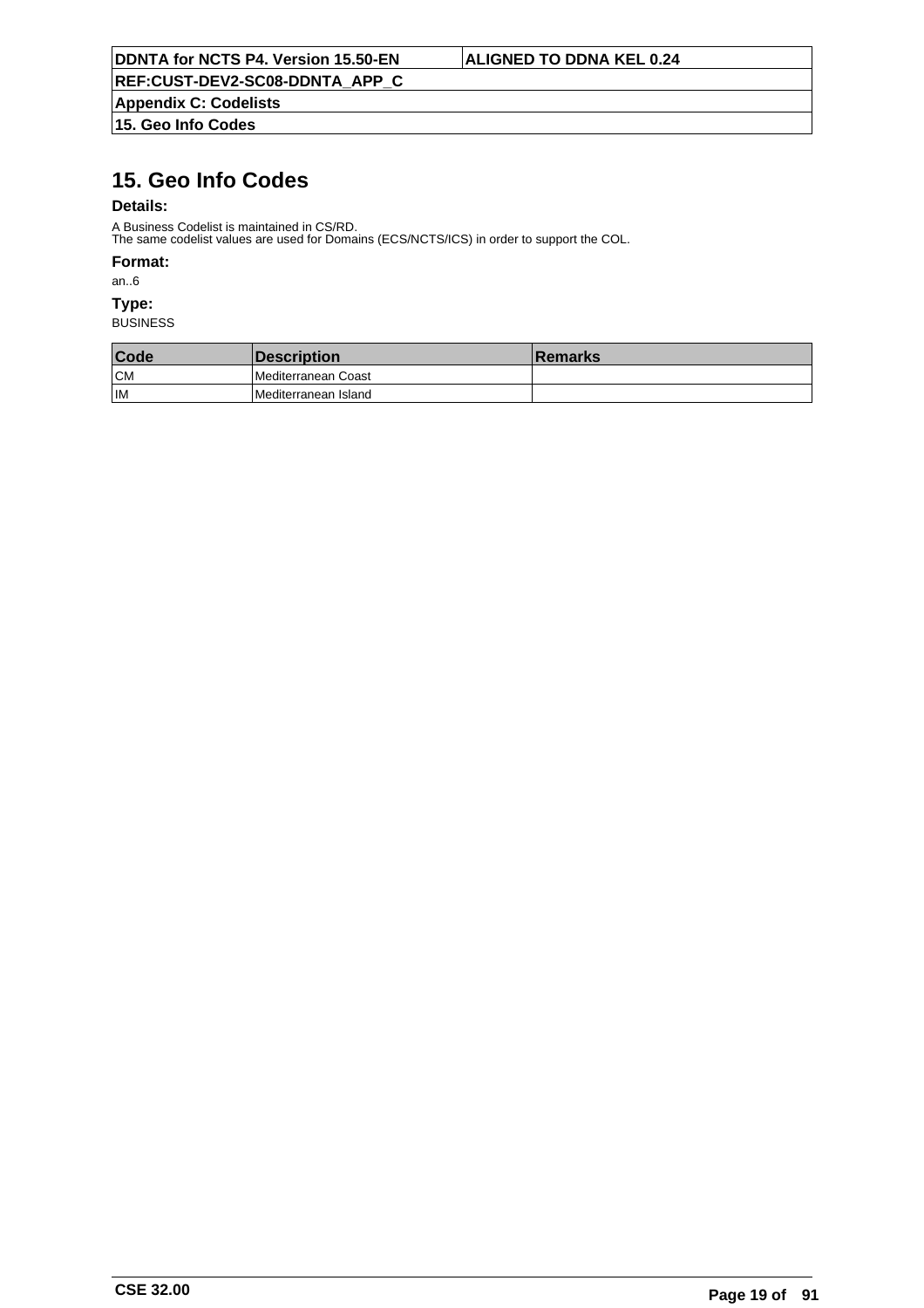**Appendix C: Codelists**

**16. Geo-Nomenclature Code**

# **16. Geo-Nomenclature Code**

## **Details:**

A/An Transit/Export/Import Business Codelist is maintained in CS/RD.

Code to specify the nomenclature of countries and territories for the external trade statistics of the Community and statistics of trade between Member States (ISO alpha 2 country code as specified in ISO-3166 / 1996).

### **Format:**

n3

### **Type:**

| Code | Description          | ∣Remarks |
|------|----------------------|----------|
| 043  | l Andorra            |          |
| 647  | United Arab Emirates |          |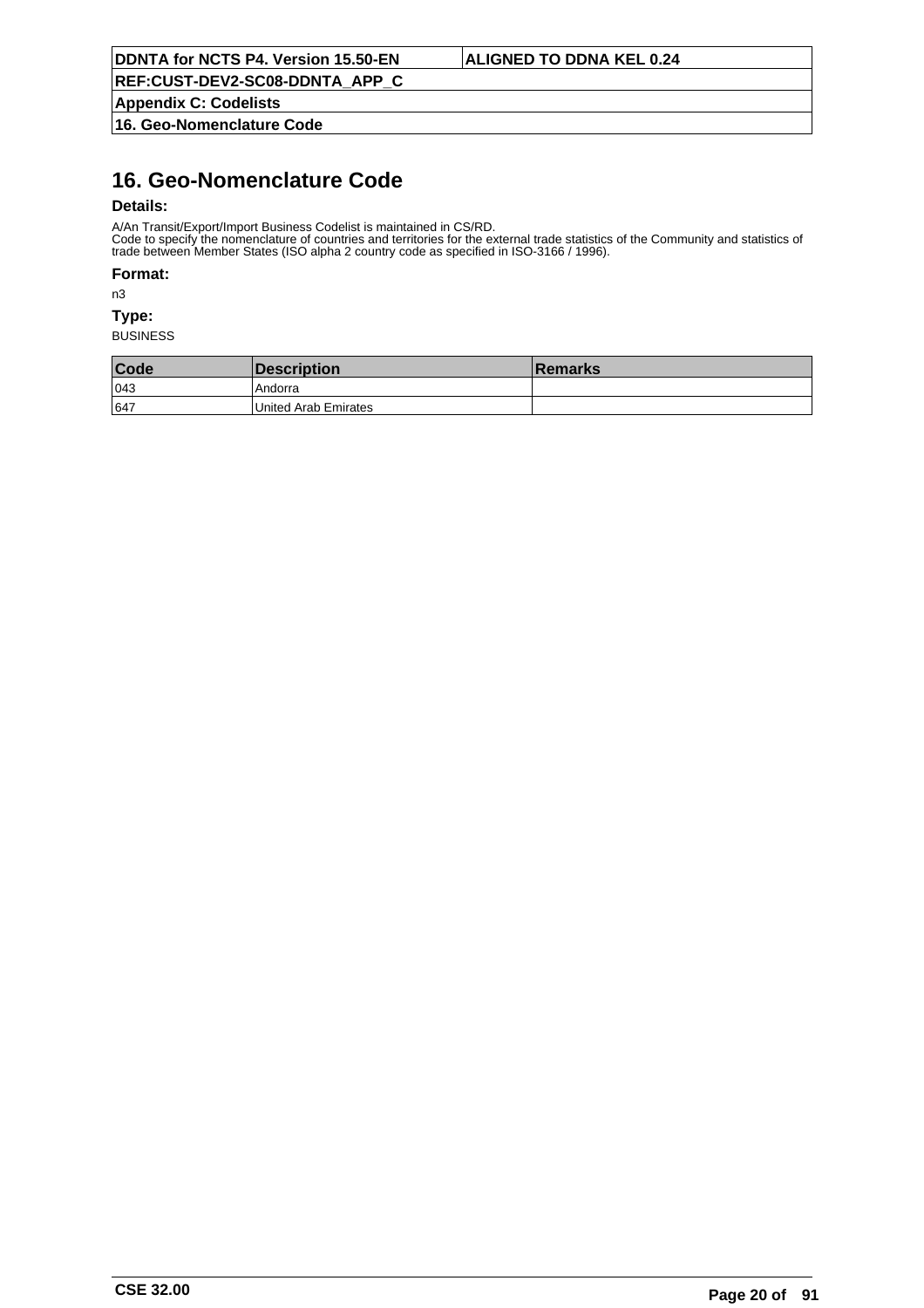**Appendix C: Codelists 17. Kind of Packages**

# **17. Kind of Packages**

### **Details:**

Used to specify the kind of packaging in which goods are packed (UNECE Recommendation No.21), see Annex 37c Implementing Provisions and Annex D2 of the Convention.

A Business Codelist is maintained in CS/RD.

## **Format:**

an2

### **Type:**

| Code | <b>Description</b> | <b>Remarks</b> |
|------|--------------------|----------------|
| 1 AD | Receptacle, Wooden |                |
| CA   | Can, Rectangular   |                |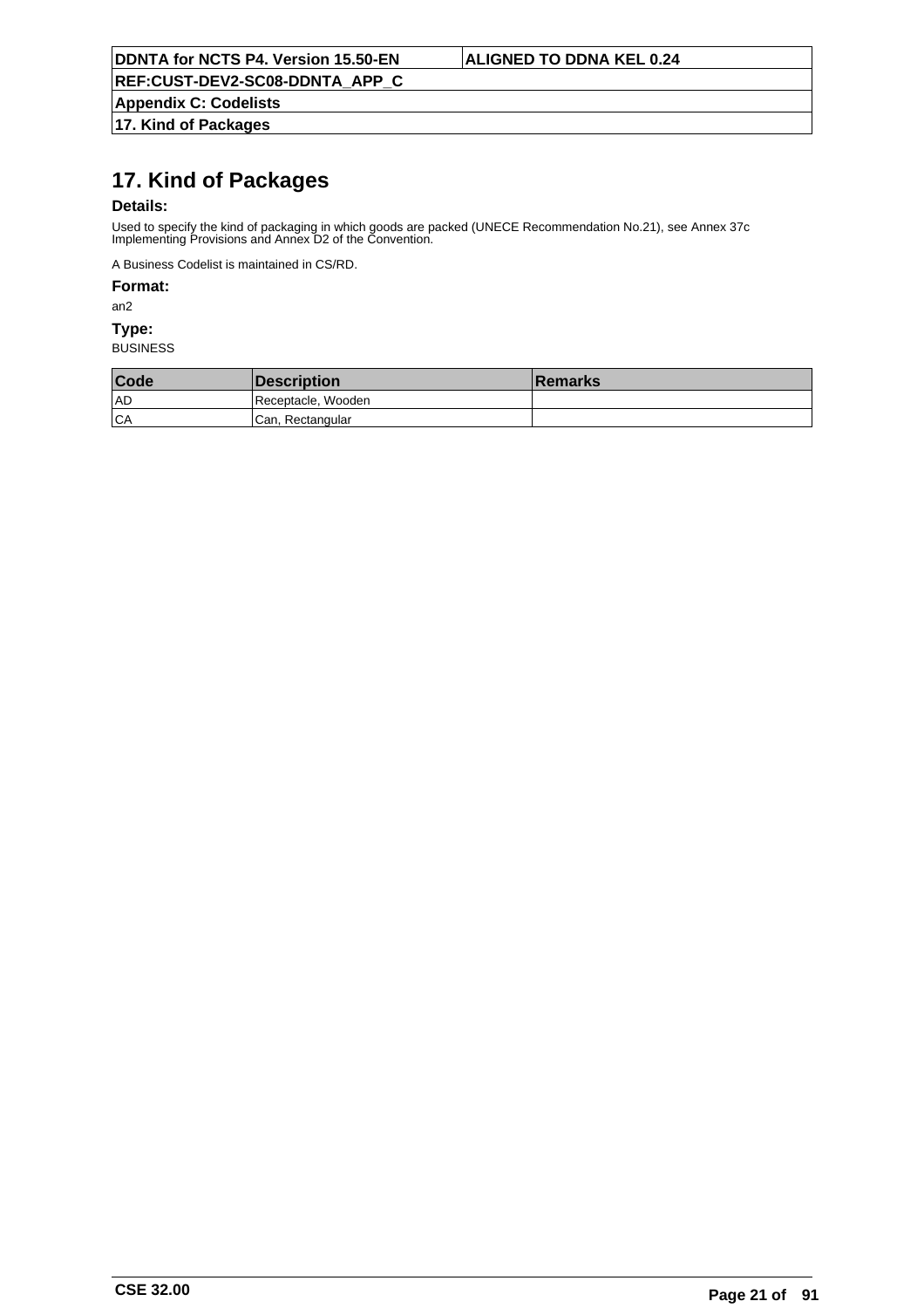**Appendix C: Codelists 18. Transport Mode**

# **18. Transport Mode**

## **Details:**

Mode of transport corresponding to the active means of transport (see Annex 38 Implementing Provisions and Annex A9 to Appendix III of the Convention).

A Business Codelist is maintained in CS/RD.

## **Format:**

n..2

### **Type:**

| Code       | Description      | <b>Remarks</b> |
|------------|------------------|----------------|
|            | l Sea transport  |                |
| $\sqrt{2}$ | l Rail transport |                |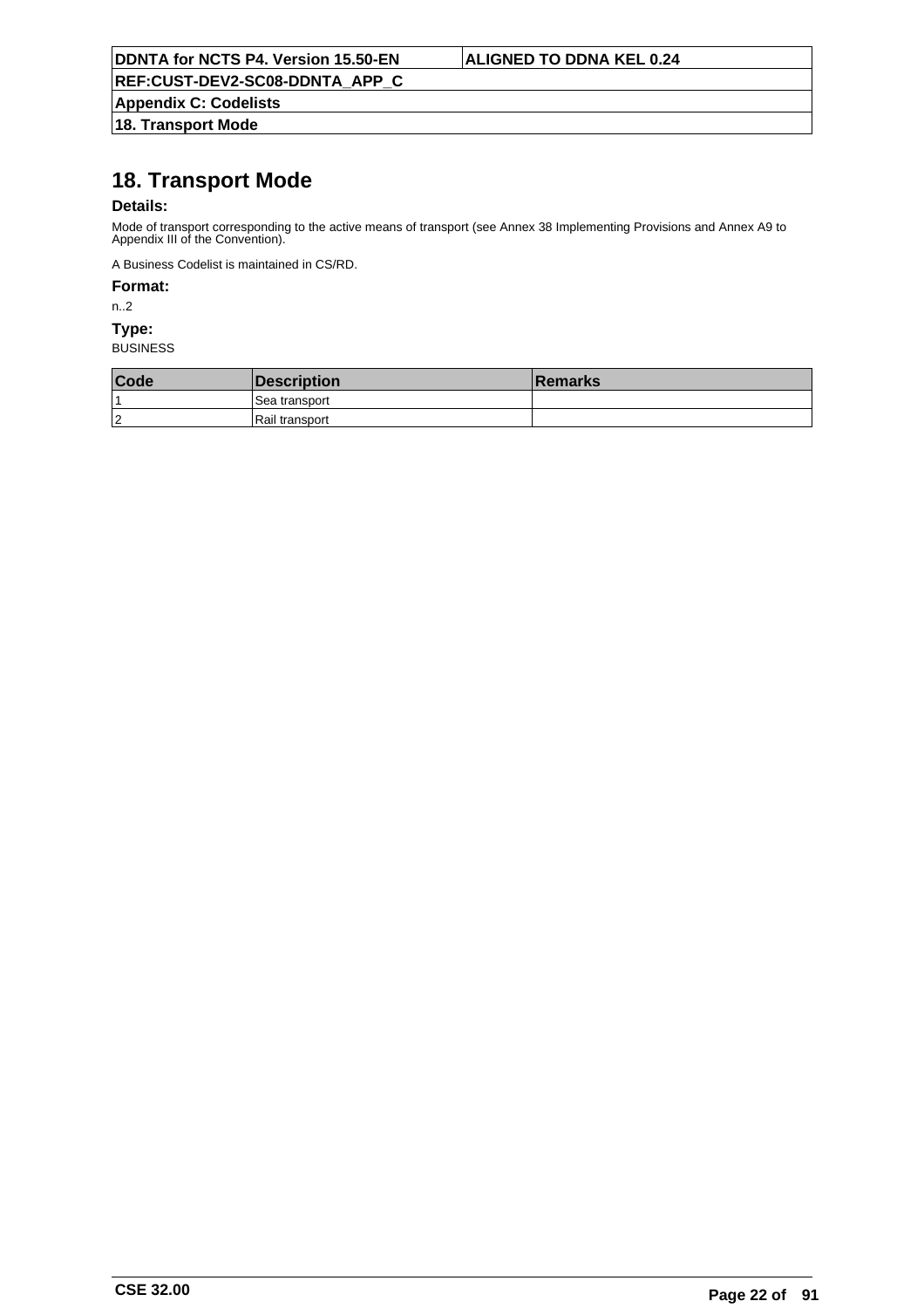**Appendix C: Codelists**

**20. Traffic type**

# **20. Traffic type**

## **Details:**

Type of traffic dealt with in the Transit/Export Customs Office.

A/An Transit/Export/Import Business Codelist is maintained in CS/RD, values are shown for illustration only.

**Format:**

an..3

**Type:**

| Code | Description          | <b>Remarks</b> |
|------|----------------------|----------------|
| AIR  | Airport              |                |
| Ιc   | <b>River traffic</b> |                |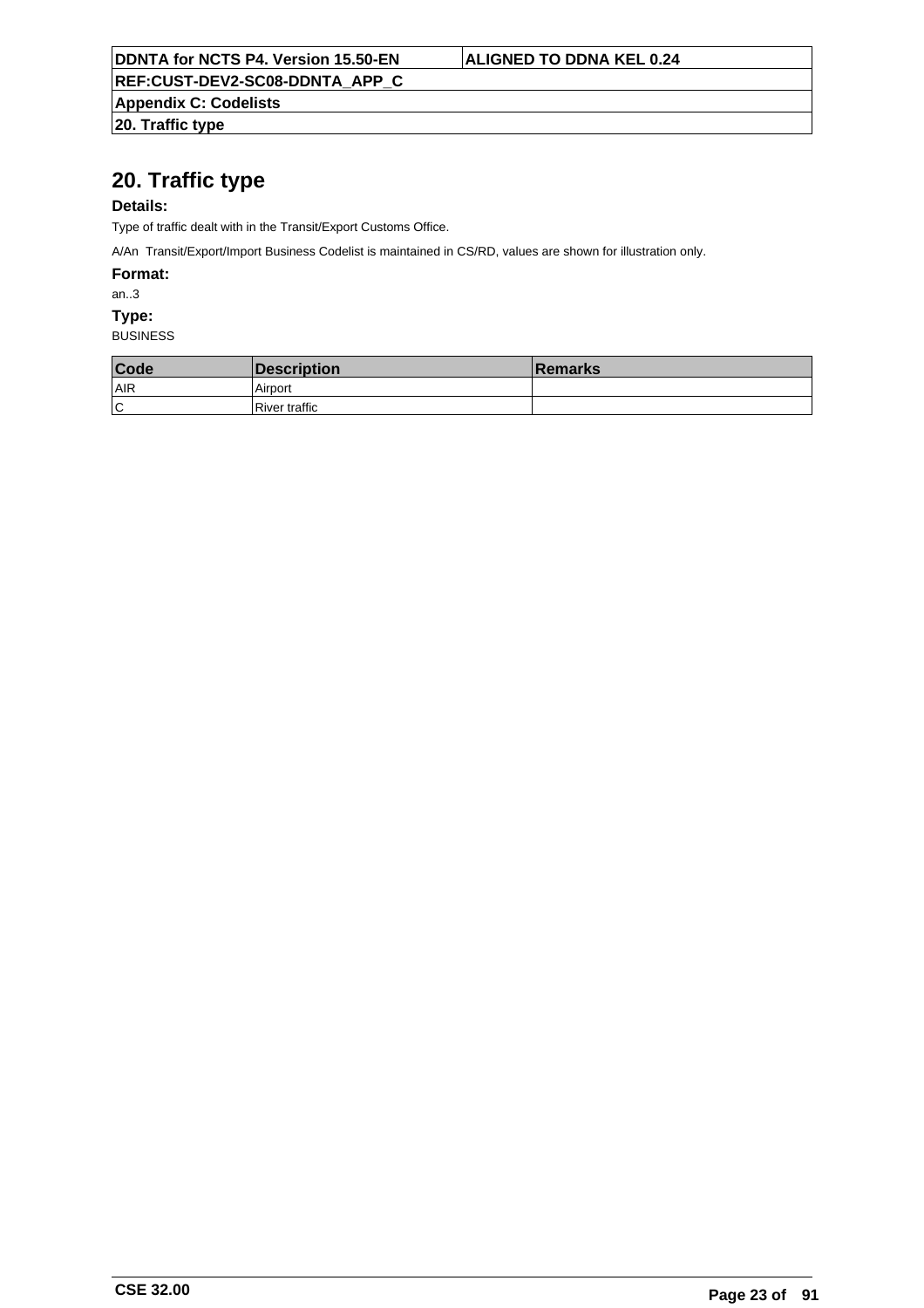| <b>DDNTA for NCTS P4. Version 15.50-EN</b> |
|--------------------------------------------|
|--------------------------------------------|

# **ALIGNED TO DDNA KEL 0.24**

**REF:CUST-DEV2-SC08-DDNTA\_APP\_C**

**Appendix C: Codelists 21. Syntax identifier**

# **21. Syntax identifier**

## **Details:**

Character set taken from the used UN/EDIFACT syntax version.

### **Format:**

a4

## **Type:**

| Code        | Description  | <b>Remarks</b> |
|-------------|--------------|----------------|
| <b>UNOC</b> | <b>IUNOC</b> |                |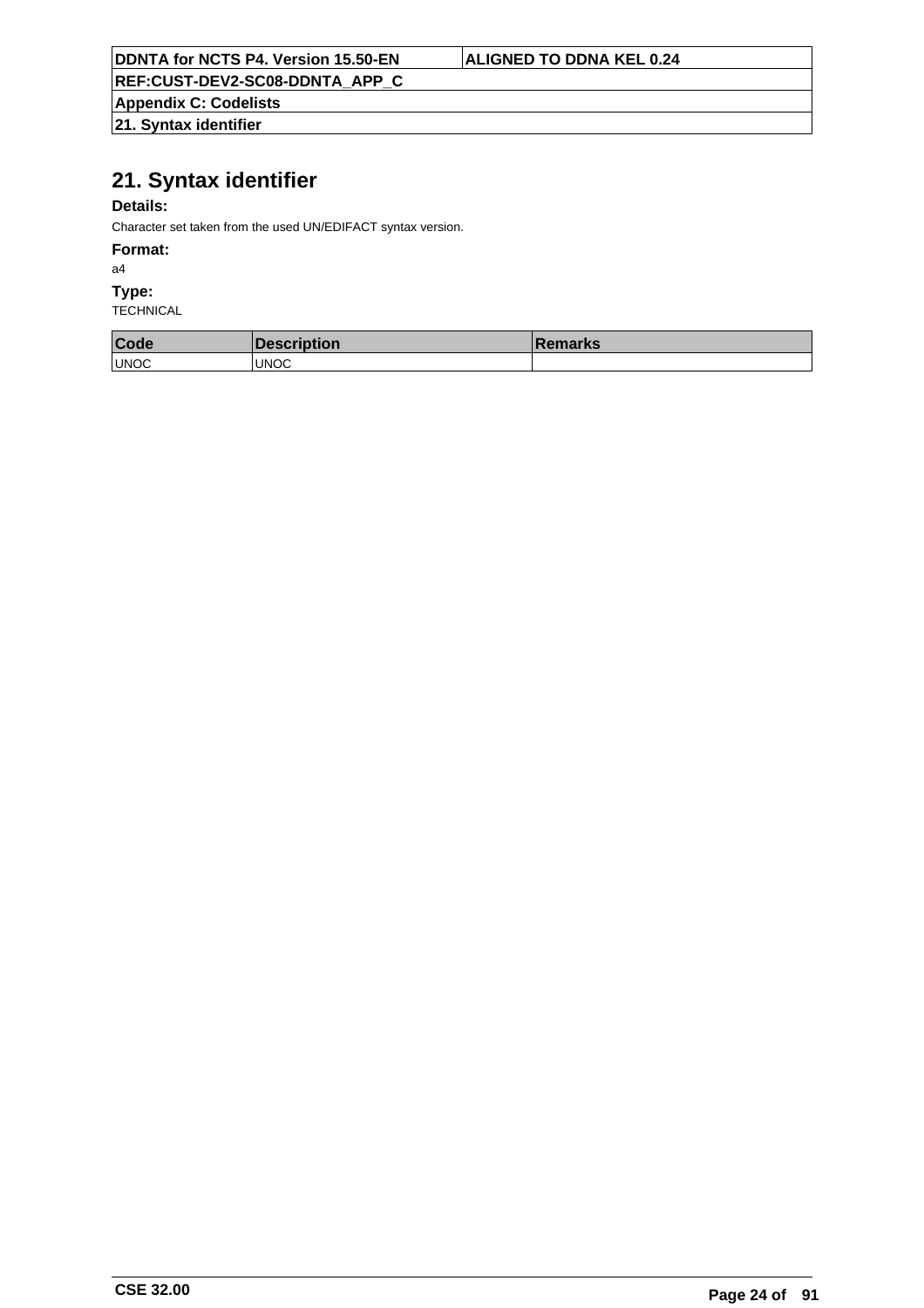**REF:CUST-DEV2-SC08-DDNTA\_APP\_C**

**Appendix C: Codelists**

**22. Syntax version number**

# **22. Syntax version number**

## **Details:**

UN/EDIFACT syntax version used for Information Exchanges.

## **Format:**

n1

### **Type:**

| Code | $D$ aaarintian<br><b>vescription</b> | <b>IRemarks</b> |
|------|--------------------------------------|-----------------|
| 1З   |                                      |                 |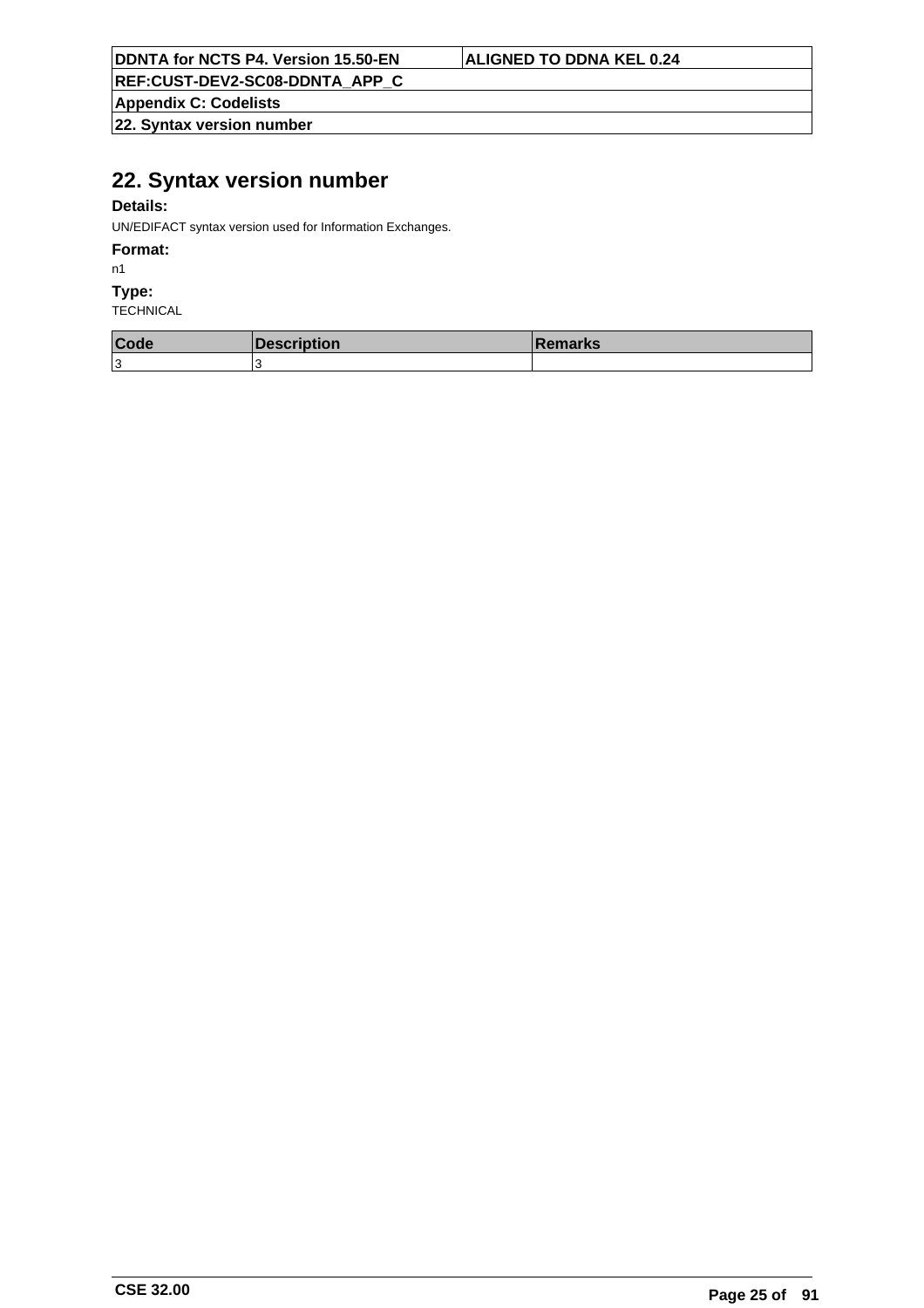**Appendix C: Codelists**

**23. Error Codes for EDI NCK**

# **23. Error Codes for EDI NCK**

### **Details:**

Subset of the UN/EDIFACT generic error table. - For remarks on the codes : see the main document of the DDNTA Sec. VIII.3.3.

### **Format:**

n..2

## **Type:**

| Code | <b>Description</b>                                              | <b>Remarks</b>                                                                                                                                                                                                                                                                                                                                                                                                                                                                                                                                                                                                                                                                                                                                                                                                                                                                                                           |
|------|-----------------------------------------------------------------|--------------------------------------------------------------------------------------------------------------------------------------------------------------------------------------------------------------------------------------------------------------------------------------------------------------------------------------------------------------------------------------------------------------------------------------------------------------------------------------------------------------------------------------------------------------------------------------------------------------------------------------------------------------------------------------------------------------------------------------------------------------------------------------------------------------------------------------------------------------------------------------------------------------------------|
| 12   | Incorrect (code) value                                          | Value of an element in a message is outside the<br>predefined domain or not part of the applicable<br>code list. The following situations are covered:<br>- Data type differences: the received data type is<br>different from the expected data type, e.g.<br>numeric expected and alphanumeric received.<br>- Data type constraint difference: the data type is<br>not within the constraints given to it. This covers<br>the following three situations: length differences:<br>the received data is too long; format constraints:<br>the received value is not within the expected<br>format constraints e.g. the received date is<br>outside the possible dates; code value<br>constraints: the received value is not within the<br>expected code value range. This type of error is<br>applicable to all elements with code values, so it<br>is also applicable to those elements that identify a<br>message type. |
| 13   | Missing                                                         | A mandatory/required element is missing in the<br>received data, e.g. a mandatory segment is<br>missing or a required element like the MRN for<br>the Arrival Advice (C_ARR_ADV) is not present.                                                                                                                                                                                                                                                                                                                                                                                                                                                                                                                                                                                                                                                                                                                         |
| 14   | Value not supported in this position (code value<br>constraint) | Notification that a recipient does not support use<br>of the specific value of an identified element in<br>the position where it is used. This type of error<br>refers to the use of an improper code value for a<br>specific element.                                                                                                                                                                                                                                                                                                                                                                                                                                                                                                                                                                                                                                                                                   |
| 15   | Not supported in this position                                  | The element is not allowed to be present<br>according to the UN/EDIFACT message<br>specification.                                                                                                                                                                                                                                                                                                                                                                                                                                                                                                                                                                                                                                                                                                                                                                                                                        |
| 16   | Too many constituents                                           | A segment or composite data element contains<br>too many elements. This type of error can only<br>be detected in field separated messages like<br>UN/EDIFACT                                                                                                                                                                                                                                                                                                                                                                                                                                                                                                                                                                                                                                                                                                                                                             |
| 18   | Unspecified error                                               |                                                                                                                                                                                                                                                                                                                                                                                                                                                                                                                                                                                                                                                                                                                                                                                                                                                                                                                          |
| 19   | Invalid decimal notation                                        | The decimal notation is not according to the<br>decimal formatting standards UCI, UCM, UCD.                                                                                                                                                                                                                                                                                                                                                                                                                                                                                                                                                                                                                                                                                                                                                                                                                              |
| 2    | Syntax version or level not supported                           | The syntax version or syntax level is not in<br>accordance with the one specified in the DDNTA                                                                                                                                                                                                                                                                                                                                                                                                                                                                                                                                                                                                                                                                                                                                                                                                                           |
| 21   | Invalid character(s)                                            | One or more character(s) used in the interchange<br>is not a valid character as defined by the syntax<br>level indicated in UNB. This type of error can<br>only occur in elements with alphanumeric data<br>types, e.g. a text with strange characters.                                                                                                                                                                                                                                                                                                                                                                                                                                                                                                                                                                                                                                                                  |
| 22   | Invalid service character(s)                                    | The service character(s) used in the interchange<br>is not a valid service character as according to<br>this DDNTA.                                                                                                                                                                                                                                                                                                                                                                                                                                                                                                                                                                                                                                                                                                                                                                                                      |
| 23   | Unknown interchange sender                                      | The Interchange sender (S002) is unknown.                                                                                                                                                                                                                                                                                                                                                                                                                                                                                                                                                                                                                                                                                                                                                                                                                                                                                |
| 26   | Duplicate detected                                              | The same interchange is received again.<br>Duplication is detected by reception of an<br>interchange reference that has already been<br>received.Duplicate messages can be received at<br>UN/EDIFACT level, because a message is<br>uniquely identified within an MRN. Therefore,<br>more than one UN/EDIFACT message can have<br>the same reference in the UNH segment                                                                                                                                                                                                                                                                                                                                                                                                                                                                                                                                                  |
| 28   | Invalid control reference                                       | The control reference in UNB/UNH does not<br>match the one in UNZ/UNT.                                                                                                                                                                                                                                                                                                                                                                                                                                                                                                                                                                                                                                                                                                                                                                                                                                                   |
| 29   | Invalid control count                                           | The number of messages/ segments does not<br>match the number given in UNZ/UNT.                                                                                                                                                                                                                                                                                                                                                                                                                                                                                                                                                                                                                                                                                                                                                                                                                                          |
| 3    | Message version/release not supported                           |                                                                                                                                                                                                                                                                                                                                                                                                                                                                                                                                                                                                                                                                                                                                                                                                                                                                                                                          |
| 32   | Lower level empty                                               | The interchange did not contain any messages.                                                                                                                                                                                                                                                                                                                                                                                                                                                                                                                                                                                                                                                                                                                                                                                                                                                                            |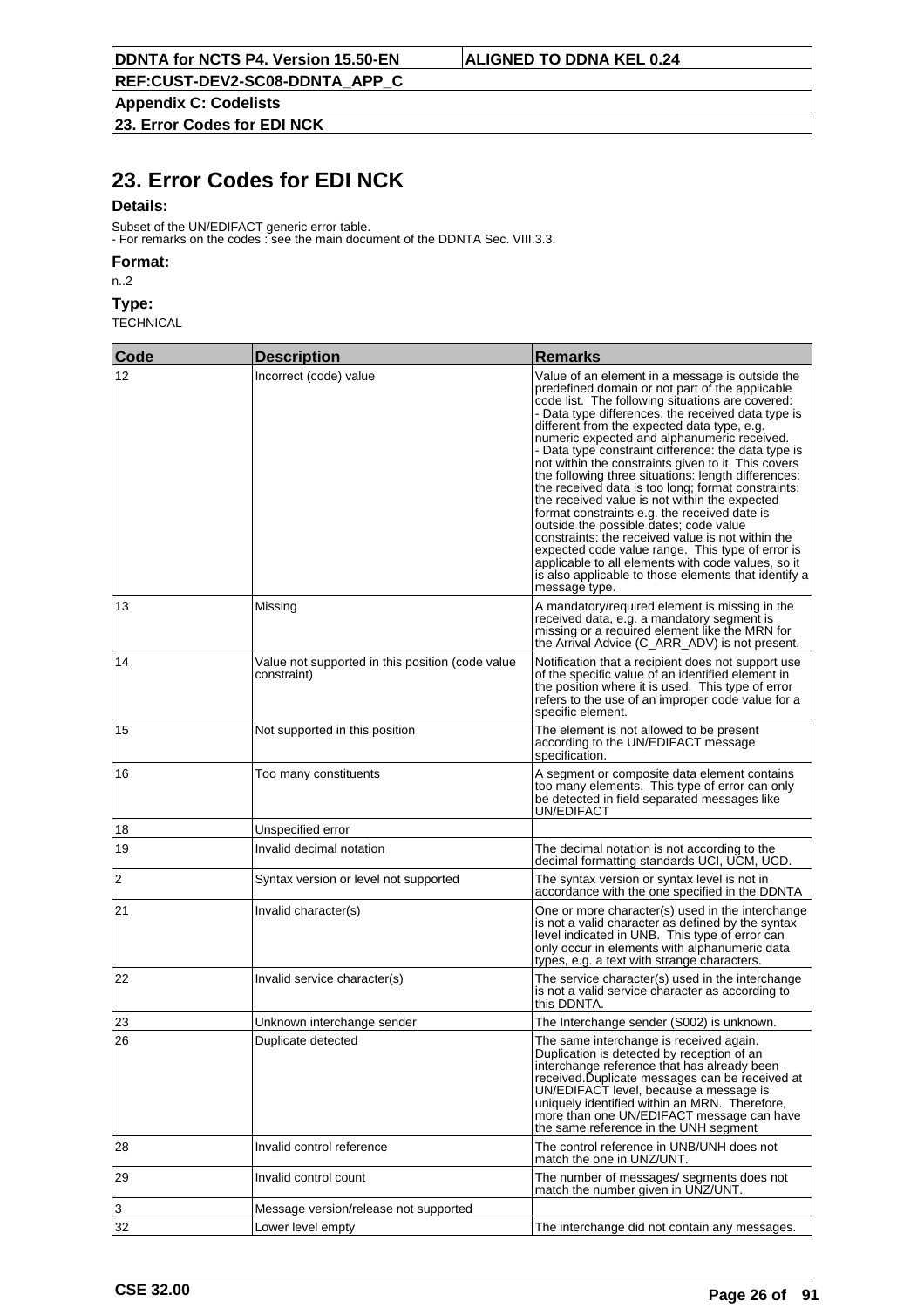**REF:CUST-DEV2-SC08-DDNTA\_APP\_C Appendix C: Codelists**

**23. Error Codes for EDI NCK**

| 33 | Invalid occurrence outside message                                                                    | An invalid segment or data element occurred in<br>the interchange, between messages. Rejection<br>is reported at the level above. |
|----|-------------------------------------------------------------------------------------------------------|-----------------------------------------------------------------------------------------------------------------------------------|
| 35 | Too many repetitions                                                                                  | Too many occurrences of a segment or entity.                                                                                      |
| 36 | Too many segment group repetitions                                                                    |                                                                                                                                   |
| 37 | Invalid type of character(s) (data type differences) Notification that one or more numeric characters | were used in an alphabetic element or that one or<br>more alphabetic characters were used in a<br>numeric element.                |
| 38 | Missing digit in front of decimal sign                                                                | Notification that a decimal sign is not preceded by<br>one or more digits.                                                        |
| 39 | Element too long (length constraint)                                                                  | Notification that the length of the element<br>received exceeded the maximum length<br>specified.                                 |
| 40 | Element too short (length constraint)                                                                 | Notification that the length of an element received<br>is shorter than the minimum length specified.                              |
| 6  | Data segment missing/invalid                                                                          |                                                                                                                                   |
|    | Interchange recipient not actual recipient                                                            | The interchange recipient (S003) is different from<br>the actual recipient.                                                       |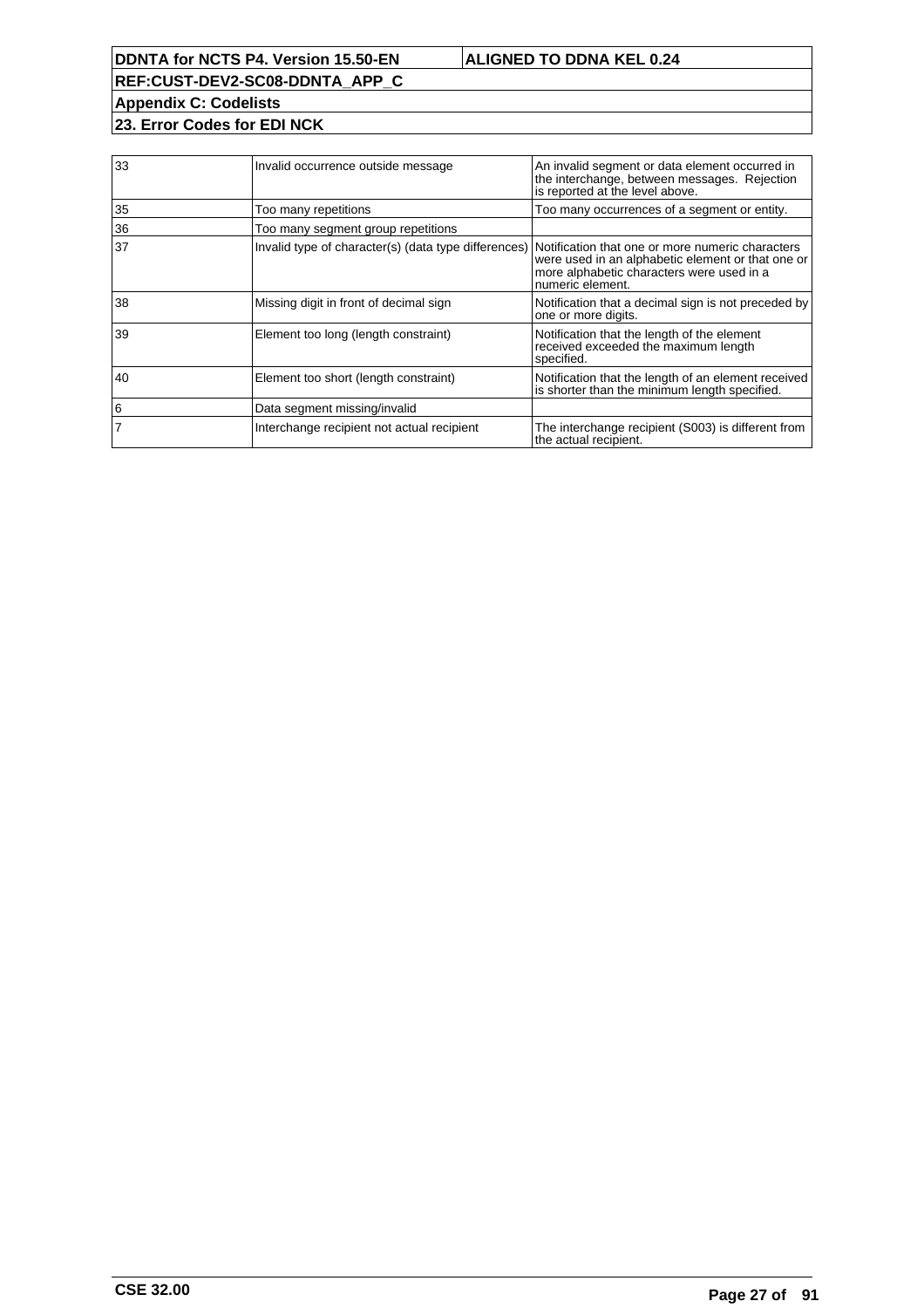**Appendix C: Codelists 24. Modification Type**

# **24. Modification Type**

## **Details:**

Used for (multiple) attribute Operation.

## **Format:**

a1

**Type:**

| Code | Description | Remarks |
|------|-------------|---------|
| ΙC   | l Create    |         |
| D    | Delete      |         |
| ΙU   | Update      |         |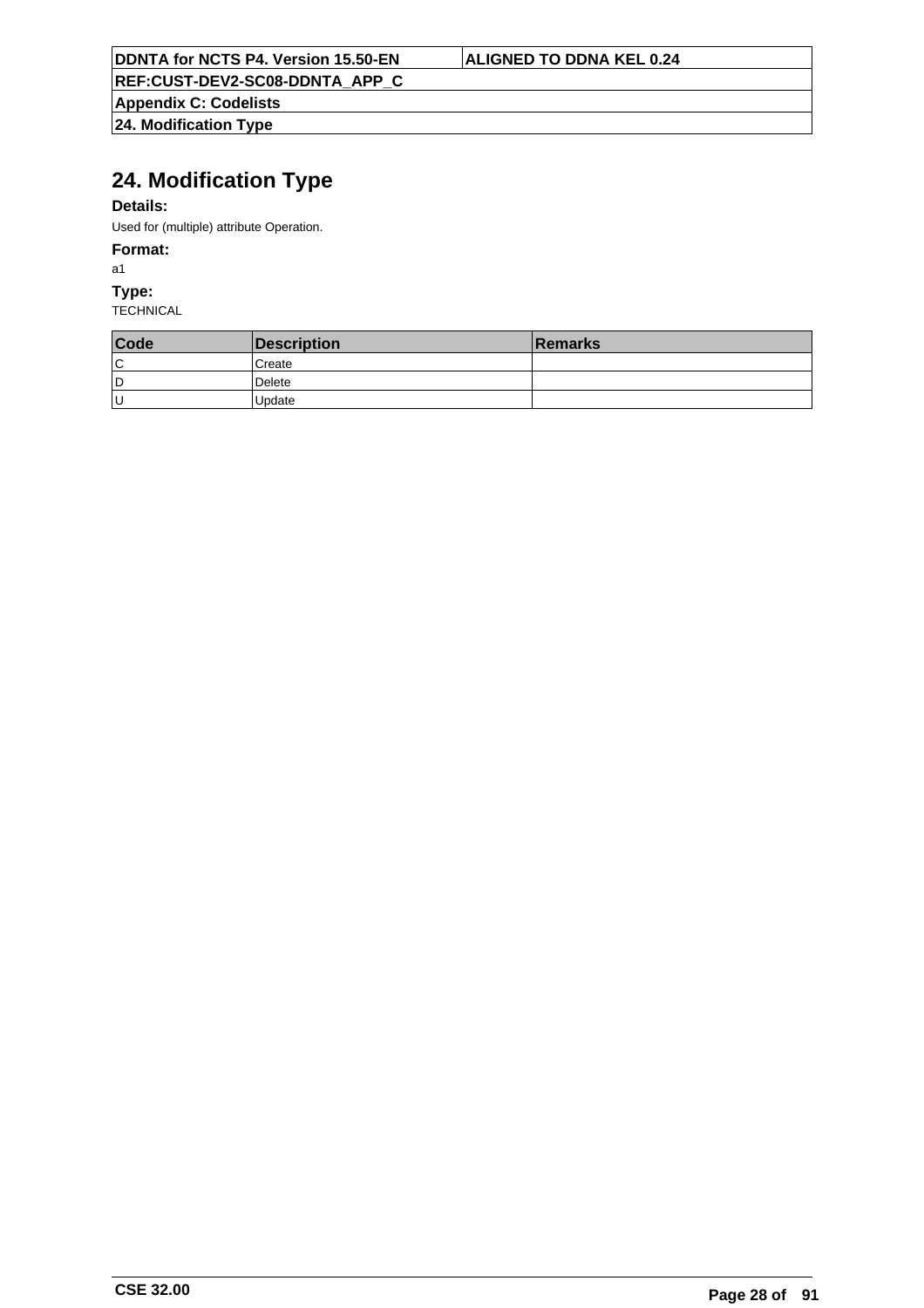| DDNTA for NCTS P4. Version 15.50-EN | ALIGNED TO DDNA KEL 0.24 |
|-------------------------------------|--------------------------|
| REF:CUST-DEV2-SC08-DDNTA APP C      |                          |
| <b>Appendix C: Codelists</b>        |                          |
| $ 25.$ Address type                 |                          |

# **25. Address type**

# **Details:**

Used in data group GUARANTEE REFERENCE. GUARANTOR.GUARANTOR OTHER ADDRESSES in IE37.

**Format:**

a1

**Type:**

| <b>Code</b> | <b>Description</b>               | <b>Remarks</b> |
|-------------|----------------------------------|----------------|
| ь           | Local address                    |                |
| .S          | Service address for other states |                |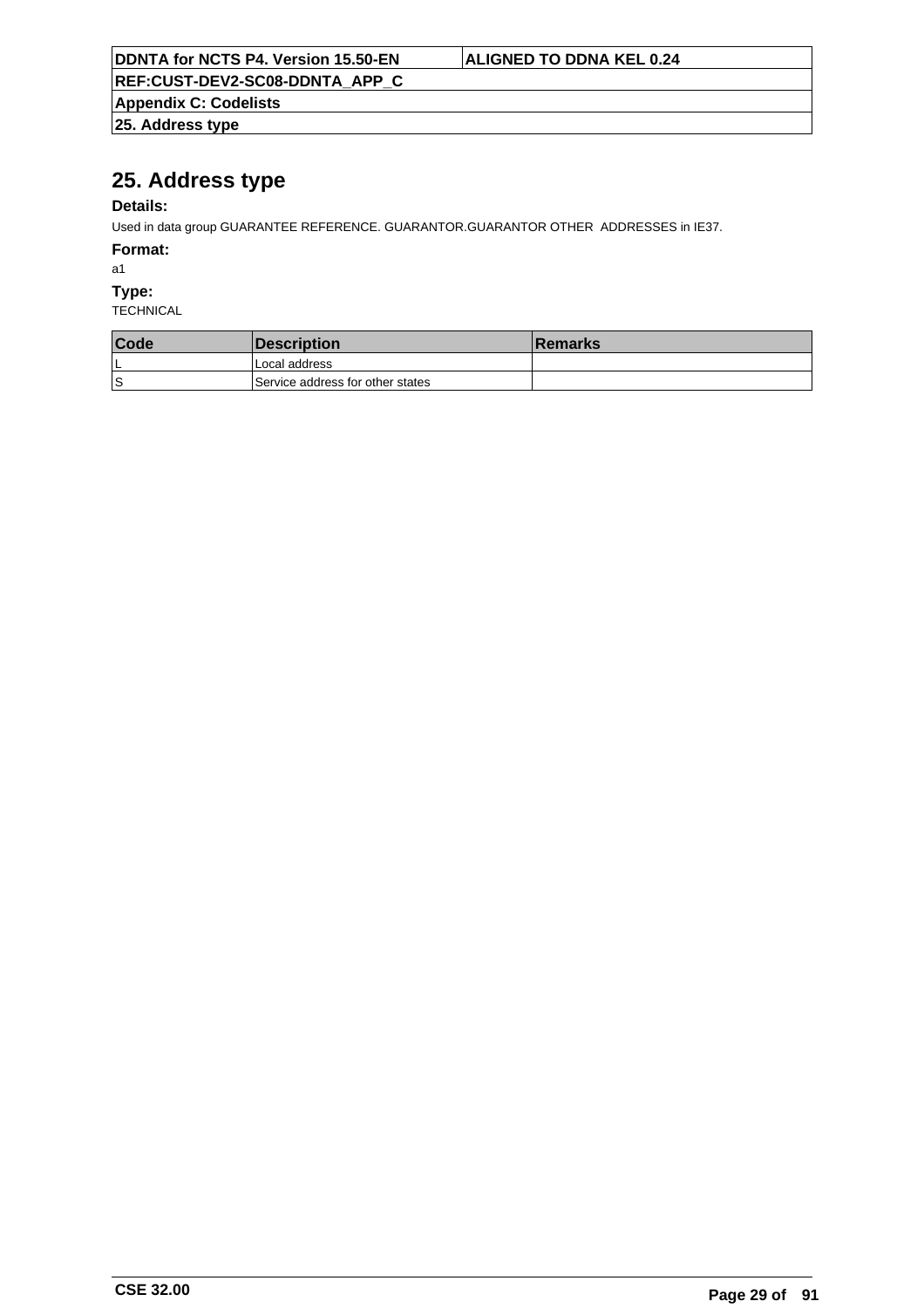# **26. Month of Year**

**Details:**

### **Format:**

an2

## **Type:**

| Code | <b>Description</b> | Remarks |
|------|--------------------|---------|
| 01   | January            |         |
| 02   | February           |         |
| 03   | March              |         |
| 04   | April              |         |
| 05   | May                |         |
| 06   | June               |         |
| 07   | July               |         |
| 08   | August             |         |
| 09   | September          |         |
| 10   | October            |         |
| 11   | November           |         |
| 12   | December           |         |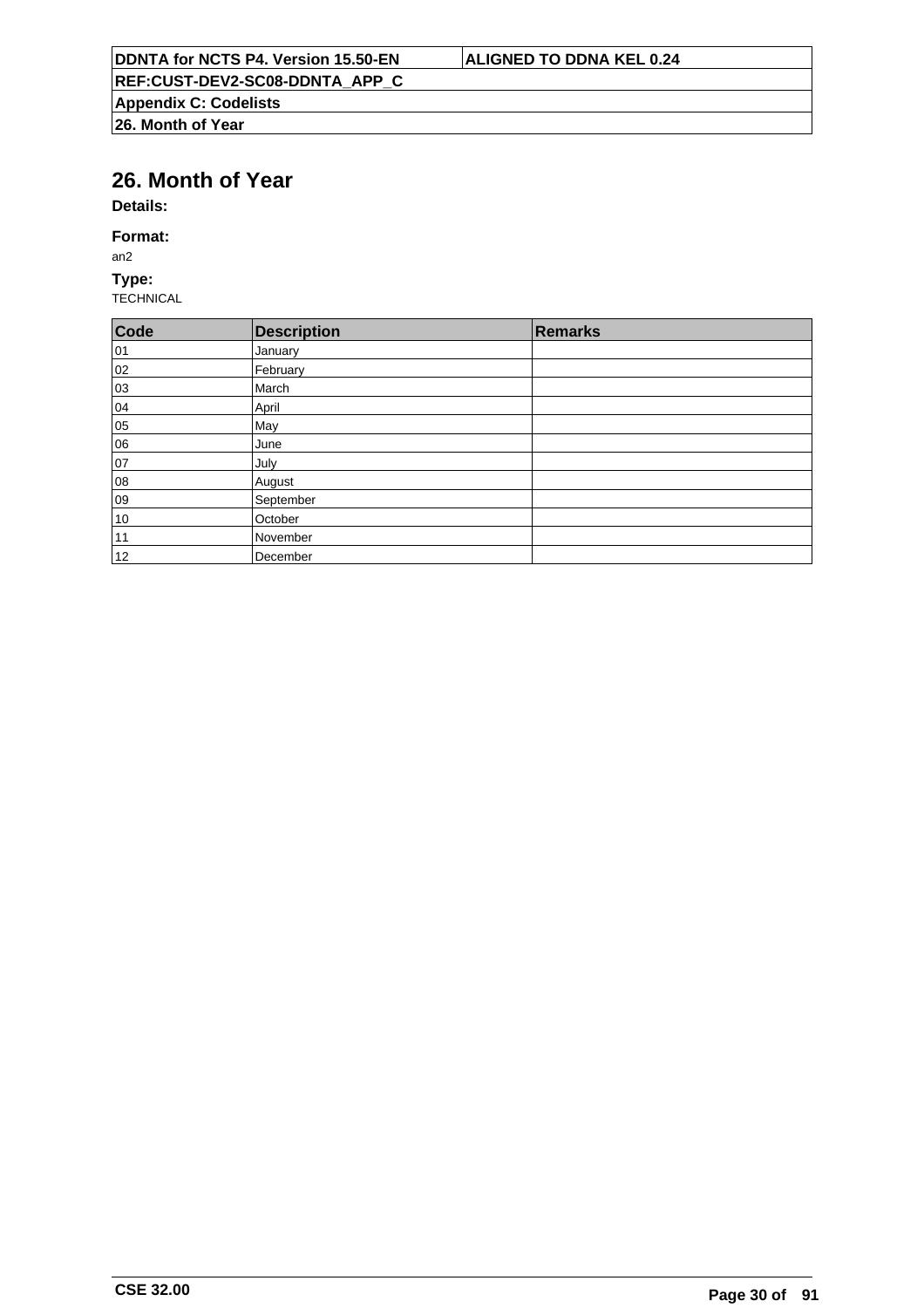**27. Flag**

# **27. Flag**

## **Details:**

Used for attributes that can have a positive or a negative value.

### **Format:**

n1

### **Type:**

| Code                    | Description | <b>Remarks</b> |
|-------------------------|-------------|----------------|
| 10                      | INO         |                |
| $\overline{\mathbf{A}}$ | <b>YES</b>  |                |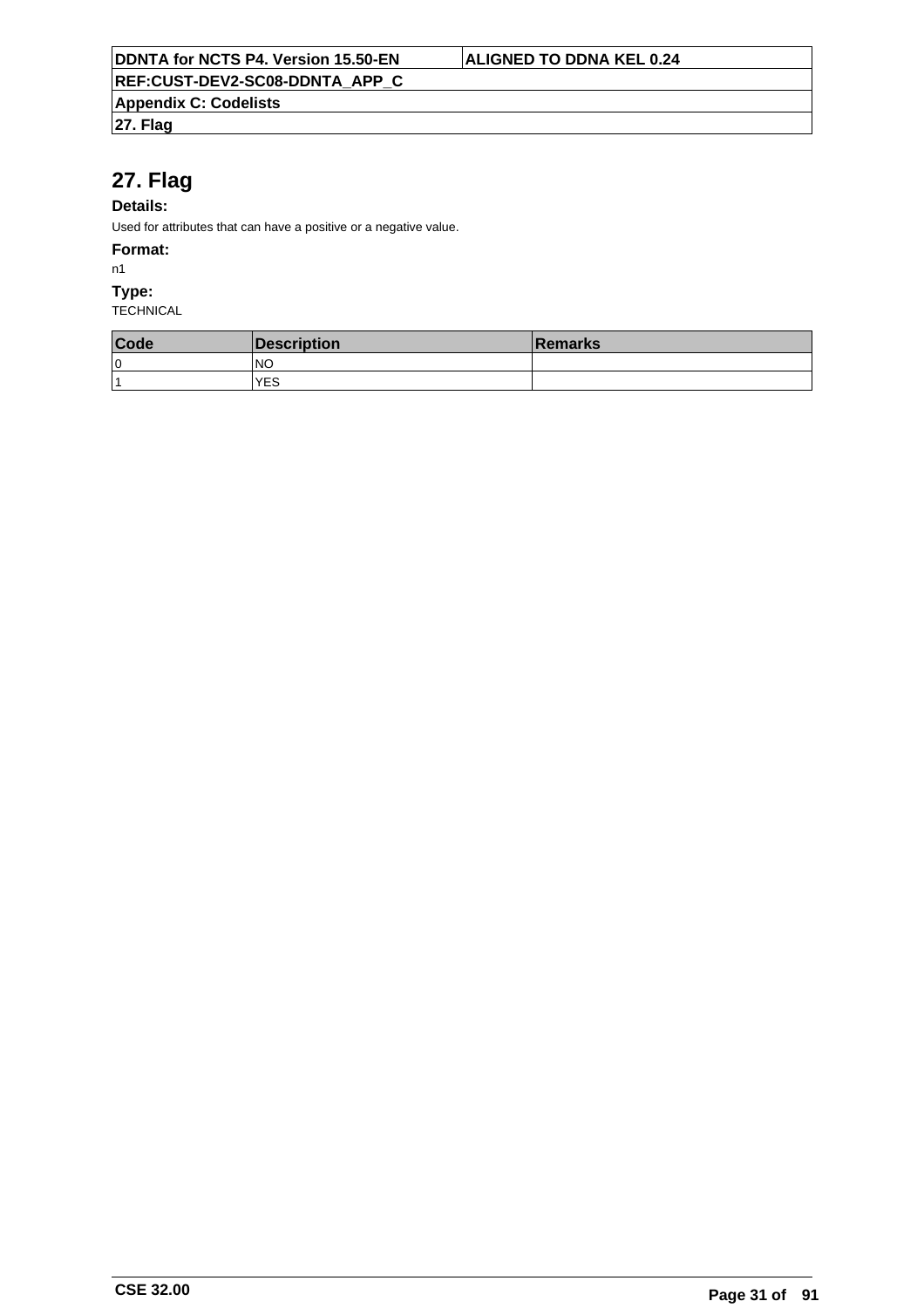# **28. First/Last**

# **Details:**

## **Format:**

a1

## **Type:**

| Code | Description | <b>Remarks</b> |
|------|-------------|----------------|
| ١F   | First       |                |
| L    | Last        |                |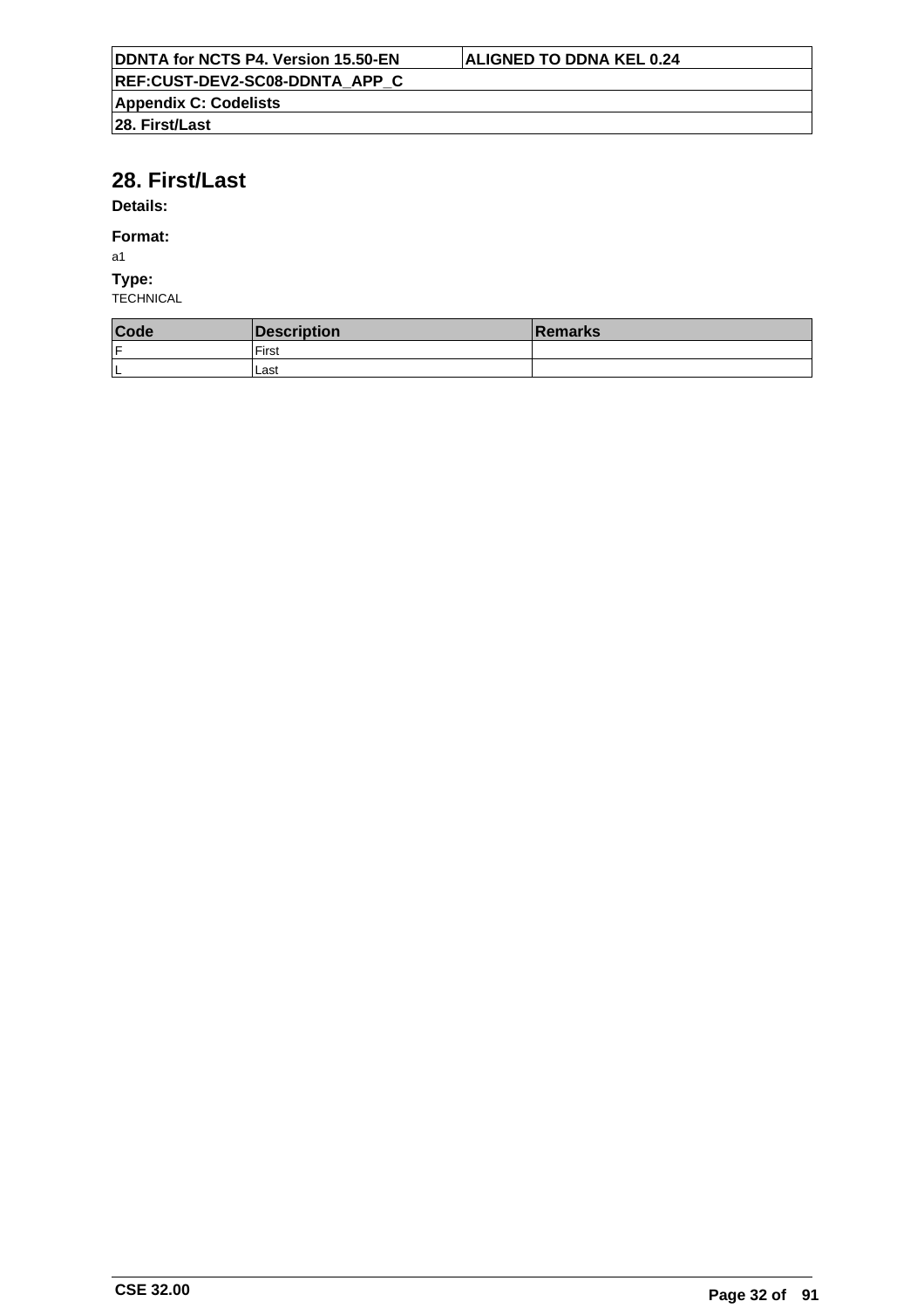|  | <b>DDNTA for NCTS P4. Version 15.50-EN</b> |  |
|--|--------------------------------------------|--|
|  |                                            |  |

## **ALIGNED TO DDNA KEL 0.24**

**REF:CUST-DEV2-SC08-DDNTA\_APP\_C**

**Appendix C: Codelists 29. Response Code**

# **29. Response Code**

## **Details:**

A Transit Business Codelist is maintained in CS/RD, values are shown for illustration only.

**Format:**

n..2

**Type:**

| Code           | <i><b>Description</b></i>       | <b>Remarks</b> |
|----------------|---------------------------------|----------------|
|                | Movement Unknown at Destination |                |
| $\overline{2}$ | <b>Assumed Duplication</b>      |                |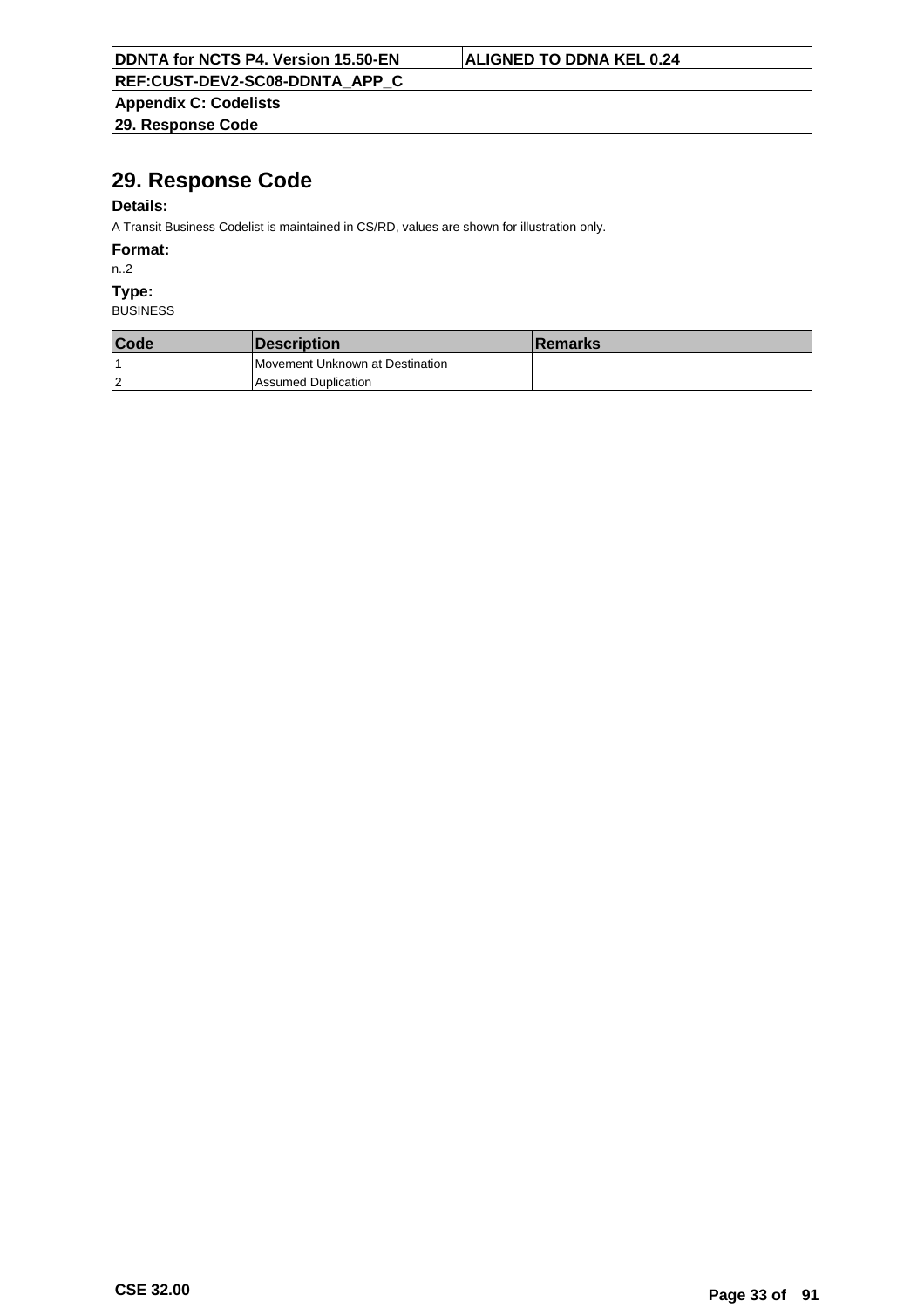**REF:CUST-DEV2-SC08-DDNTA\_APP\_C**

**Appendix C: Codelists**

**31. Type of Declaration Transit/Export Procedures**

# **31. Type of Declaration Transit/Export Procedures**

## **Details:**

This list applies to attribute Declaration type for CUSDEC-mapped IEs.

A Transit Business Codelist is maintained in CS/RD, values are shown for illustration only.

**Format:**

an..5

**Type:**

| Code       | <b>IDescription</b>  | <b>Remarks</b> |
|------------|----------------------|----------------|
| T2SM       | Isee T2 + San Marino |                |
| <b>TIR</b> | TIR declaration      |                |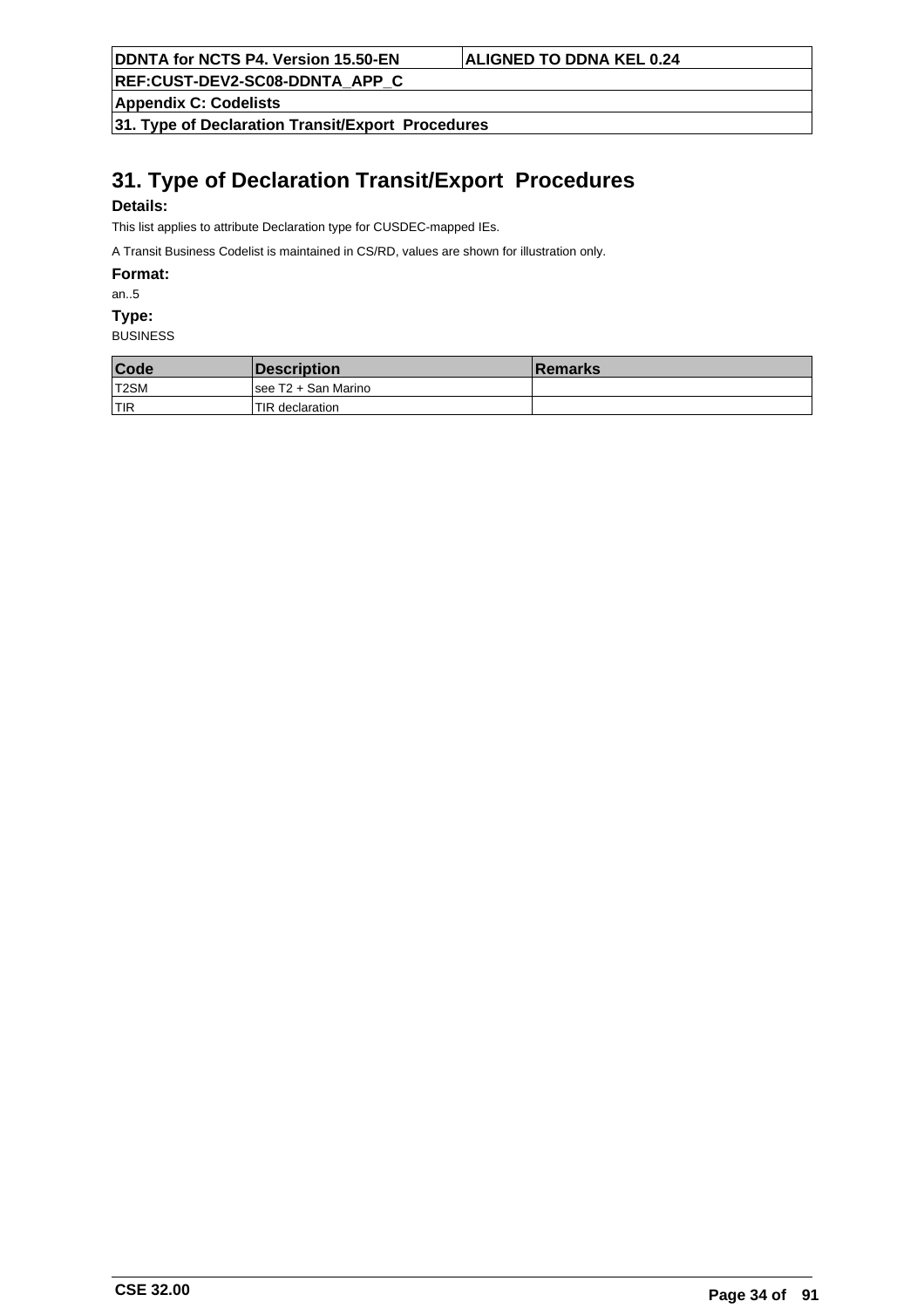**Appendix C: Codelists**

**32. Action Codes**

# **32. Action Codes**

## **Details:**

Used for attribute MESSAGE ERRORS.Action taken by recipient.

### **Format:**

an..3

### **Type:**

| Code | <i><b>IDescription</b></i>                                                              | <b>Remarks</b> |
|------|-----------------------------------------------------------------------------------------|----------------|
| 4    | This level and lower levels rejected                                                    |                |
|      | This level acknowledged and next lower level<br>acknowledged if not explicitly rejected |                |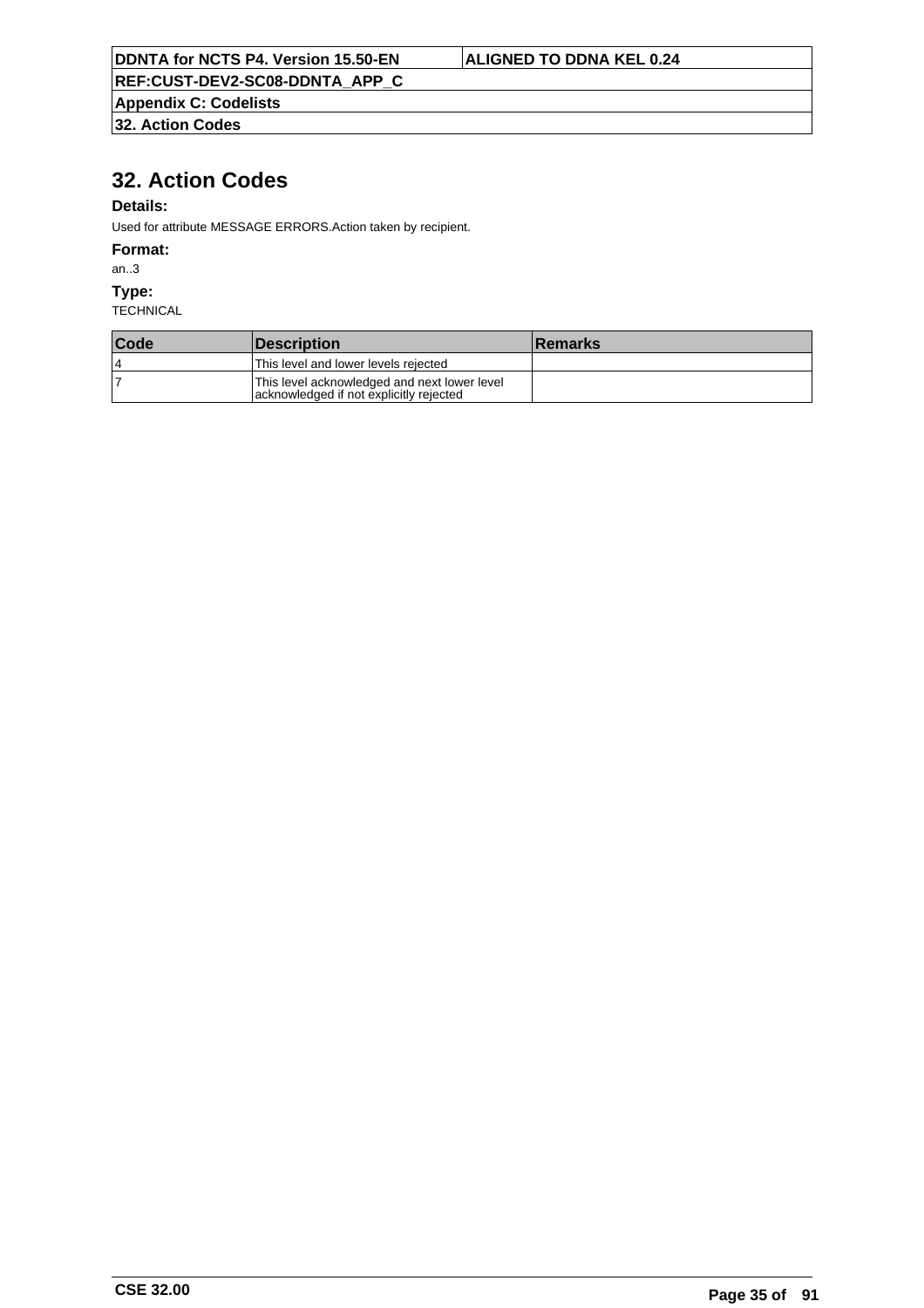**REF:CUST-DEV2-SC08-DDNTA\_APP\_C**

**Appendix C: Codelists**

**33. Interchange Service Segment Tags**

# **33. Interchange Service Segment Tags**

## **Details:**

Used to denote the Interchange Segment in which an error was detected.

### **Format:**

a3

### **Type:**

| Code       | <i><b>Description</b></i>   | <b>Remarks</b> |
|------------|-----------------------------|----------------|
| <b>UNB</b> | Interchange header segment  |                |
| <b>UNZ</b> | Interchange trailer segment |                |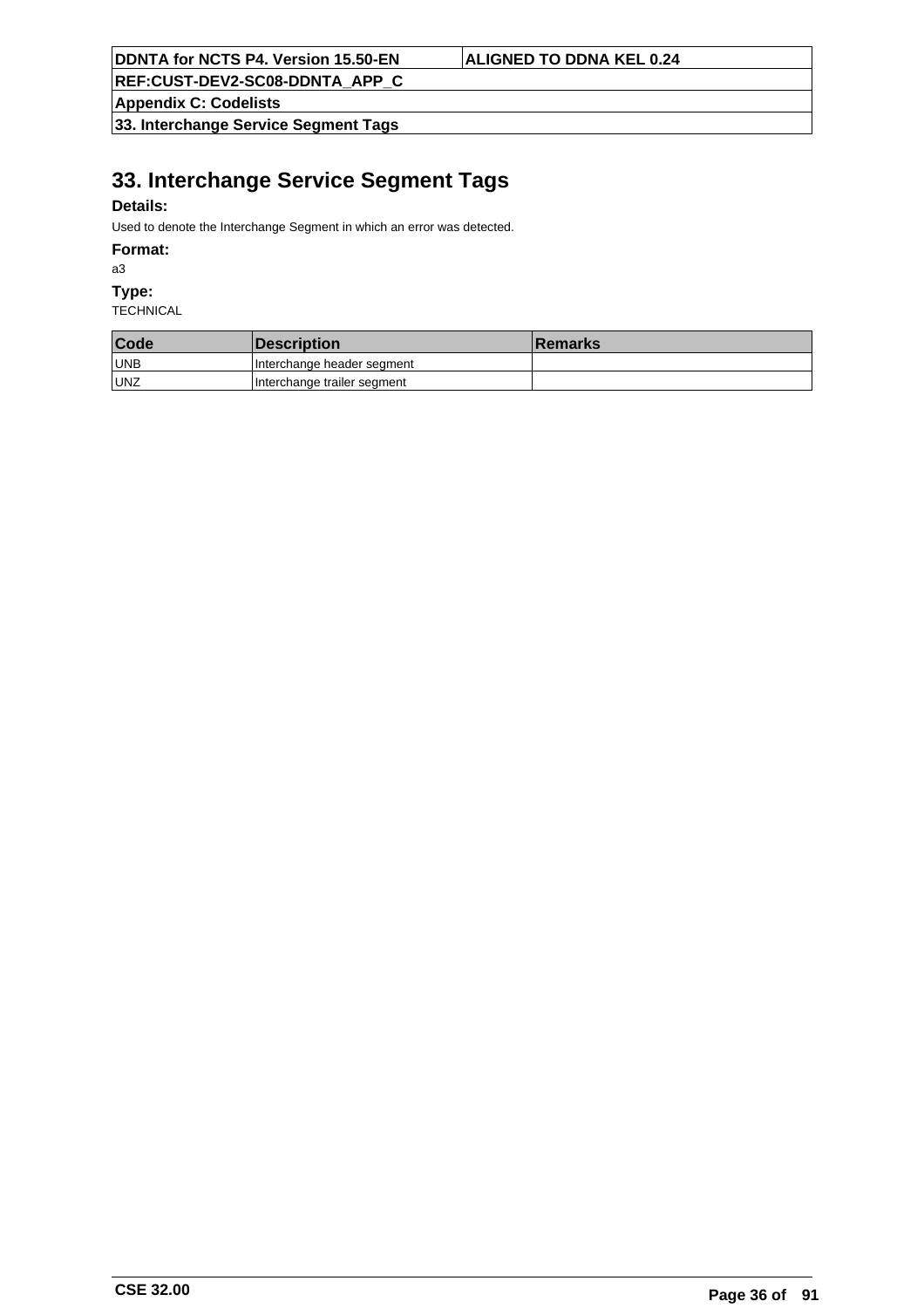**REF:CUST-DEV2-SC08-DDNTA\_APP\_C**

**Appendix C: Codelists**

**34. Message Service Segment Tags**

## **34. Message Service Segment Tags**

### **Details:**

Used to denote the Message Segment in which an error was detected.

#### **Format:**

a3

#### **Type:**

| Code | <b>Description</b> | <b>Remarks</b> |
|------|--------------------|----------------|
| UNH  | Message header     |                |
| UNT  | Message trailer    |                |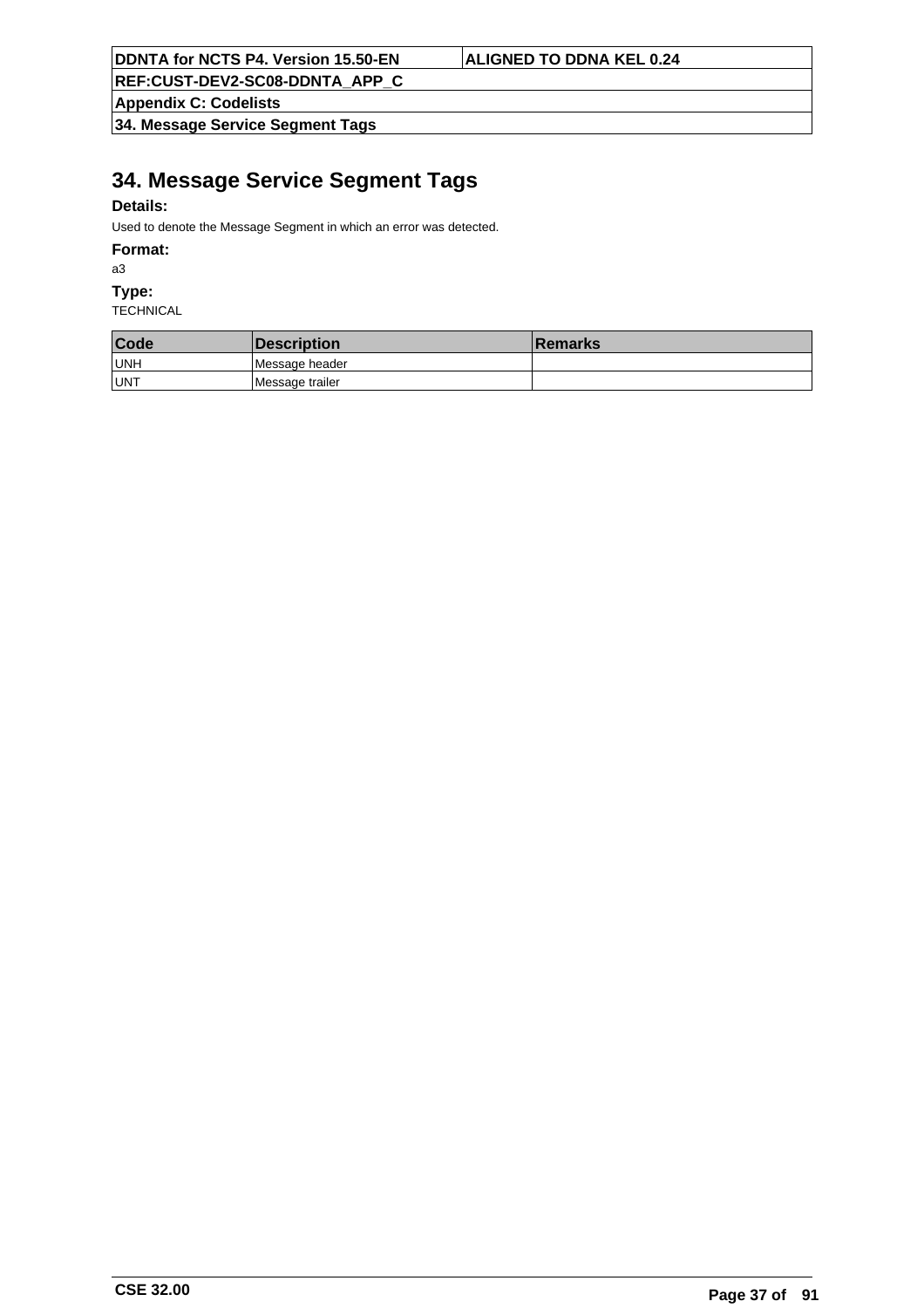| DDNTA for NCTS P4. Version 15.50-EN | ALIGNED TO DDNA KEL 0.24 |
|-------------------------------------|--------------------------|
| REF:CUST-DEV2-SC08-DDNTA APP C      |                          |
| <b>Appendix C: Codelists</b>        |                          |
| <b>135. Version Numbers</b>         |                          |

# **35. Version Numbers**

**Details:**

#### **Format:**

an..3

**Type:**

| Code | <b>Description</b>         | <b>Remarks</b> |
|------|----------------------------|----------------|
| ۱D   | Draft UN/EDIFACT directory |                |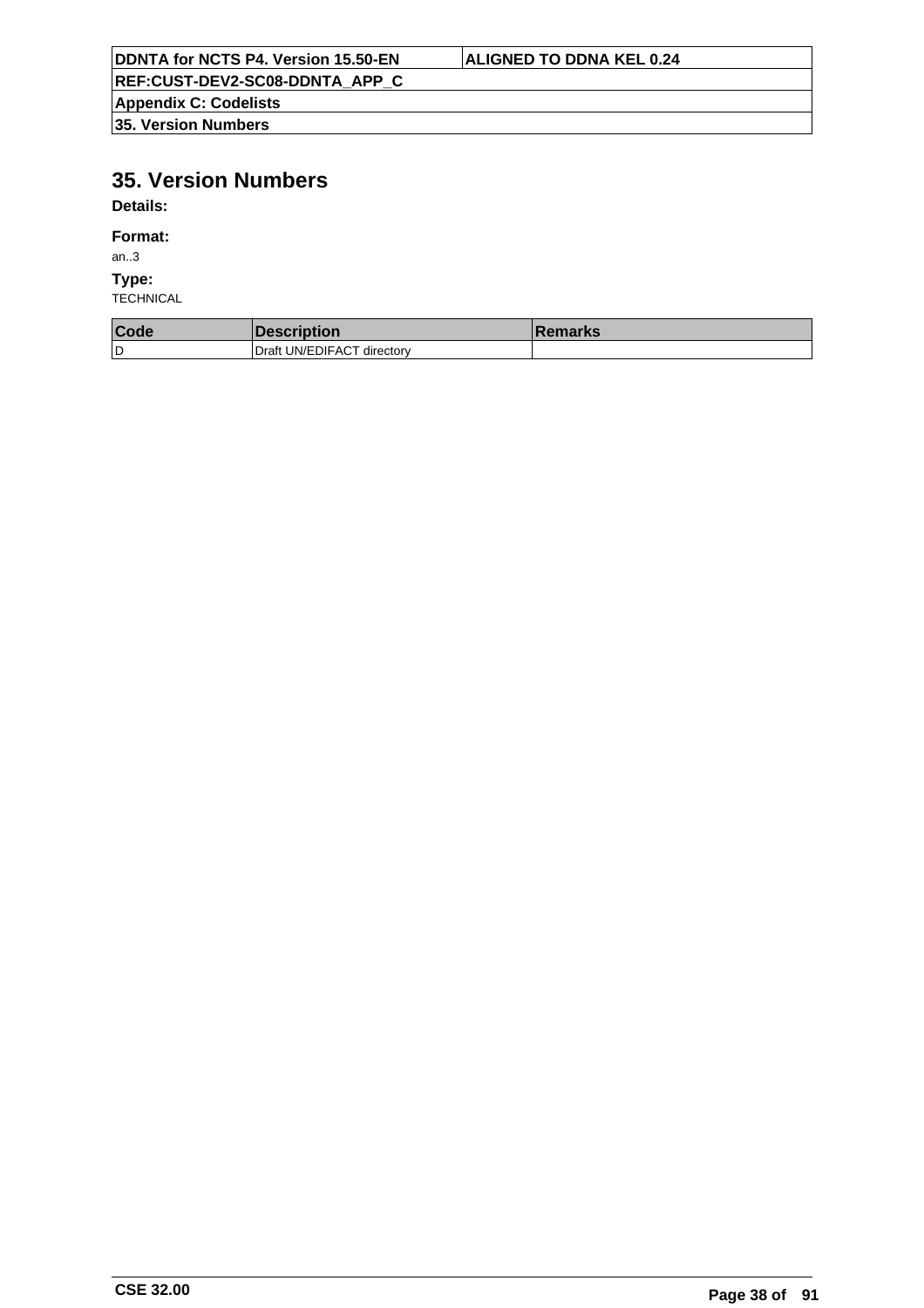| DDNTA for NCTS P4. Version 15.50-EN | ALIGNED TO DDNA KEL 0.24 |  |
|-------------------------------------|--------------------------|--|
| REF:CUST-DEV2-SC08-DDNTA APP C      |                          |  |
| <b>Appendix C: Codelists</b>        |                          |  |
| 36. Release Numbers                 |                          |  |

# **36. Release Numbers**

**Details:**

#### **Format:**

an..3

**Type:**

| Code | <b>DESCRIPTION</b>       | emarks |
|------|--------------------------|--------|
| 96B  | UN/EDIFACT 96B directory |        |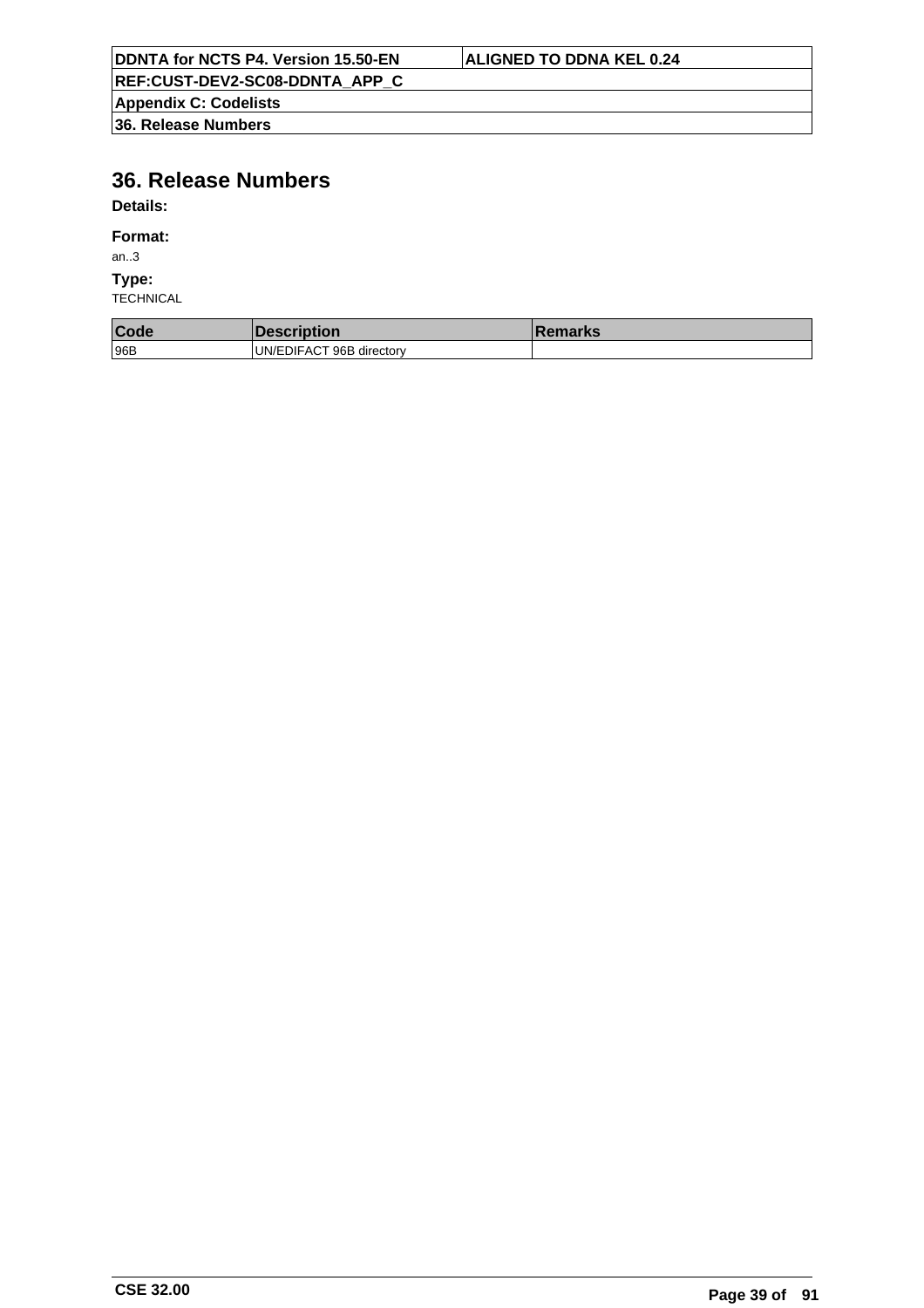**Appendix C: Codelists**

**37. Controlling Agencies**

# **37. Controlling Agencies**

## **Details:**

#### **Format:**

an..2

## **Type:**

| Code | <i><b>Description</b></i> | <b>Remarks</b> |
|------|---------------------------|----------------|
| lEC  | European Community        |                |
| un   | United Nations            |                |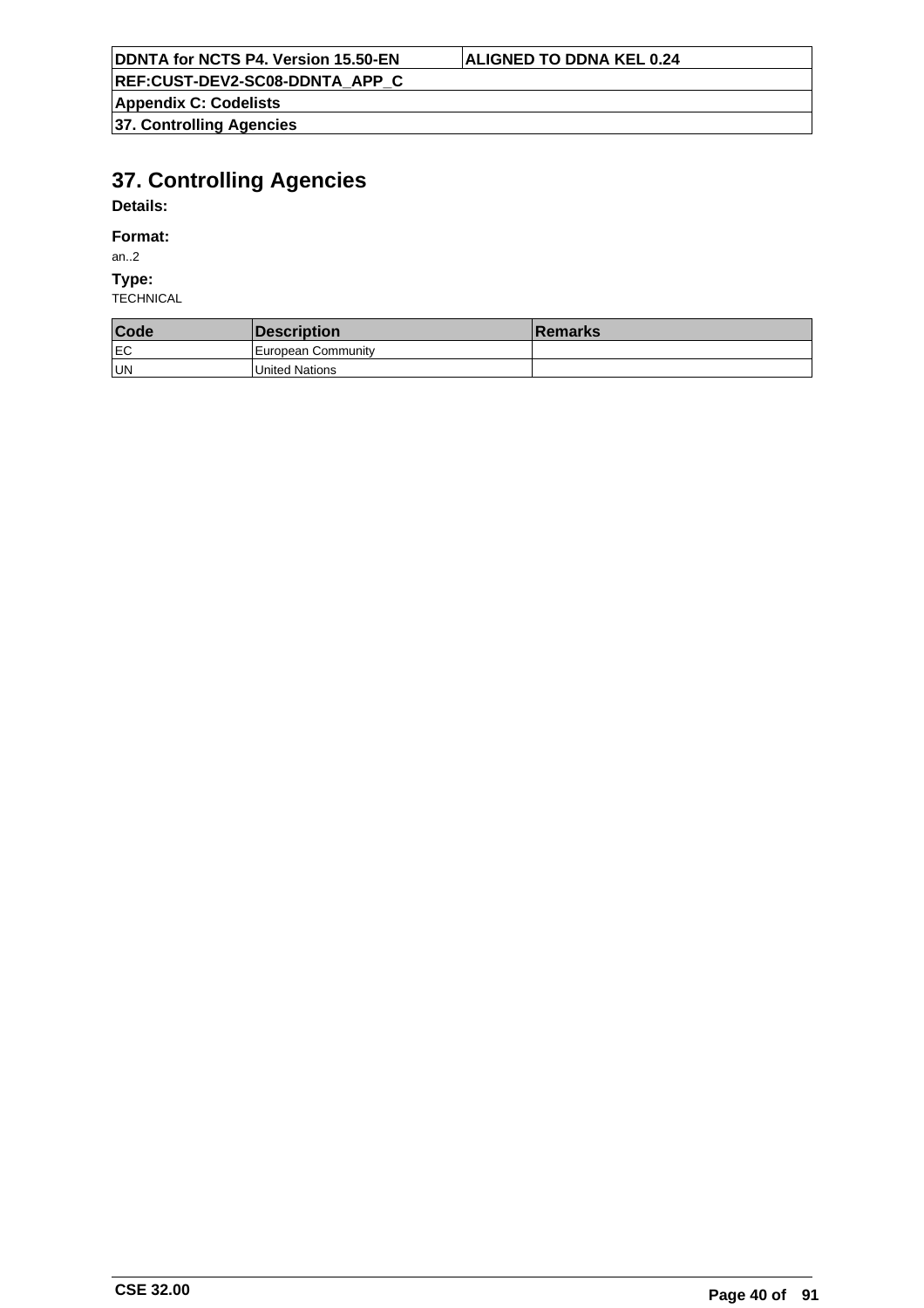**Appendix C: Codelists**

**39. Additional Information ID (Common)**

# **39. Additional Information ID (Common)**

#### **Details:**

Codes for Special Mentions (Box 44), see Regulation 1875/2006, Annex 30A. 'Additional Information/Special Indication Code to be sent across the Common Domain. Additional codes can be defined at national level in a separate National code list. A Transit/Import Business Codelist is maintained in CS/RD, values are shown for illustration only.

**Format:**

an..5

**Type:**

| Code  | <i><b>Description</b></i>                           | <b>Remarks</b> |
|-------|-----------------------------------------------------|----------------|
| 10600 | Negotiable Bill of lading 'to order blank endorsed' |                |
| 30400 | $RET-EXP - Copy 3$ to be returned                   |                |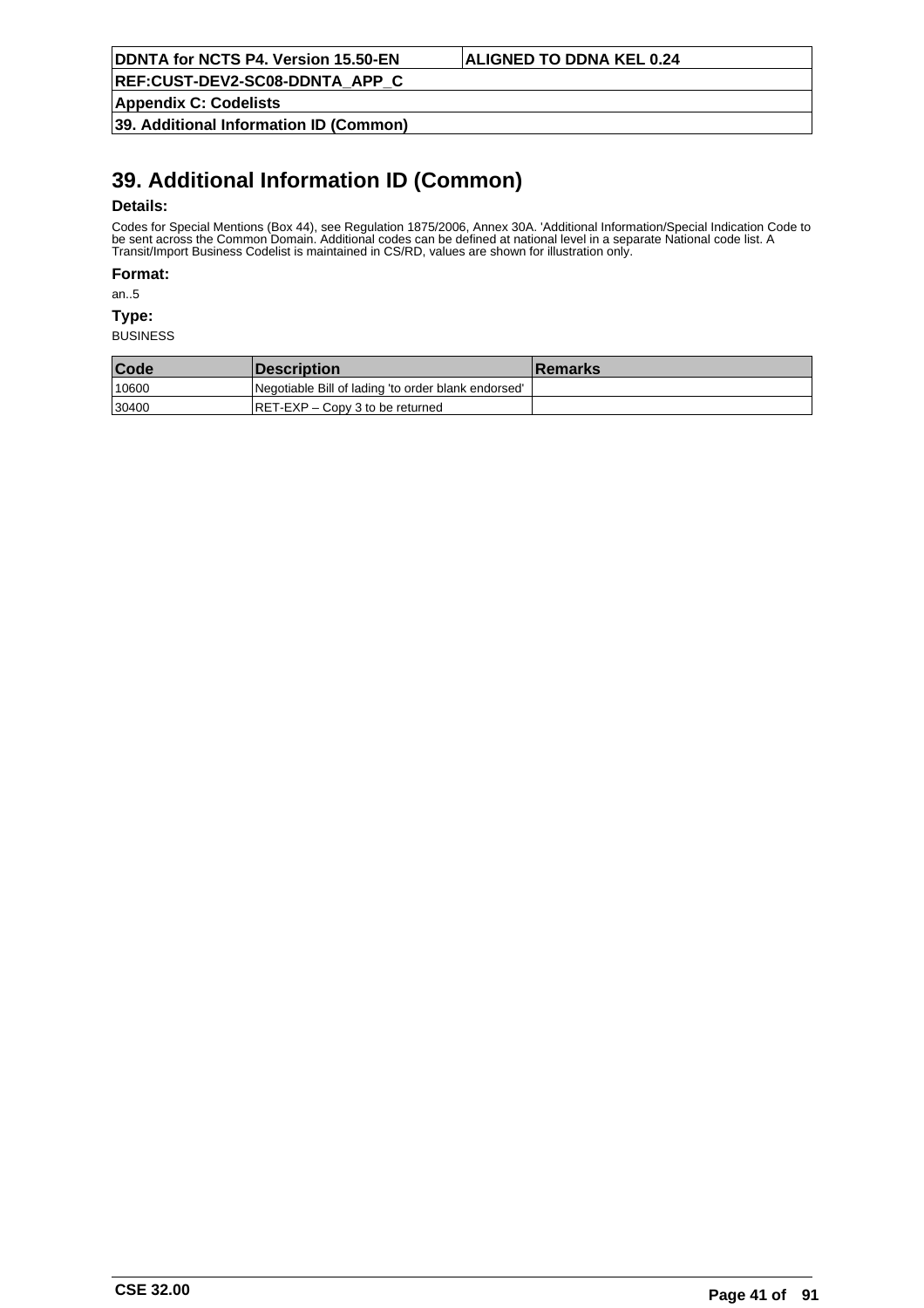**REF:CUST-DEV2-SC08-DDNTA\_APP\_C**

**Appendix C: Codelists**

**41. Control Indicator RoC/ GI-RoC**

# **41. Control Indicator RoC/ GI-RoC**

#### **Details:**

This list applies to the data group RESULTS OF CONTROL.

A/An Transit/Export Business Codelist is maintained in CS/RD, values are shown for illustration only.

### **Format:**

an2

## **Type:**

| Code      | Description                       | <b>Remarks</b> |
|-----------|-----------------------------------|----------------|
| ldi       | Differences (Attribute incorrect) |                |
| <b>NE</b> | INew entrv                        |                |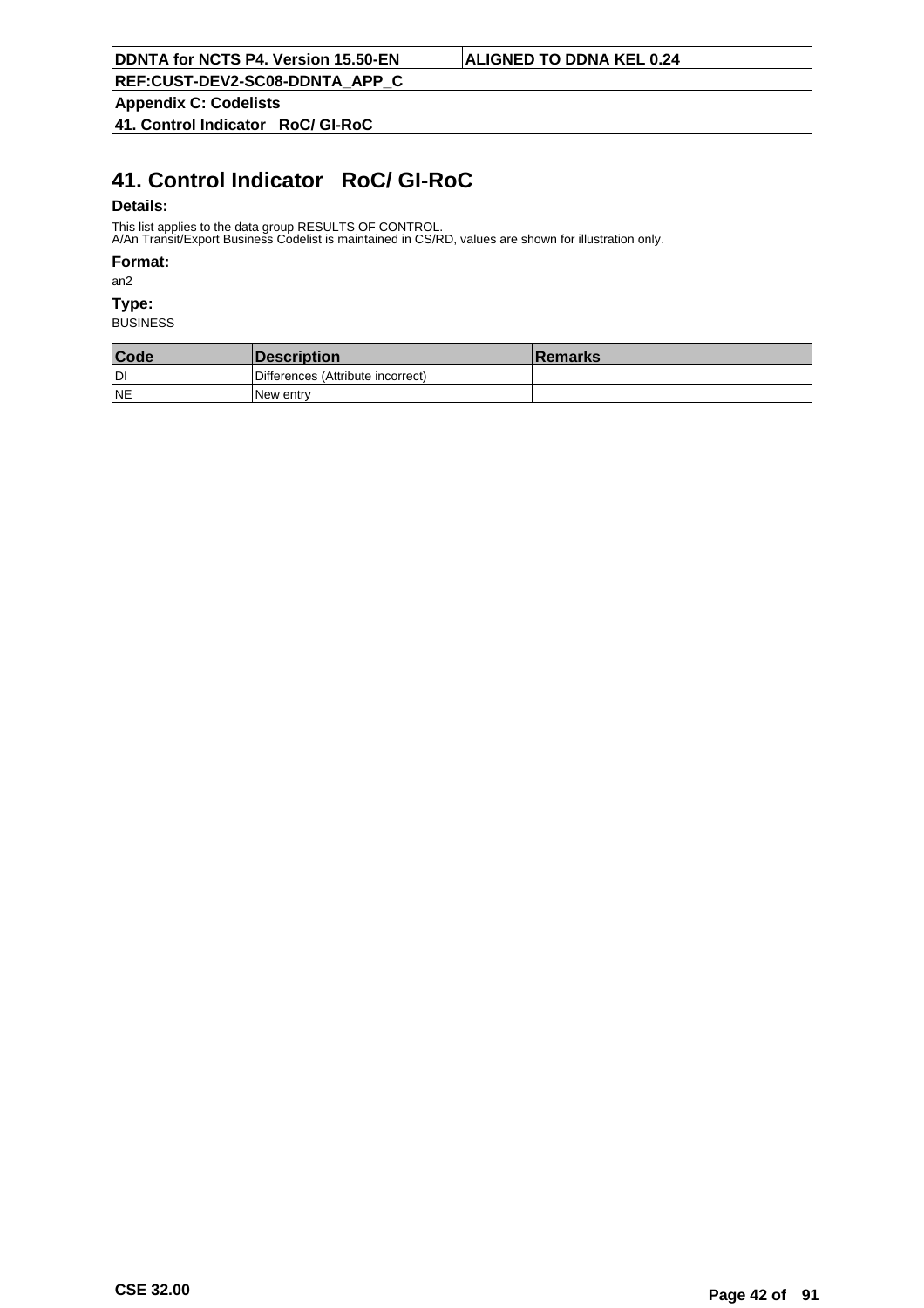**Appendix C: Codelists**

**43. AAR/AER rejection reason**

## **43. AAR/AER rejection reason**

#### **Details:**

Code to identify the AAR/AER rejection reason (See also codelist 39).

A Transit/Export Business Codelist is maintained in CS/RD, values are shown for illustration only.

#### **Format:**

n..2

## **Type:**

| Code | Description         | <b>Remarks</b> |
|------|---------------------|----------------|
| 2ا   | l Cancelled         |                |
| ا 3  | <b>IMRN Unknown</b> |                |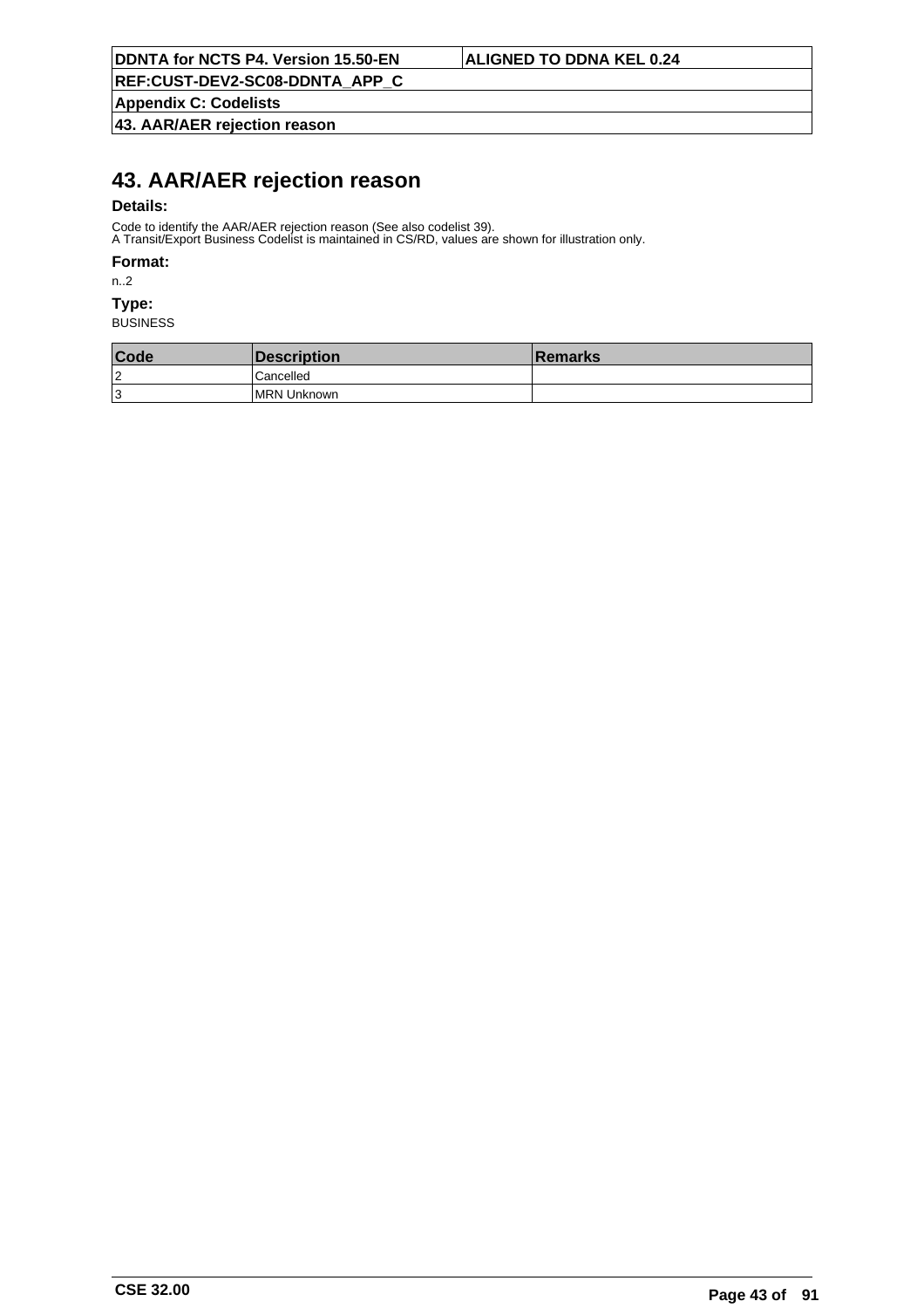**Appendix C: Codelists**

**44. ATR rejection reason code**

## **44. ATR rejection reason code**

### **Details:**

Code to identify the ATR rejection reason.

A Transit Business Codelist is maintained in CS/RD, values are shown for illustration only.

**Format:**

an..2

**Type:**

| Code | <i><b>Description</b></i> | <b>Remarks</b> |
|------|---------------------------|----------------|
| 4    | lOther reason             |                |
| 5    | <b>IMRN Unknown</b>       |                |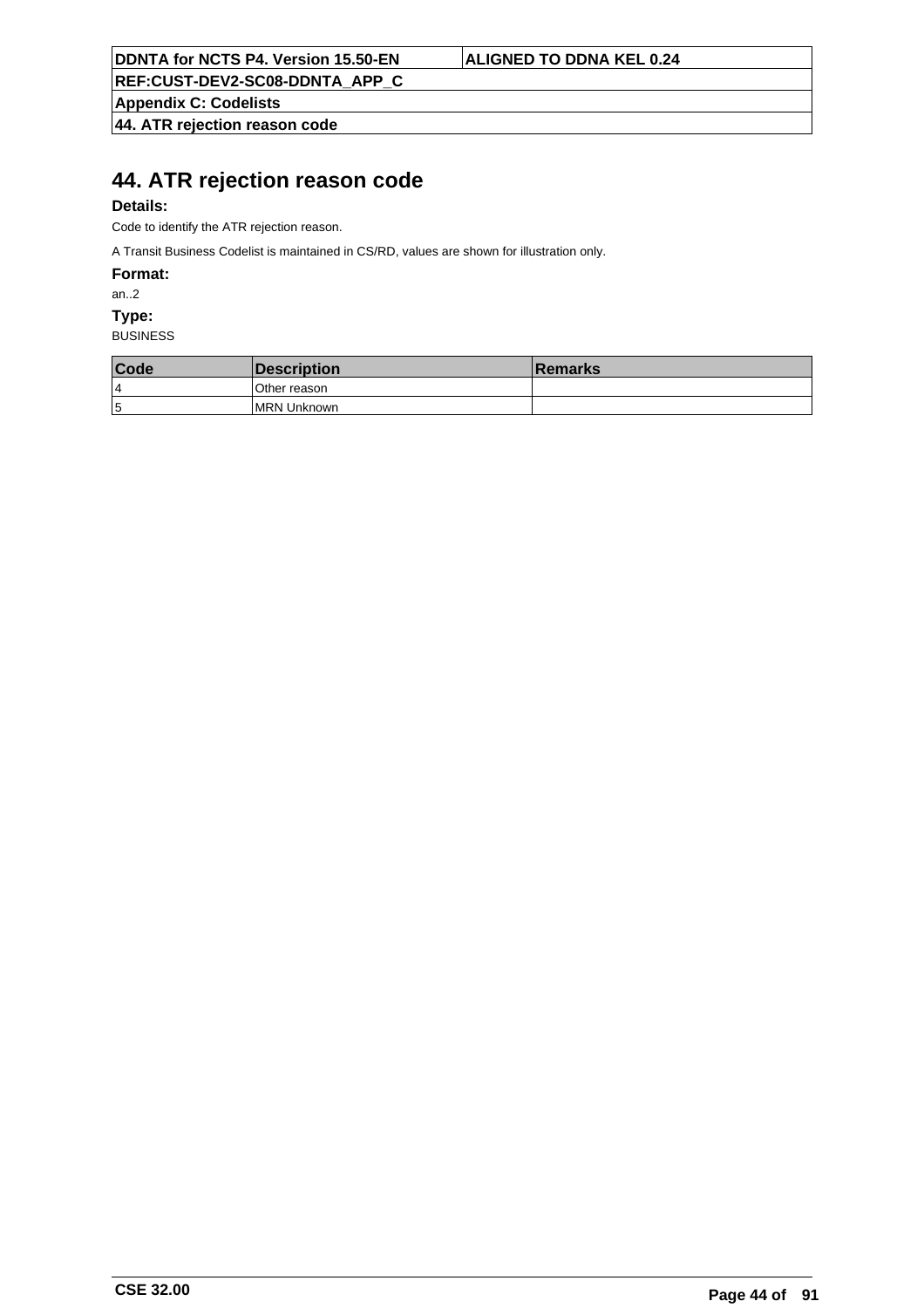**REF:CUST-DEV2-SC08-DDNTA\_APP\_C**

**Appendix C: Codelists**

**45. Amendment rejection motivation code**

## **45. Amendment rejection motivation code**

#### **Details:**

- Used to specify the Amendment Rejection Motivation. - Other codes have to be defined at National Level.

A Transit/Export/Import Business Codelist is maintained in CS/RD, values are shown for illustration only.

#### **Format:**

n1

### **Type:**

| Code | I IJUST<br>ווטוו | ешања. |
|------|------------------|--------|
| 14   | Other            |        |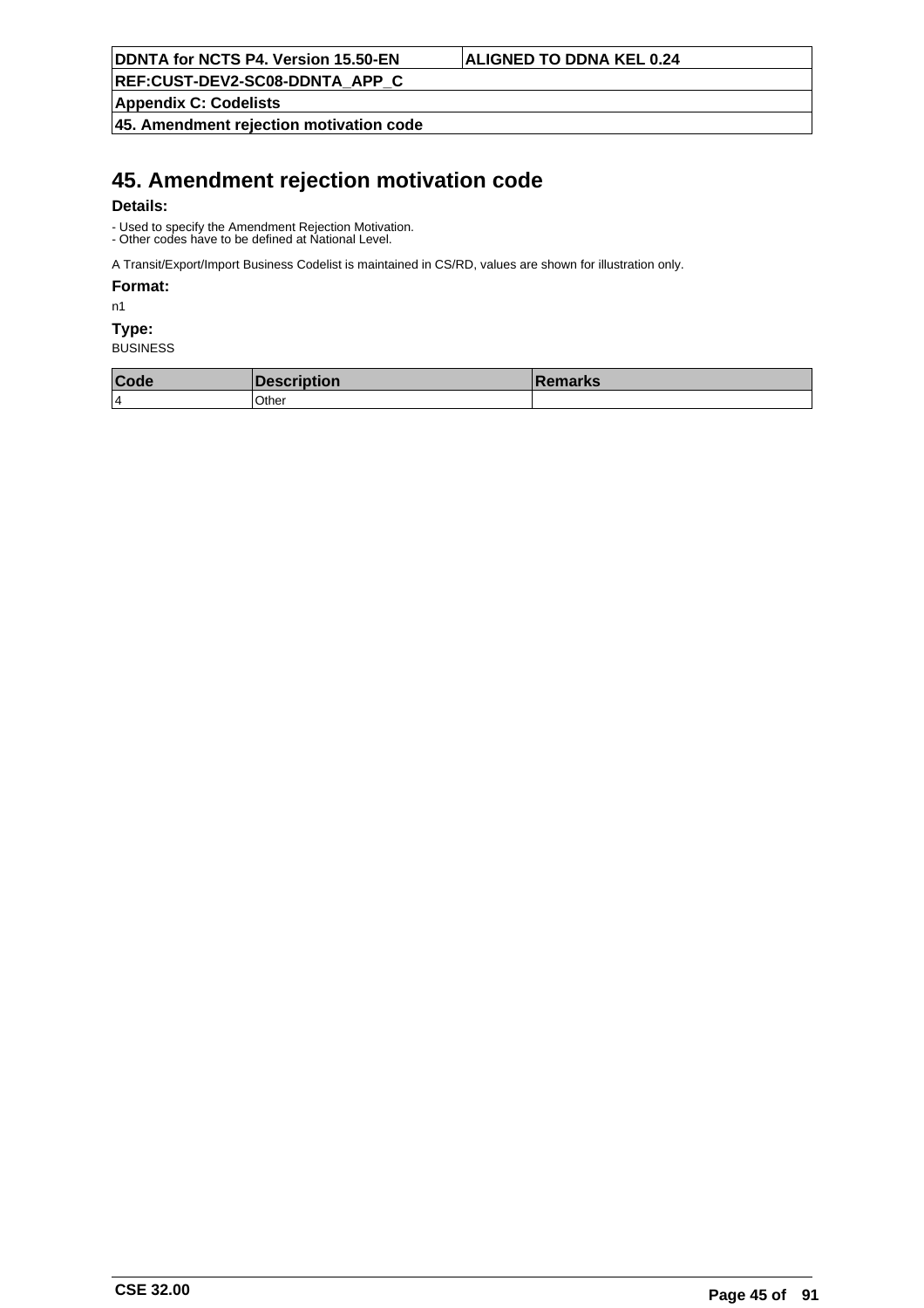**REF:CUST-DEV2-SC08-DDNTA\_APP\_C**

**Appendix C: Codelists 46. Diversion rejection**

# **46. Diversion rejection**

### **Details:**

Code to identify the diversion rejection reason.

A/An Transi/Export Business Codelist is maintained in CS/RD, values are shown for illustration only.

**Format:**

an..2

**Type:**

| Code           | <i><b>Description</b></i> | <b>Remarks</b> |
|----------------|---------------------------|----------------|
| $-11$          | Cancelled                 |                |
| $\overline{4}$ | Other reasons             |                |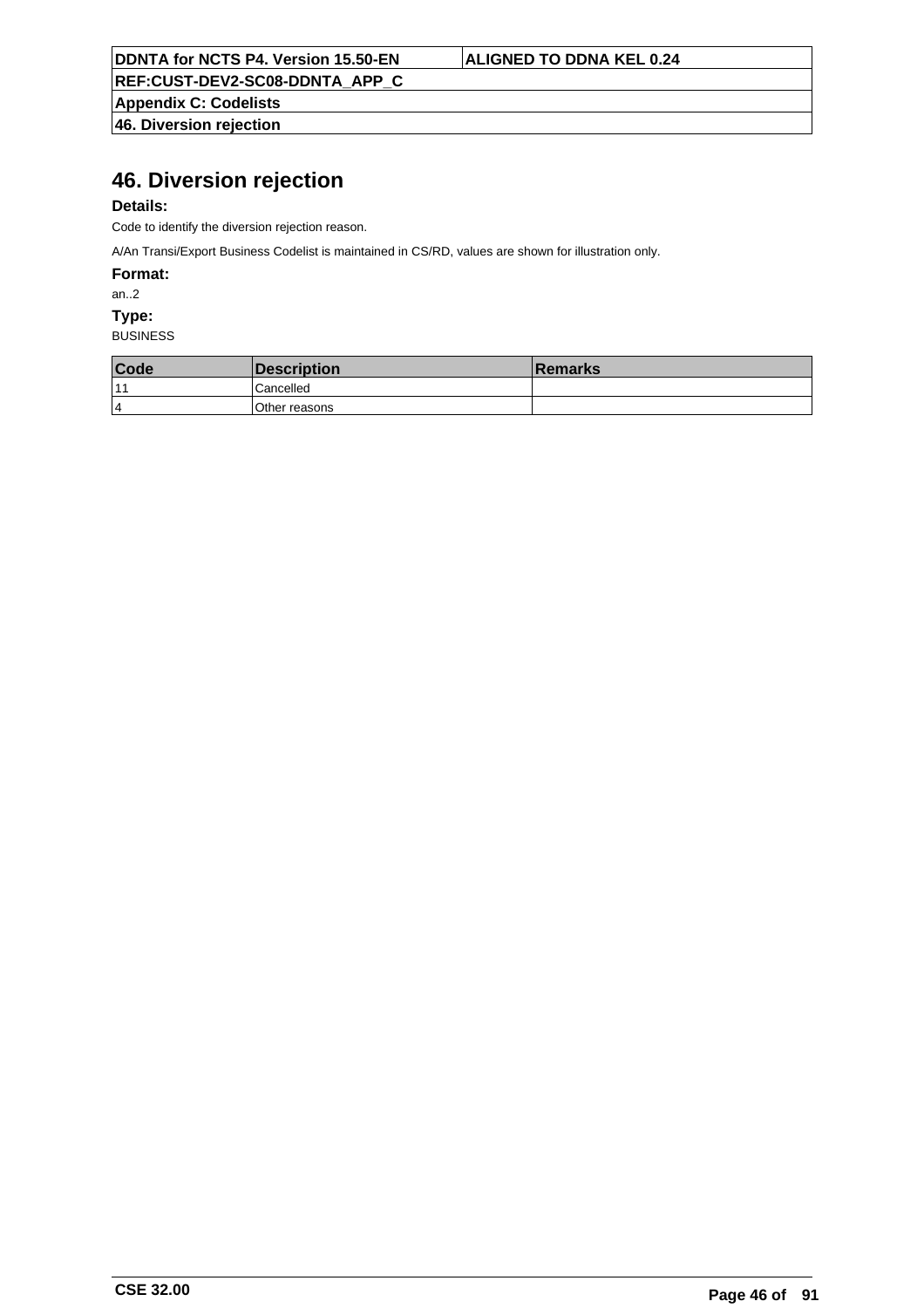**Appendix C: Codelists**

**47. Control result**

## **47. Control result**

#### **Details:**

Used to record the results of a control of goods either at departure or at destination (see Annex 38/A Implementing Provisions and Annex Ixa of the Convention).

A/An Transit/Export Business Codelist is maintained in CS/RD, values are shown for illustration only.

#### **Format:**

an2

#### **Type:**

| <b>Code</b> | <b>Description</b>      | <b>Remarks</b>    |
|-------------|-------------------------|-------------------|
| IA1         | Satisfactory            | Dep/Exp & Des/Ext |
| A2          | Considered Satisfactorv | Dep/Exp & Des/Ext |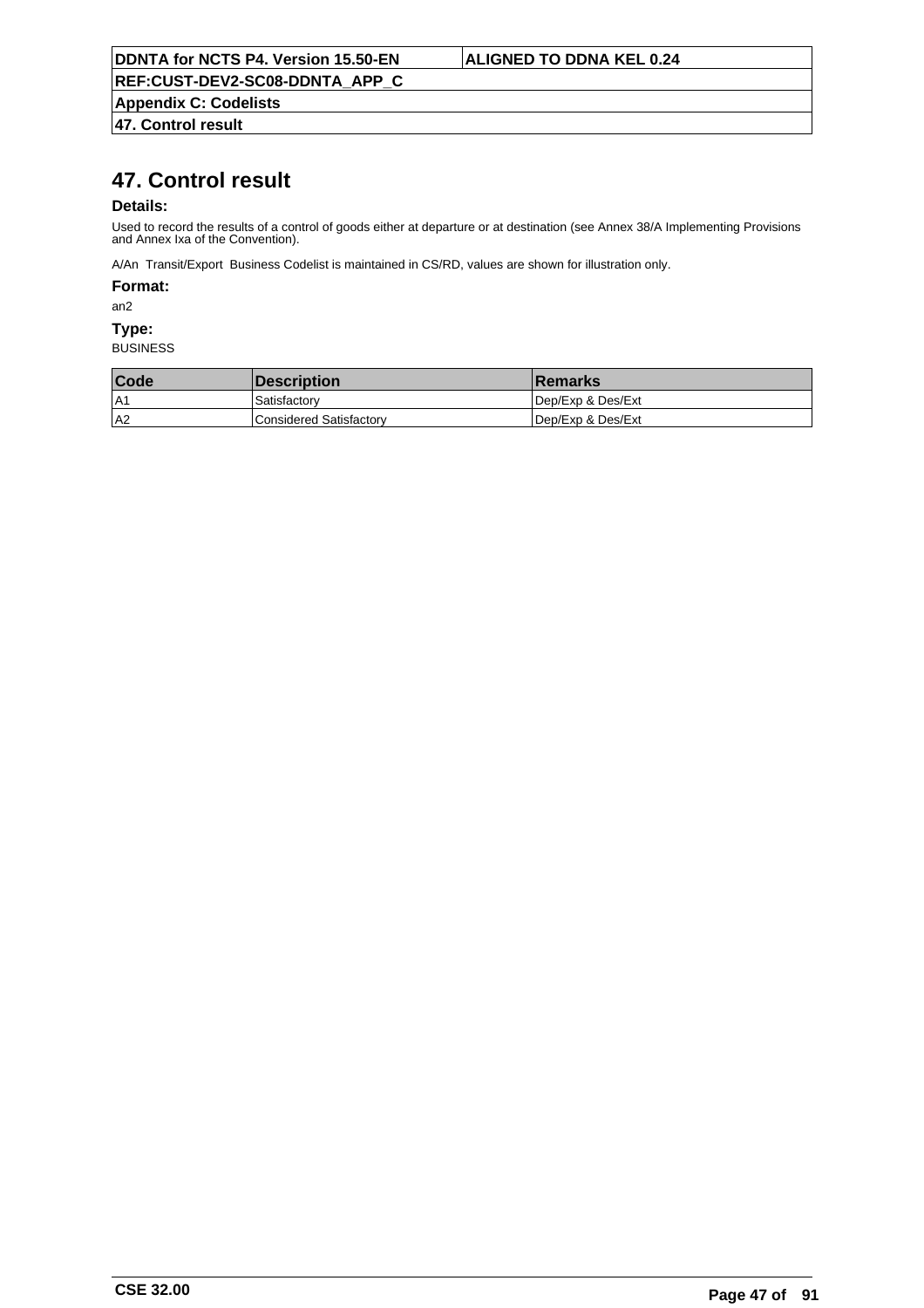**REF:CUST-DEV2-SC08-DDNTA\_APP\_C**

**Appendix C: Codelists 48. Currency codes**

## **48. Currency codes**

### **Details:**

- Code to identify the currency used in Transit/Export-countries.

A Business Codelist is maintained in CS/RD.

**Format:**

an3

**Type:**

| Code       | Description               | <b>Remarks</b> |
|------------|---------------------------|----------------|
| ATS        | <b>Austrian Schilling</b> |                |
| <b>BEF</b> | Belgian Franc             |                |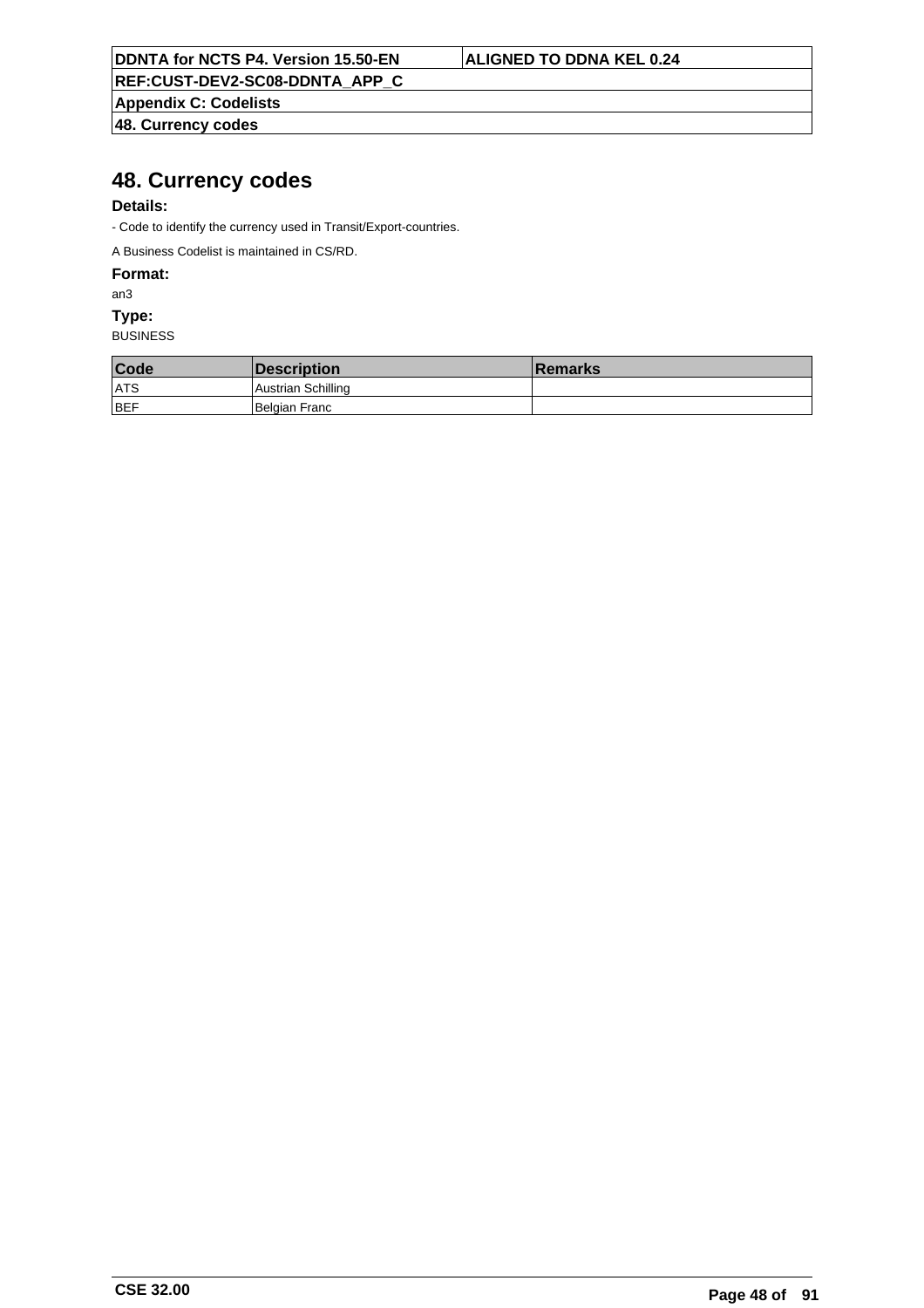**Appendix C: Codelists**

**49. Functional Error Codes**

## **49. Functional Error Codes**

### **Details:**

- Subset of the UN/EDIFACT generic error table.

- For remarks on the codes : see DDNTA Sec. VII.

## **Format:**

n2

**Type:**

| Code | <b>Description</b>                                              | <b>Remarks</b>                                                                                                                                                                                                                                                                                                                                                                                                             |
|------|-----------------------------------------------------------------|----------------------------------------------------------------------------------------------------------------------------------------------------------------------------------------------------------------------------------------------------------------------------------------------------------------------------------------------------------------------------------------------------------------------------|
| 12   | Incorrect (code) value                                          | Value of an element in a message is outside the<br>predefined domain or not part of the applicable<br>code list.                                                                                                                                                                                                                                                                                                           |
| 13   | Missing                                                         | A mandatory/required element is missing in the<br>received data, e.g. a required element like the<br>MRN for the Arrival Advice (C_ARR_ADV) is not<br>present.                                                                                                                                                                                                                                                             |
| 14   | Value not supported in this position (code value<br>constraint) | Notification that a recipient does not support use<br>of the specific value of an identified element in<br>the position where it is used. This type of error<br>refers to the use of an improper code value for a<br>specific element.                                                                                                                                                                                     |
| 15   | Not supported in this position                                  | An element is not allowed to have a value due to<br>the following two reasons:<br>- The element is not allowed to be present<br>according to the FMS message specification.<br>- The element is not allowed to be present<br>according to some additional condition, e.g. if<br>type of packages has the value 'UNPACKED'<br>then number of package can not have a value<br>(condition C60 of FTSS - AES [A4] Appendix B). |
| 19   | Invalid decimal notation                                        | The decimal notation is not according to the<br>decimal formatting standards UCI, UCM, UCD.                                                                                                                                                                                                                                                                                                                                |
| 26   | Duplicate detected                                              | The same interchange is received again.<br>Duplication is detected by reception of an<br>interchange reference that has already been<br>received.                                                                                                                                                                                                                                                                          |
| 35   | Too many repetitions                                            | Too many occurrences of a segment or entity.                                                                                                                                                                                                                                                                                                                                                                               |
| 37   | Invalid type characters                                         | Notification that one or more numeric characters<br>were used in an alphabetic element or that one or<br>more alphabetic characters were used in a<br>numeric element.                                                                                                                                                                                                                                                     |
| 38   | Missing digit in front of decimal sign                          | Notification that a decimal sign is not preceded by<br>one or more digits.                                                                                                                                                                                                                                                                                                                                                 |
| 39   | Element too long (length constraint)                            | Notification that the length of the element<br>received exceeded the maximum length<br>specified.                                                                                                                                                                                                                                                                                                                          |
| 40   | Element too short (length constraint)                           | Notification that the length of an element received<br>is shorter than the minimum length specified.                                                                                                                                                                                                                                                                                                                       |
| 90   | Unknown MRN                                                     | The MRN of the received FMS is not known,<br>whereas it is expected to be known. This type of<br>error can not be detected in an AAR<br>(C_AAR_SND)                                                                                                                                                                                                                                                                        |
| 91   | Duplicate MRN                                                   | The MRN of the received FMS is already known<br>and is therefore not unique according to the<br>specified rules.                                                                                                                                                                                                                                                                                                           |
| 92   | Message out of sequence                                         | The message can not be processed, because the<br>receiver is not in a proper state.                                                                                                                                                                                                                                                                                                                                        |
| 93   | <b>Invalid MRN</b>                                              | The structure of the MRN is not conform<br>specifications given in FTSS - AIS/AES [A4].                                                                                                                                                                                                                                                                                                                                    |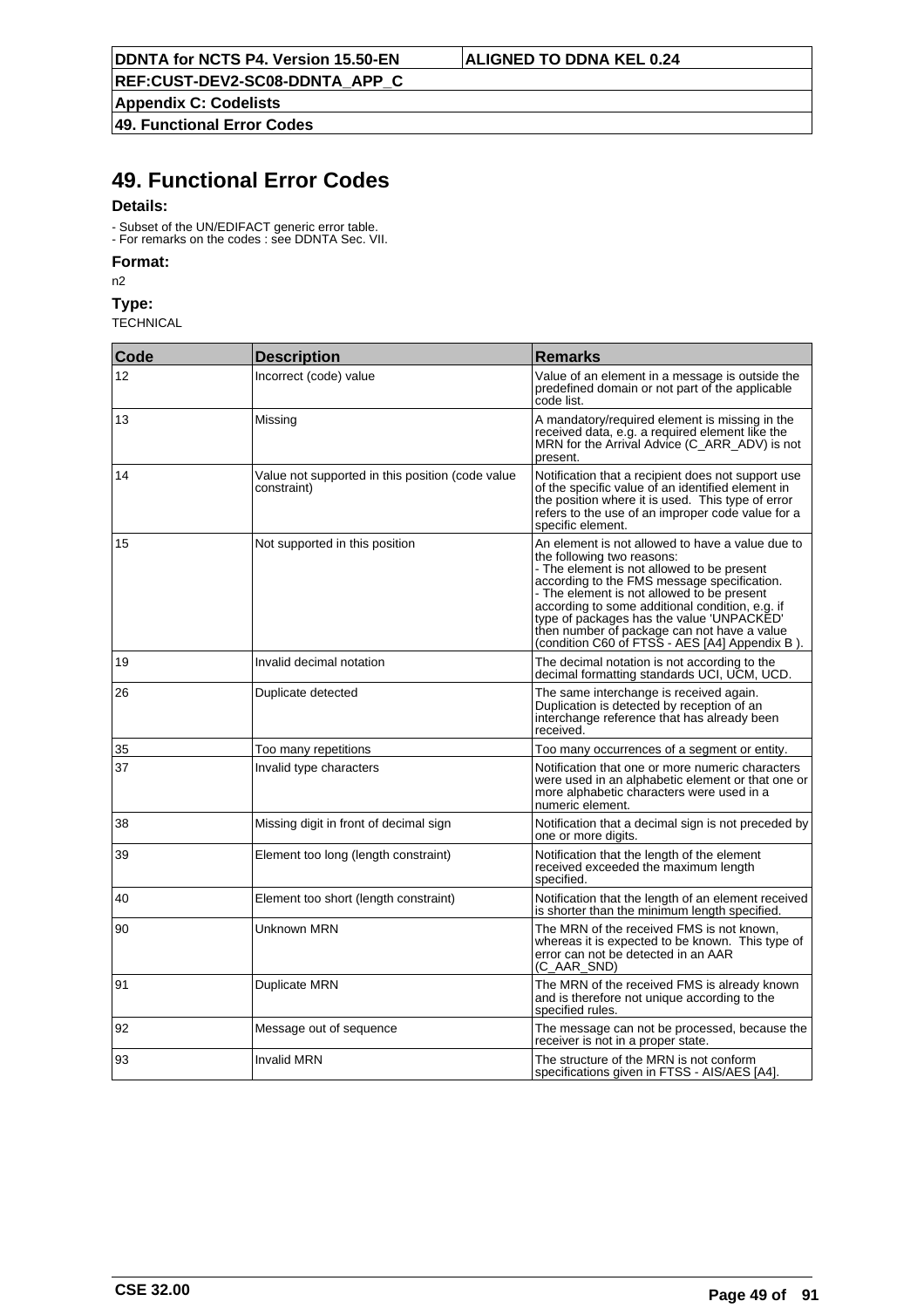**REF:CUST-DEV2-SC08-DDNTA\_APP\_C**

**Appendix C: Codelists**

**50. Guarantee Monitoring codes**

## **50. Guarantee Monitoring codes**

### **Details:**

Indication on the monitoring type of a guarantee in NCTS/ICS.

A Transit Business Codelist is maintained in CS/RD, values are shown for illustration only.

**Format:**

n1

**Type:**

| Code | <i><b>Description</b></i>            | <b>Remarks</b> |
|------|--------------------------------------|----------------|
|      | Type 1 monitoring: MRN, date         |                |
| 2    | Type 2 monitoring: MRN, date, amount |                |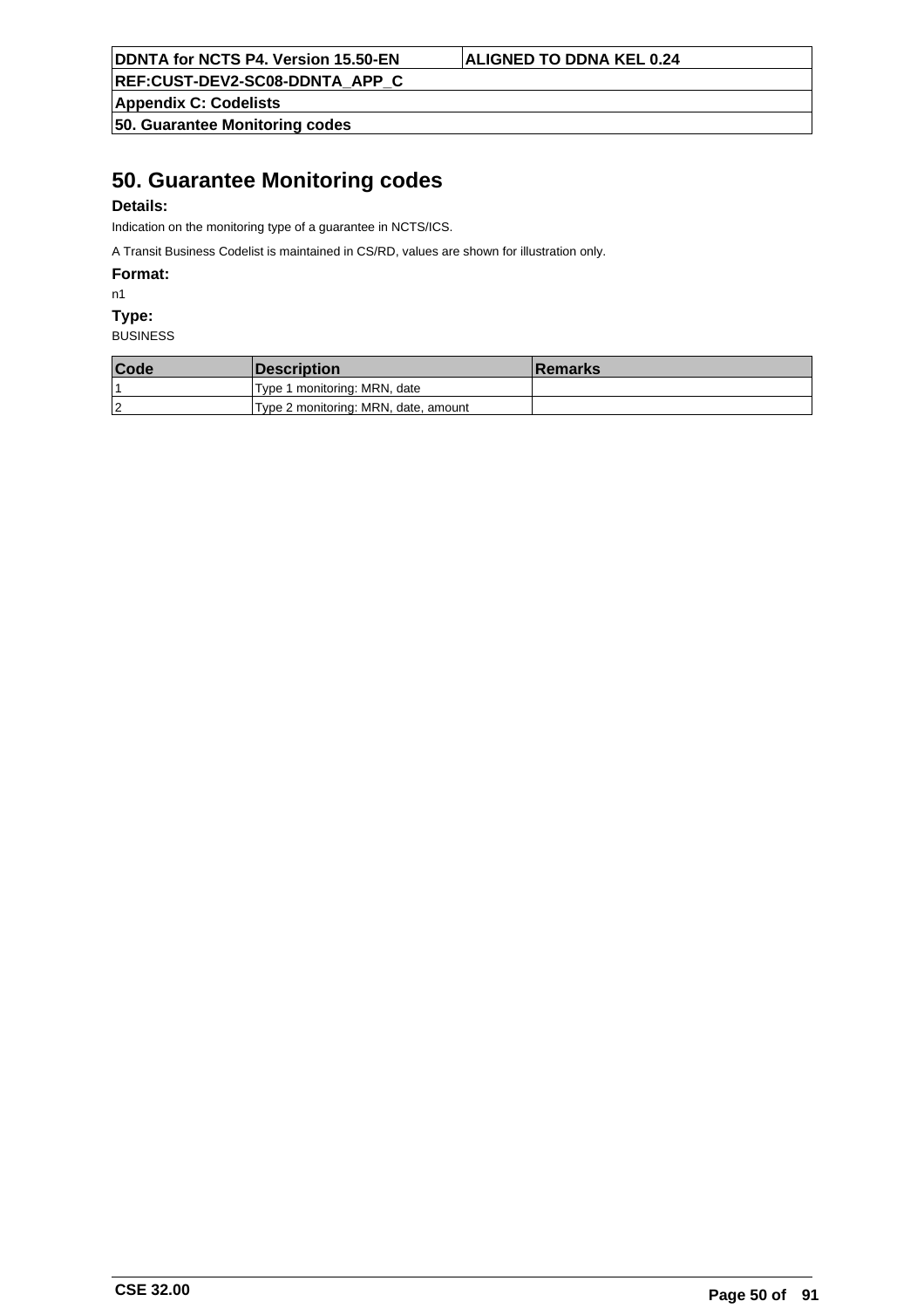**REF:CUST-DEV2-SC08-DDNTA\_APP\_C**

**Appendix C: Codelists**

**51. Guarantee Type codes**

## **51. Guarantee Type codes**

### **Details:**

A Transit Business Codelist is maintained in CS/RD, values are shown for illustration only.

#### **Format:**

an1

#### **Type:**

| Code | <b>Description</b>      | <b>Remarks</b> |
|------|-------------------------|----------------|
| 10   | l Guarantee waiver      |                |
|      | Comprehensive Guarantee |                |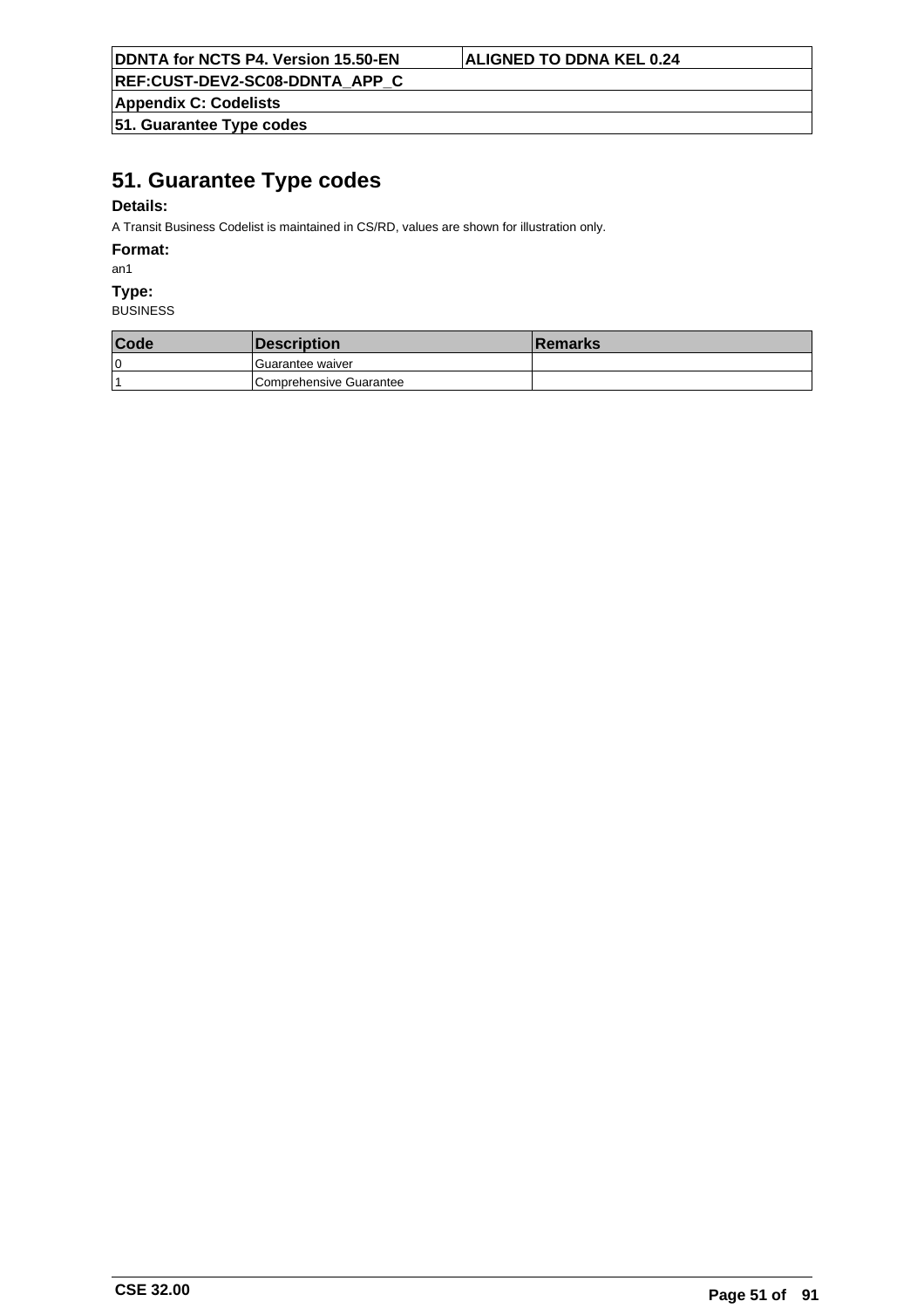**Appendix C: Codelists**

**52. Invalid guarantee reason codes**

## **52. Invalid guarantee reason codes**

### **Details:**

Used to specify the invalid guarantee reason.

A Transit Business Codelist is maintained in CS/RD, values are shown for illustration only.

**Format:**

an..3

**Type:**

| Code | Description                     | <b>Remarks</b> |
|------|---------------------------------|----------------|
| G01  | l Does not exist                |                |
| G02  | Guarantee exists, but not valid |                |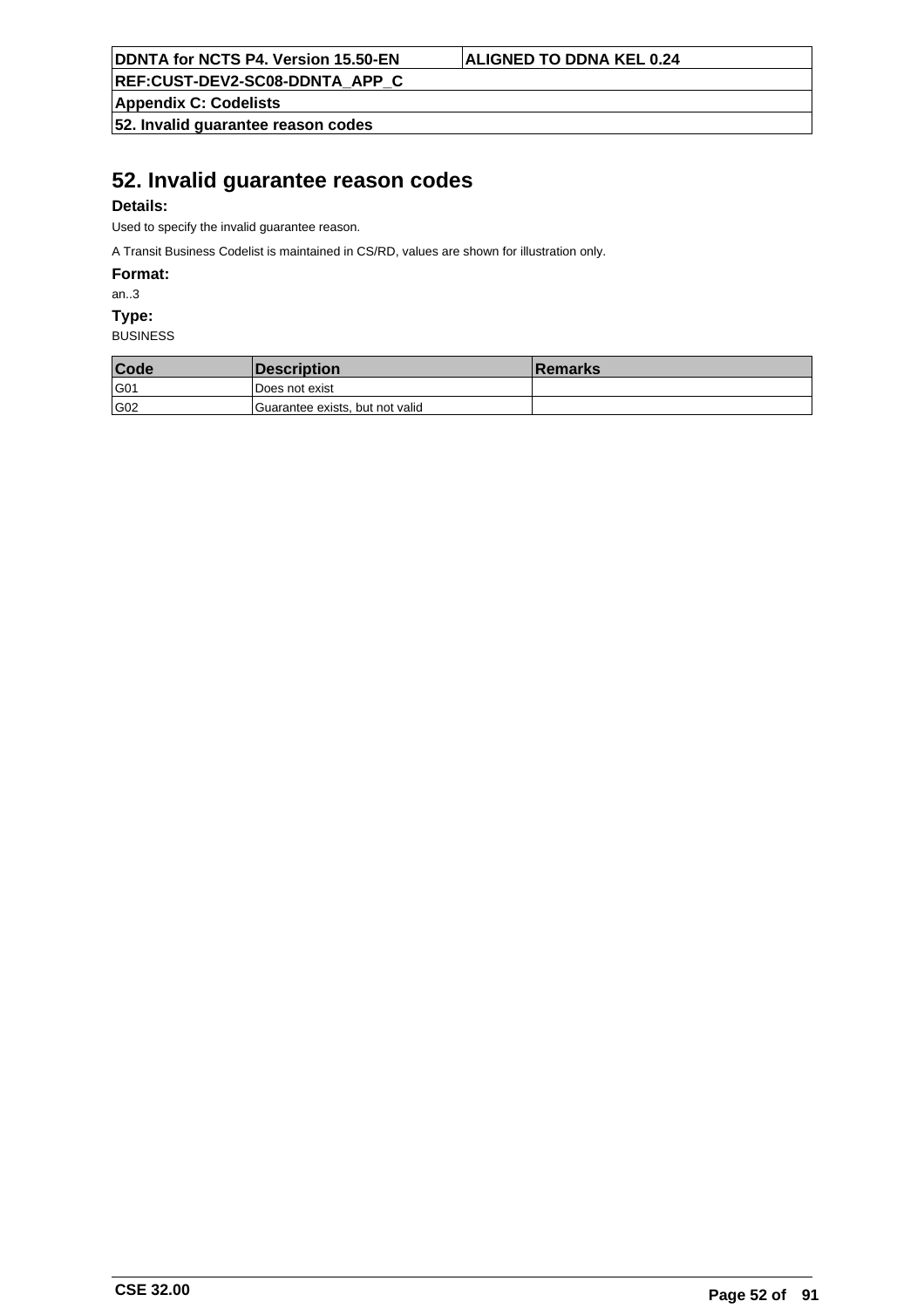**Appendix C: Codelists 53. Prefix-Suffix level**

# **53. Prefix-Suffix level**

#### **Details:**

Used for CUSTOMS OFFICE LSD.

### **Format:**

an1

**Type:**

| Code | <i><b>Description</b></i>                                          | <b>Remarks</b> |
|------|--------------------------------------------------------------------|----------------|
| ١A   | Simple office (see box A in Customs Office List)                   |                |
| ΙE   | Higher authority (see box E in Customs Office<br>List <sup>'</sup> |                |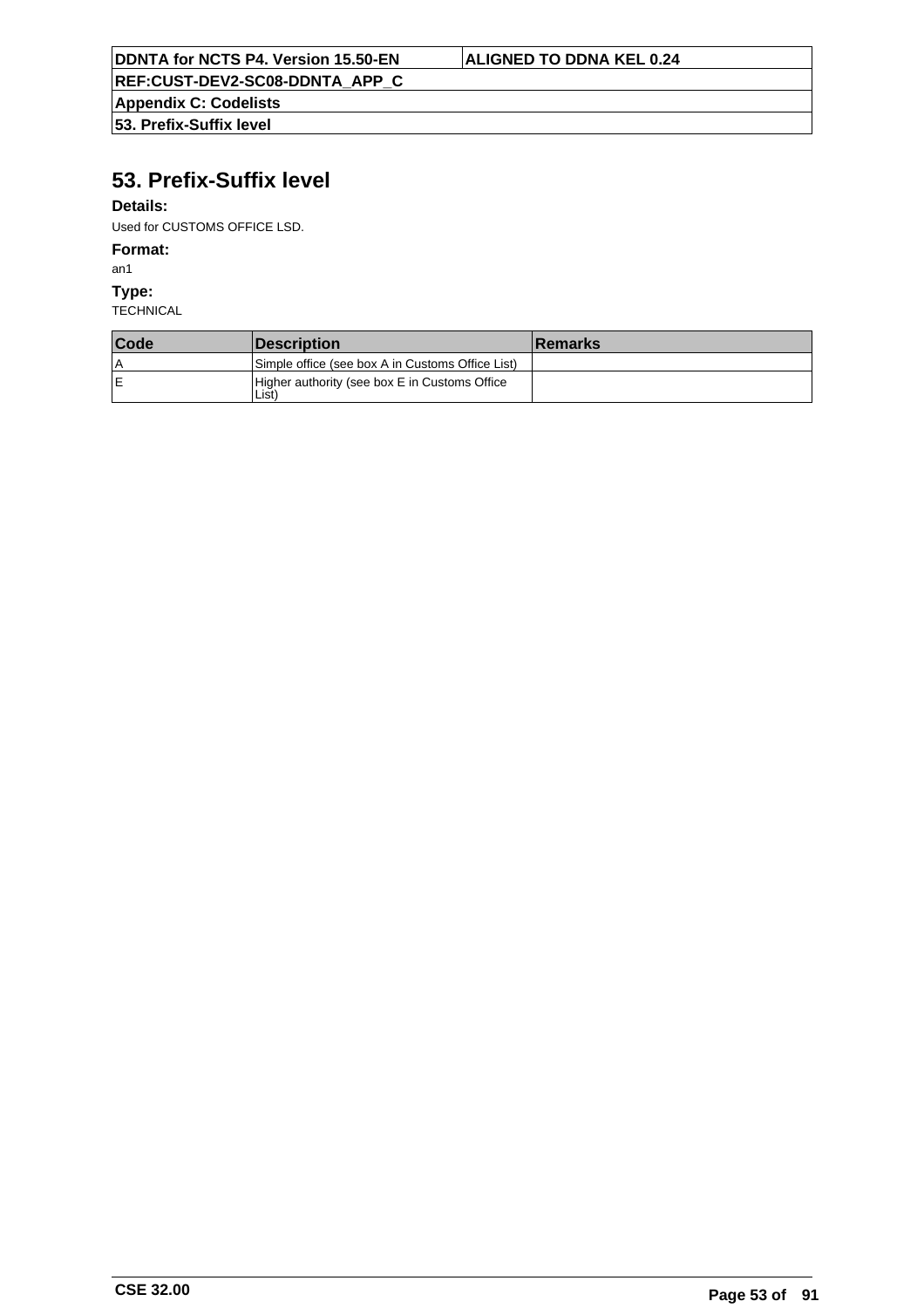**REF:CUST-DEV2-SC08-DDNTA\_APP\_C**

**Appendix C: Codelists 54. Query identifier**

# **54. Query identifier**

#### **Details:**

Query on Guarantee Type.

Query and Response on Guarantees (IE34 and IE37).

A Transit Business Codelist is maintained in CS/RD, values are shown for illustration only.

#### **Format:**

n1

## **Type:**

| Code | <i><b>Description</b></i> | <b>Remarks</b> |
|------|---------------------------|----------------|
|      | <sub>l</sub> Usage only   |                |
| 12   | Exposure only             |                |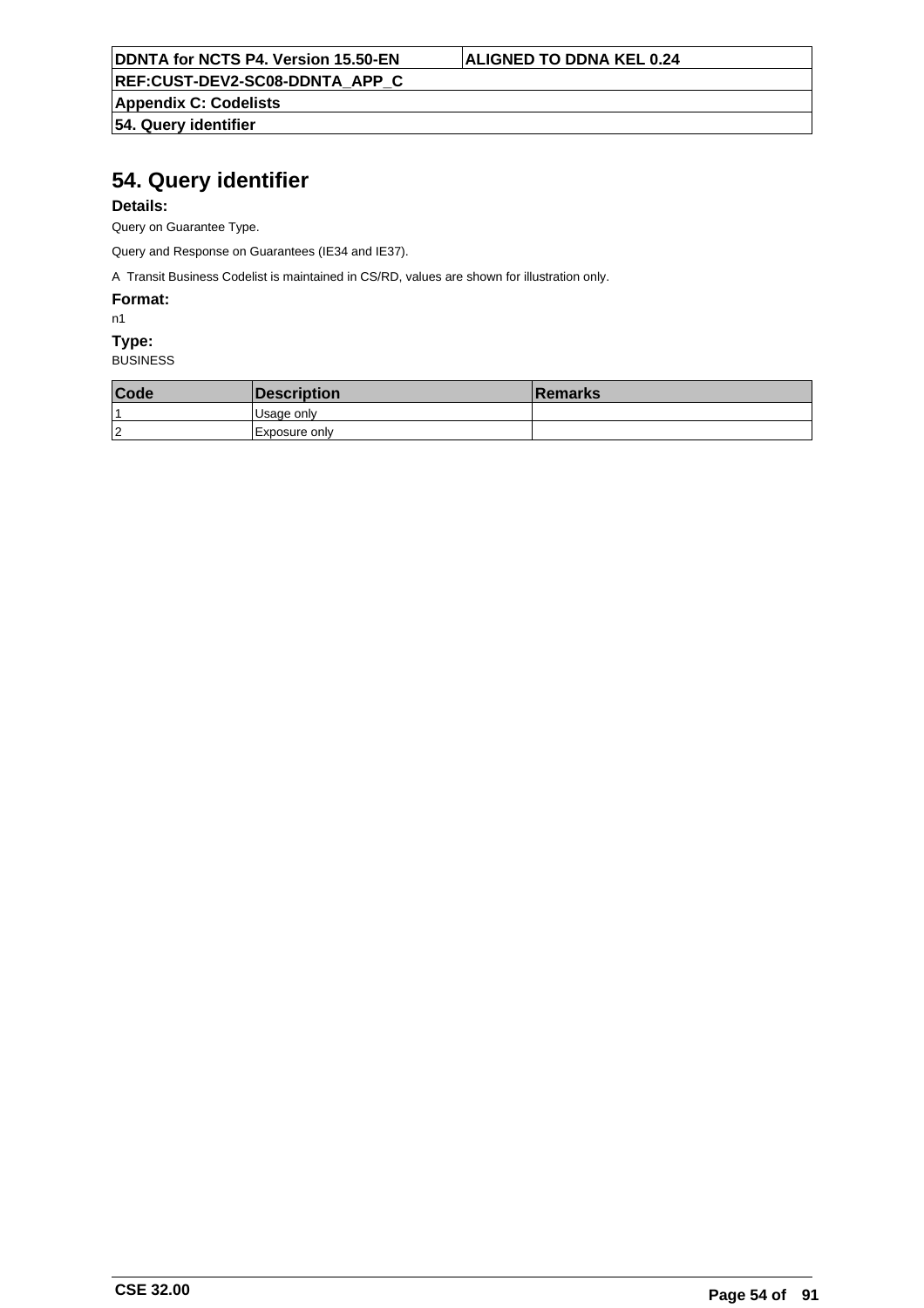**Appendix C: Codelists**

**56. Role**

## **56. Role**

## **Details:**

Customs Office performing one or more precise role(s) in Transit/Export/Import.

A/An Transit/Export/Import Business Codelist is maintained in CS/RD, values are shown for illustration only.

The same codelist values are used for all Domains (ECS/NCTS/ICS) in order to support the COL.

#### **Format:**

an3

#### **Type:**

| Code       | <i><b>Description</b></i>                   | ∣Remarks |
|------------|---------------------------------------------|----------|
| ∣AU™       | <b>Higher Authority</b>                     |          |
| <b>CAU</b> | Competent Authority of Country of Departure |          |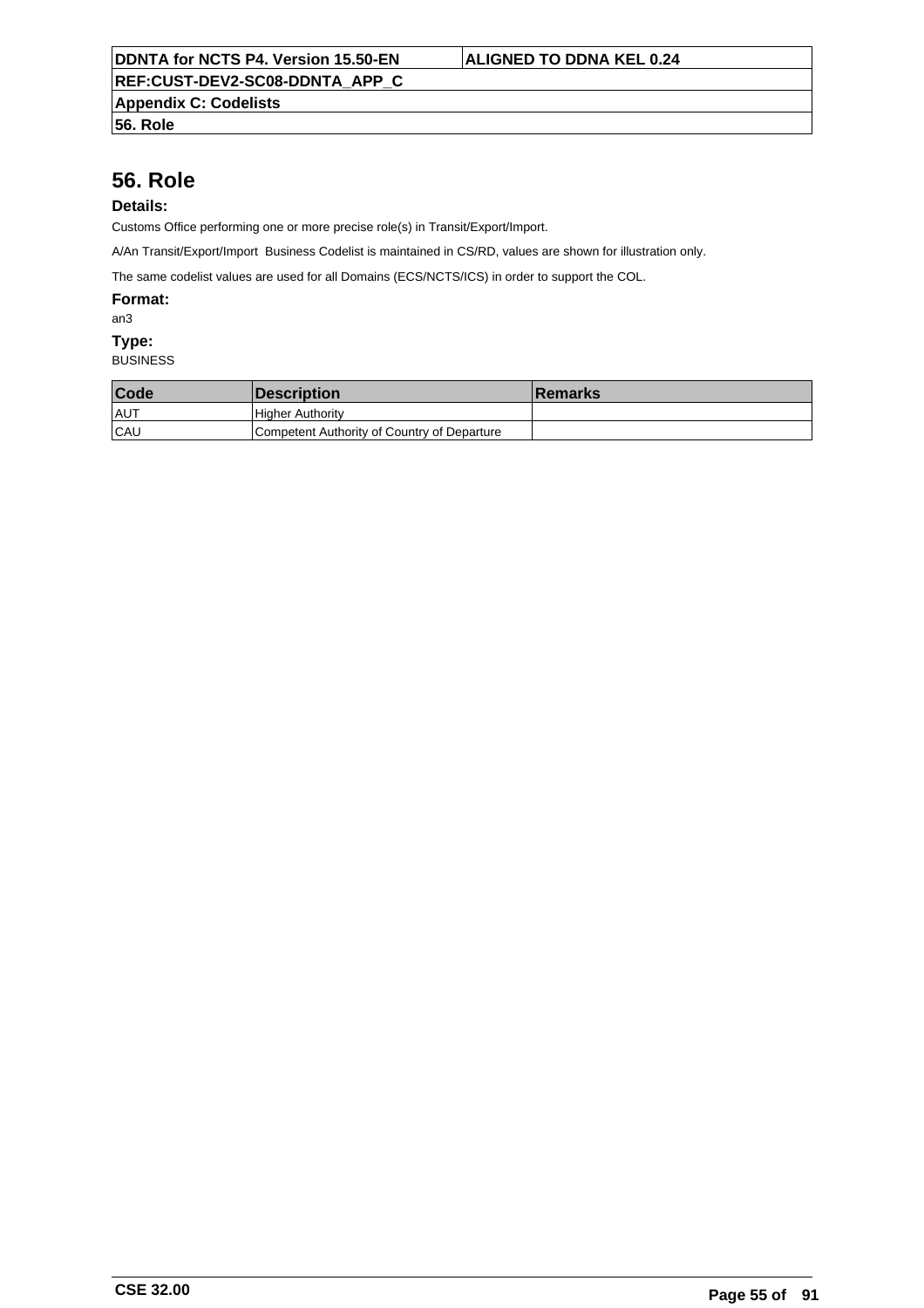**Appendix C: Codelists**

**57. Statistics Type**

# **57. Statistics Type**

### **Details:**

The list with possible values as well as their applicability can be found in FTSS 4.00 Sec. V Heading 1.2 'Archive procedures'.

A/An Transit/Export/Import Business Codelist is maintained in CS/RD, values are shown for illustration only.

**Format:**

an4

**Type:**

| Code               | <b>Description</b>                   | ⊺Remarks |
|--------------------|--------------------------------------|----------|
| <b>IE11A</b>       | <b>Number of Movements initiated</b> |          |
| IE <sub>11</sub> B | Number of Movements of type EU       |          |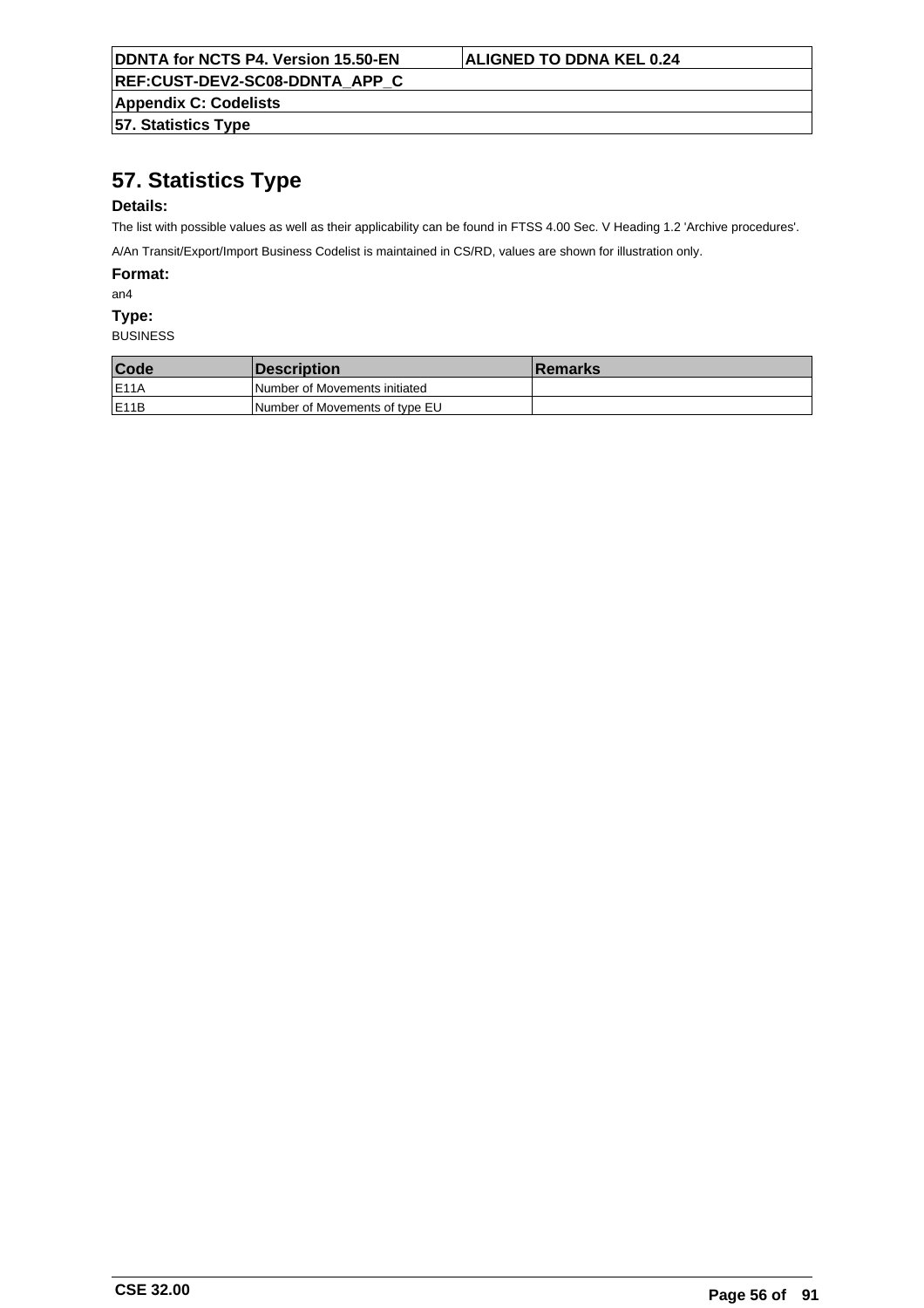**REF:CUST-DEV2-SC08-DDNTA\_APP\_C**

**Appendix C: Codelists**

**58. Customs Operation State Types**

## **58. Customs Operation State Types**

#### **Details:**

- Values at Common Domain level
- Other values can be defined at national Level - The values of this Codelist are maintained in the CS\RD

## **Format:**

an..3

**Type:**

| Code | Description           | <b>Remarks</b> |
|------|-----------------------|----------------|
| A01  | Arrived               |                |
| CO2  | <b>JAAR Requested</b> |                |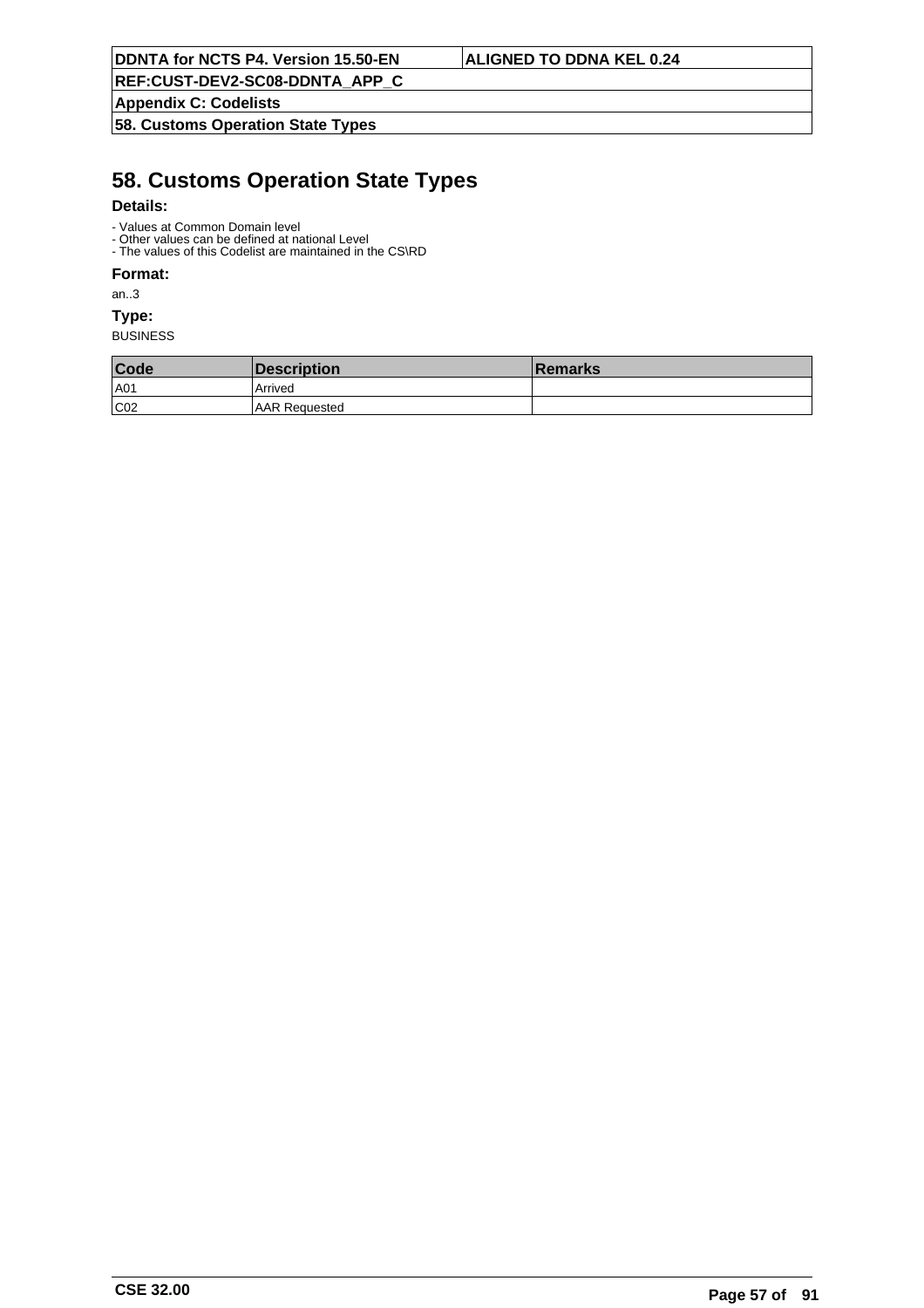**Appendix C: Codelists 59. Unit of Measure**

## **59. Unit of Measure**

#### **Details:**

A Transit Business Codelist is maintained in CS/RD, values are shown for illustration only.

**Format:**

a3

**Type:**

| Code | Description  | <b>Remarks</b> |
|------|--------------|----------------|
| HTL  | l hectolitre |                |
| KGM  | kilogram     |                |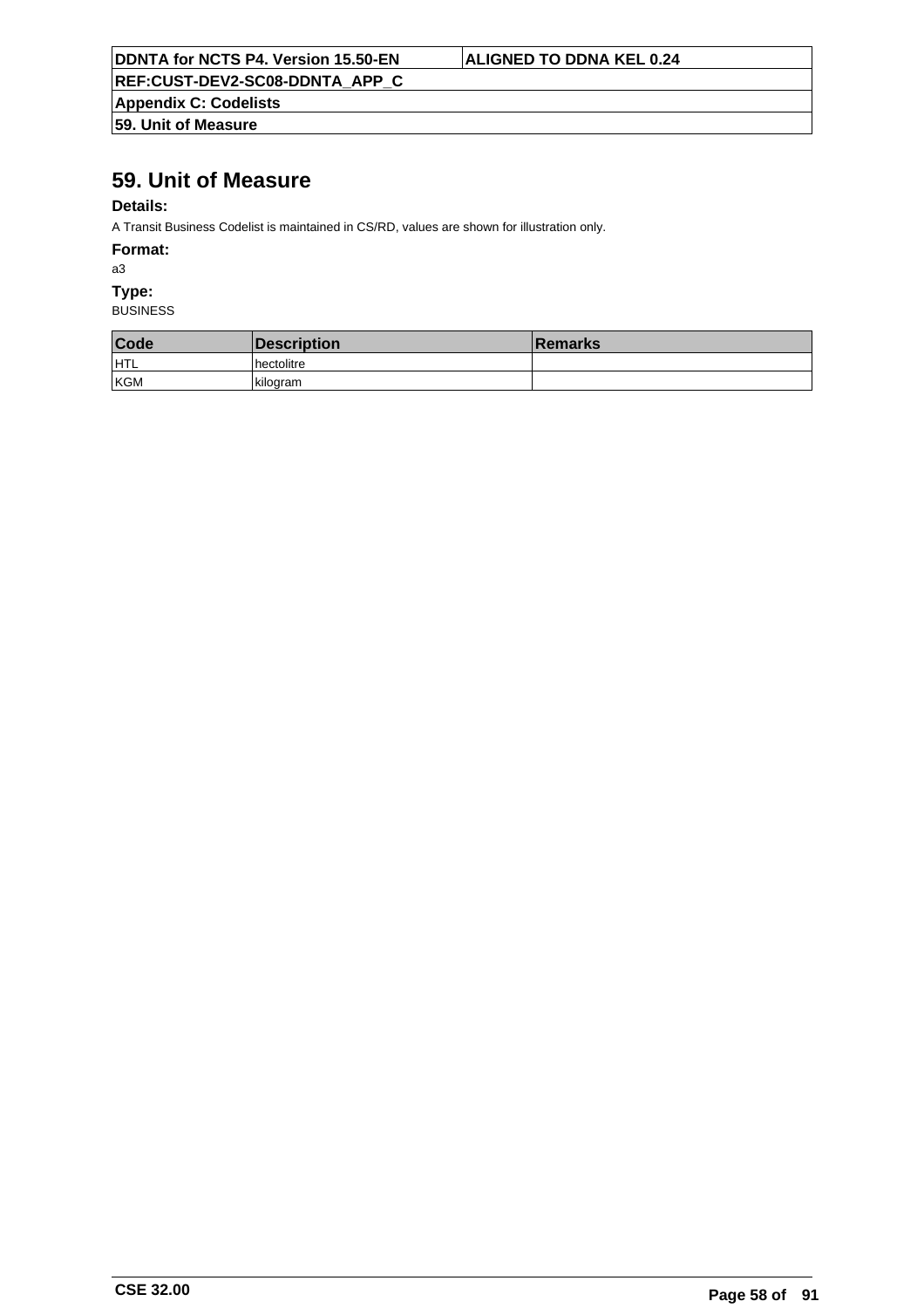**Appendix C: Codelists 60. Message Types**

## **60. Message Types**

#### **Details:**

Used for attribute MESSAGE ERRORS.Association assigned code and MESSAGE.Message Type. The usage of each code in one of the UNSM templates is defined in the Remarks column. CC should in all cases be instantiated to the value of the particular domain in which the message is created. [Format: an..6]

**Format:**

an..6

**Type:**

| Code          | <b>Description</b>                                           | <b>Remarks</b>                      |
|---------------|--------------------------------------------------------------|-------------------------------------|
| <b>CC004A</b> | Amendment acceptance                                         | Values for CUSDEC                   |
| CC005A        | <b>Amendment Rejection</b>                                   | Values for FUNACK                   |
| <b>CC007A</b> | Arrival notification                                         | Values for CUSDEC                   |
| <b>CC008A</b> | Arrival notification rejection                               | Values for FUNACK                   |
| <b>CC009A</b> | Cancellation decision                                        | Values for CUSRES                   |
| <b>CC013B</b> | Declaration amendment                                        | Values for CUSDEC                   |
| <b>CC014A</b> | Declaration cancellation request                             | Values for CUSDEC                   |
| <b>CC015A</b> | Declaration data                                             | Values for CUSDEC                   |
| <b>CC015B</b> | Declaration data                                             | Values for CUSDEC                   |
| <b>CC016A</b> | Declaration rejected                                         | Values for FUNACK                   |
| <b>CC017B</b> | Departure control results                                    | Values for CUSDEC                   |
| <b>CC019A</b> | Discrepancies                                                | Values for CUSDEC                   |
| CC021A        | AAR rejection notification                                   | Values for CUSDEC                   |
| CC023A        | Guarantor notification                                       | Values for CUSDEC                   |
| <b>CC025A</b> | Goods release notification                                   | Values for CUSRES                   |
| <b>CC026A</b> | <b>Guarantee Access Codes</b>                                | Values for SANCRT                   |
| <b>CC028A</b> | MRN allocated                                                | Values for CUSRES                   |
| CC029B        | <b>Release for Transit</b>                                   | Values for CUSDEC                   |
| <b>CC035A</b> | <b>Recovery Notification</b>                                 | Values for CUSRES                   |
| <b>CC043A</b> | Unloading permission                                         | Values for CUSDEC                   |
| <b>CC044A</b> | Unloading remarks                                            | Values for CUSDEC                   |
| <b>CC045A</b> | Write-off notification                                       | Values for CUSDEC                   |
| <b>CC051B</b> | No Release for Transit                                       | Values for CUSDEC                   |
| <b>CC054A</b> | Request of release                                           | Values for CUSDEC                   |
| <b>CC055A</b> | Guarantee not Valid                                          | Values for CUSDEC                   |
| <b>CC058A</b> | Unloading remarks rejection                                  | Values for FUNACK                   |
| <b>CC060A</b> | Control decision notification                                | Values for CUSRES                   |
| CC062A        | Release request rejection                                    | Values for FUNACK                   |
| <b>CC100A</b> | Ask for documents                                            | Values for CUSDEC                   |
| <b>CC140A</b> | Request on non-arrived movement                              | Values for CUSDEC                   |
| <b>CC141A</b> | Information about non-arrived movement                       | Values for CUSRES                   |
| CC224A        | Individual Guarantee Voucher Sold                            | Values for SANCRT                   |
| <b>CC225A</b> | Guarantee update notification                                | <b>Values for FINSTA</b>            |
| <b>CC228A</b> | Comprehensive Guarantee Cancellation Liability<br>Liberation | <b>Values for FINSTA</b>            |
| <b>CC229A</b> | Individual Guarantee Voucher Revocation<br>Notification      | Values for FINSTA                   |
| CC231A        | <b>Comprehensive Guarantee Cancellation</b><br>Notification  | <b>Values for FINSTA</b>            |
| CC928A        | Positive Acknowledge                                         | Values for CUSRES                   |
| CD001B        | Anticipated arrival record                                   | Values for CUSDEC                   |
| CD002A        | <b>AAR Request</b>                                           | Values for CUSDEC                   |
| CD003B        | <b>AAR Response</b>                                          | Values for CUSDEC                   |
| CD006A        | Arrival advice                                               | Values for CUSRES                   |
| CD010A        | Cancellation notification                                    | Values for CUSDEC                   |
| CD011A        | Sensitive goods notification                                 | Values for CUSDEC                   |
| CD012B        | AAR-TIR-SPEED                                                | Values for CUSDEC Values for CUSDEC |
| CD018B        | Destination control results                                  | Values for CUSDEC                   |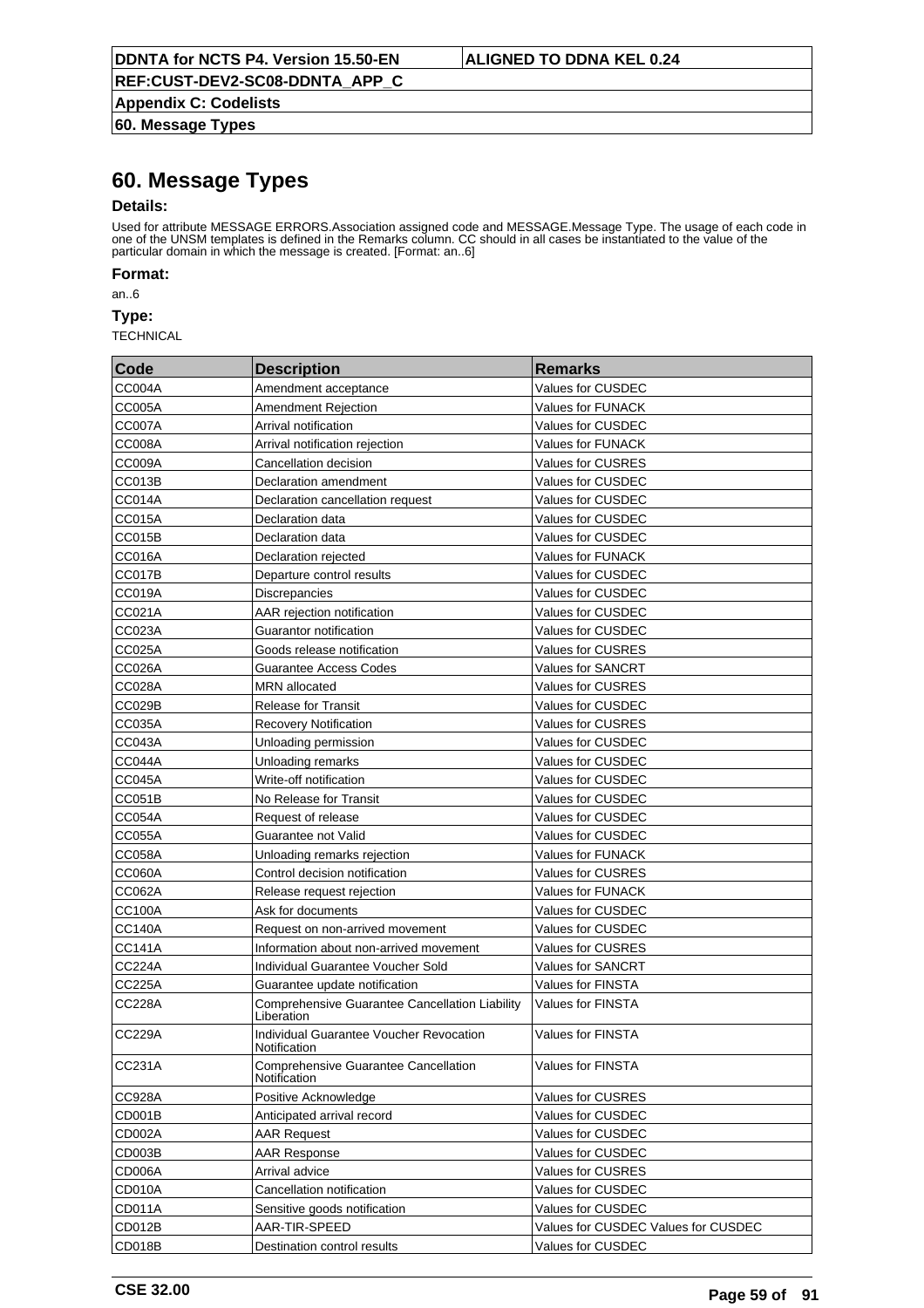**REF:CUST-DEV2-SC08-DDNTA\_APP\_C Appendix C: Codelists**

**60. Message Types**

| CD020A        | Discrepancies solved notification                                  | <b>Values for CUSDEC</b> |
|---------------|--------------------------------------------------------------------|--------------------------|
| CD024A        | Forwarded arrival advice                                           | Values for CUSRES        |
| <b>CD027A</b> | Movement query                                                     | Values for CUSDEC        |
| CD030B        | Notification of customs offices modification to<br>common domain   | Values for PARTTC        |
| CD031B        | Notification of customs offices modification to<br>national domain | <b>Values for PARTTC</b> |
| CD032B        | Notification of common reference data<br>modification to ND        | <b>Values for GESMES</b> |
| CD034A        | Query on Guarantees                                                | Values for BANSTA        |
| <b>CD037A</b> | Response Query on Guarantees                                       | Values for BANSTA        |
| <b>CD038B</b> | Response to Movement Query                                         | Values for CUSDEC        |
| <b>CD050B</b> | <b>ATR</b>                                                         | Values for CUSDEC        |
| <b>CD059A</b> | <b>Cancel Enquiry Notification</b>                                 | Values for CUSDEC        |
| CD063A        | Recovery Communication                                             | <b>Values for CUSRES</b> |
| CD070A        | NOTIFICATION OF SYSTEM UNAVAILABILITY<br>TO CD                     | Values for XML           |
| <b>CD071A</b> | NOTIFICATION OF SYSTEM UNAVAILABILITY<br>TO ND                     | Values for XML           |
| CD111A        | Authorised Consignee Query                                         | Values for GENRAL        |
| <b>CD112A</b> | Response to Authorised Consignee Query                             | <b>Values for GENRAL</b> |
| CD114A        | <b>ATR Request</b>                                                 | Values for CUSDEC        |
| CD115B        | <b>ATR Response</b>                                                | Values for CUSDEC        |
| <b>CD118A</b> | <b>NCF</b>                                                         | Values for CUSDEC        |
| <b>CD142A</b> | <b>Enquiry Request</b>                                             | Values for CUSDEC        |
| <b>CD143A</b> | <b>Enquiry Response</b>                                            | Values for CUSRES        |
| <b>CD144A</b> | <b>Enquiry information</b>                                         | Values for CUSDEC        |
| <b>CD145A</b> | <b>Enquiry information request</b>                                 | Values for CUSDEC        |
| <b>CD150A</b> | Recovery request                                                   | Values for CUSDEC        |
| <b>CD151A</b> | Recovery acceptance notification                                   | Values for CUSRES        |
| <b>CD152A</b> | Recovery dispatch notification                                     | Values for CUSDEC        |
| <b>CD200A</b> | <b>Guarantee Check</b>                                             | Values for CUSDEC        |
| CD201A        | <b>Guarantee Check Result</b>                                      | Values for CUSRES        |
| CD203A        | Guarantee Use                                                      | Values for CUSDEC        |
| <b>CD204A</b> | <b>Guarantee Use Cancellation</b>                                  | Values for CUSDEC        |
| <b>CD205A</b> | <b>Guarantee Use Result</b>                                        | Values for CUSRES        |
| <b>CD209A</b> | <b>Credit Reference Amount</b>                                     | Values for CUSDEC        |
| <b>CD411B</b> | Sending of statistics data                                         | Values for GESMES        |
| CD412B        | Statistics generated sent to national domain                       | Values for XML           |
| <b>CD413B</b> | OTS statistics sending to common domain                            | Values for XML           |
| CD901B        | Cancellation acknowledgement                                       | <b>Values for CUSRES</b> |
| CD904A        | Status request                                                     | Values for CUSDEC        |
| CD905A        | Status response                                                    | Values for CUSRES        |
| CD906A        | <b>Functional NACK</b>                                             | Values for FUNACK        |
| <b>CD907A</b> | <b>EDIFACT NACK</b>                                                | Values for CONTRL        |
| CD912A        | <b>Availability Matrix</b>                                         | Values for FUNACK        |
| CD913A        | Upload parsing response                                            | Values for CUSRES        |
| CD914A        | COL request                                                        | Values for PARTTC        |
| CD916A        | Common RD Request                                                  | Values for GESMES        |
| CD918A        | <b>MRN List Query</b>                                              | Values for BANSTA        |
| CD919A        | <b>MRN List Response</b>                                           | Values for BANSTA        |
| CD931B        | <b>COL DATA</b>                                                    | Values for PARTTC        |
| CD932B        | Common RD Data                                                     | Values for GESMES        |
| CD971A        | FULL UNAVAILABILITY SCHEDULE                                       | Values for XML           |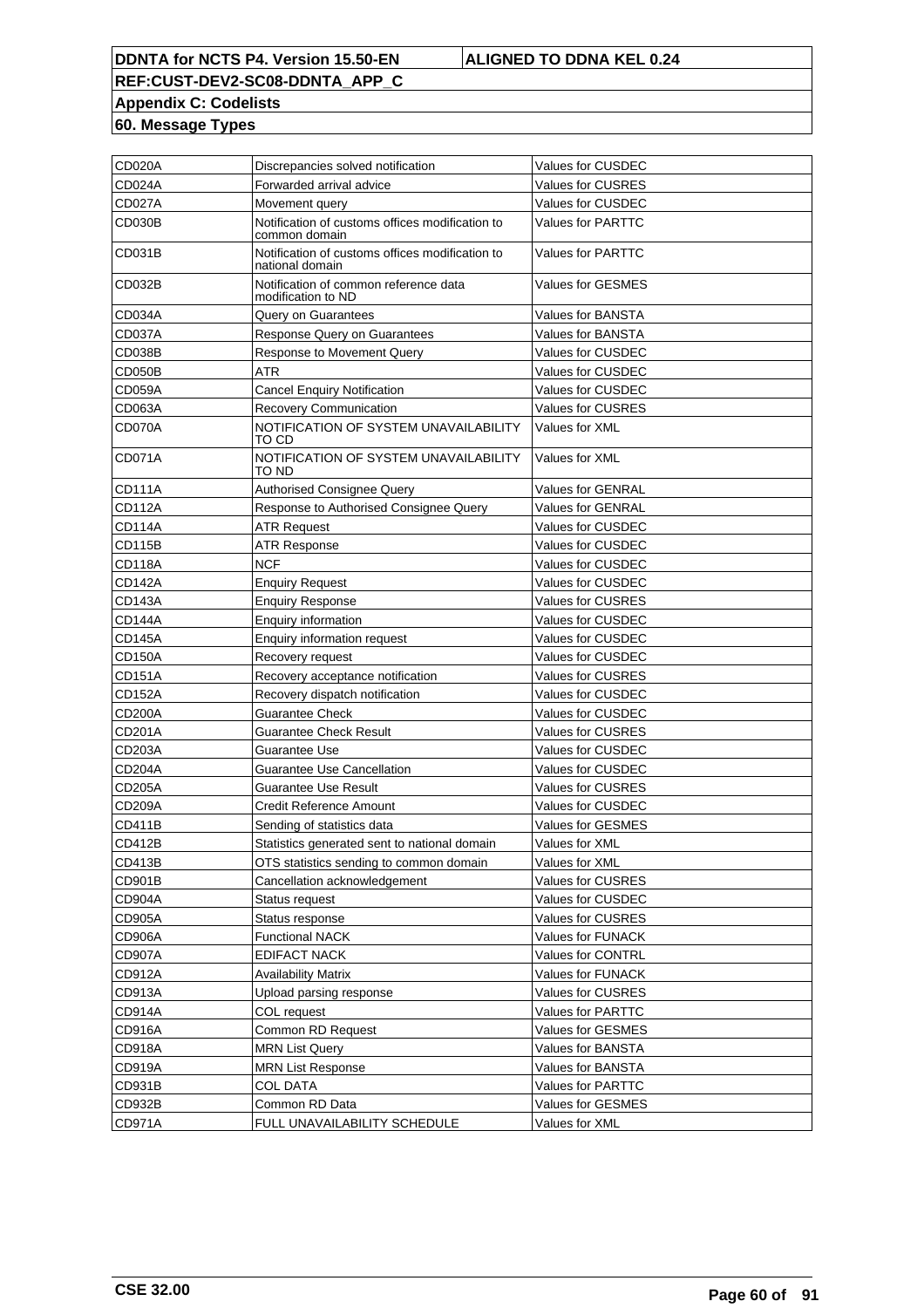### **61. ISO 6346**

## **61. ISO 6346**

#### **Details:**

Algorithm for calculation of Check Character for MRN & GRN: each character (left-hand column) of the reference number is given a numeric value as determined by right-hand value.

#### **Format:**

an..2

#### **Type:**

| Code    | <b>Description</b>                      | <b>Remarks</b>                                                                                                                                                                                                                                                                                                                                                                                                                                |
|---------|-----------------------------------------|-----------------------------------------------------------------------------------------------------------------------------------------------------------------------------------------------------------------------------------------------------------------------------------------------------------------------------------------------------------------------------------------------------------------------------------------------|
| MRN-GRN | Replace "ASCII" character with "Value". | ASCII - Value<br>$0 - 0$<br>$1 - 1$<br>$2 - 2$<br>$3 - 3$<br>$4 - 4$<br>$5 - 5$<br>$6 - 6$<br>$7 - 7$<br>$8 - 8$<br>$9 - 9$<br>A - 10<br>$B - 12$<br>$C - 13$<br>$D - 14$<br>$E - 15$<br>$F - 16$<br>$G - 17$<br>$H - 18$<br>$1 - 19$<br>$J - 20$<br>$K - 21$<br>$L - 23$<br>$M - 24$<br>N - 25<br>$O - 26$<br>$P - 27$<br>$Q - 28$<br>$R - 29$<br>$S - 30$<br>$T - 31$<br>$U - 32$<br>$V - 34$<br>W - 35<br>$X - 36$<br>$Y - 37$<br>$Z - 38$ |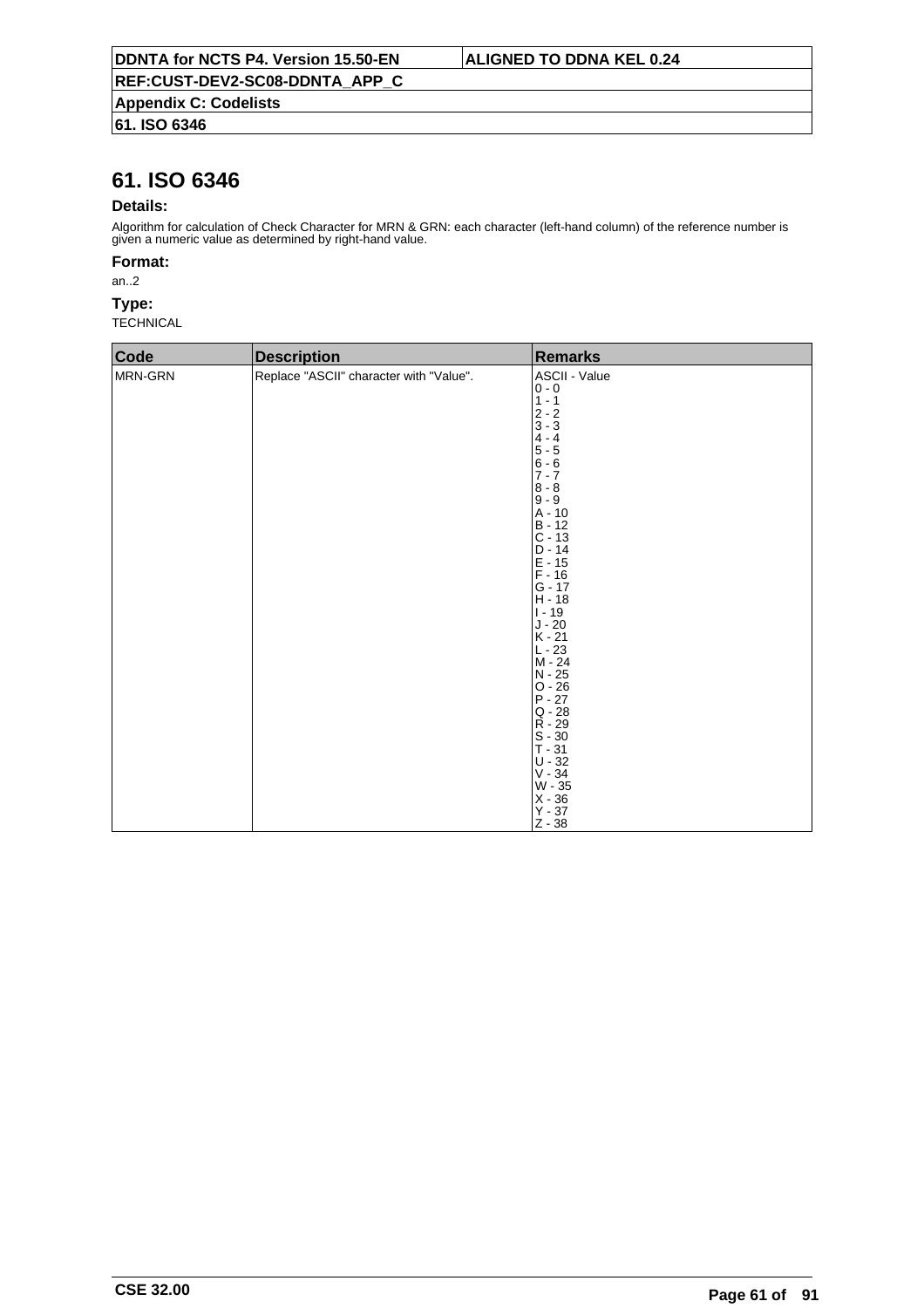**Appendix C: Codelists**

**62. Sensitive Goods Commodity Code**

## **62. Sensitive Goods Commodity Code**

#### **Details:**

Used as verification for SGI entries.

A Transit Business Codelist is maintained in CS/RD, values are shown for illustration only.

#### **Format:**

an..6

### **Type:**

| Code   | Description | <b>Remarks</b> |
|--------|-------------|----------------|
| 010210 | 010210      |                |
| 010290 | 010290      |                |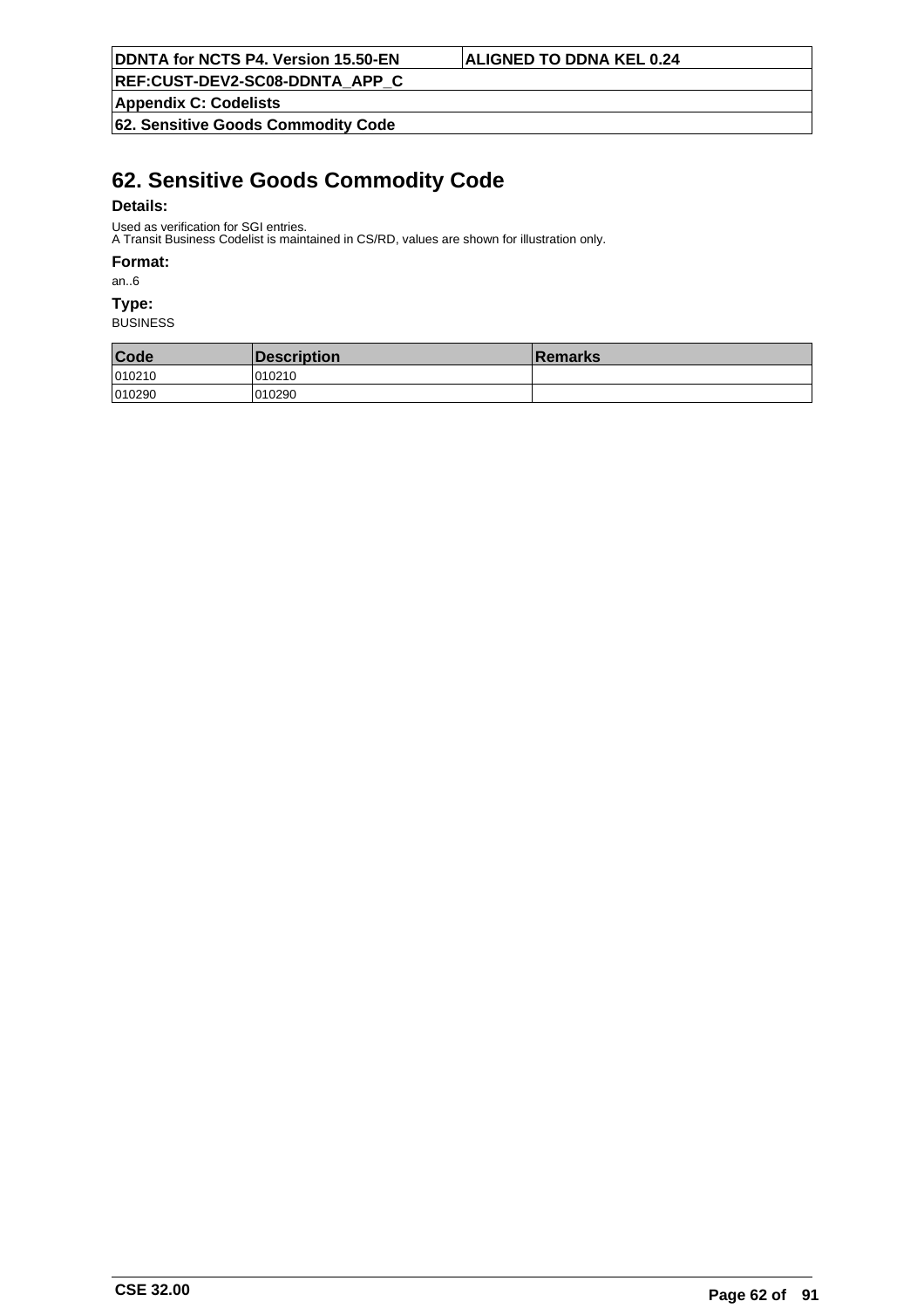**REF:CUST-DEV2-SC08-DDNTA\_APP\_C**

**Appendix C: Codelists**

**63. Country Codes (Common Transit outside Community)**

# **63. Country Codes (Common Transit outside Community)**

#### **Details:**

This codelist is a Business Codelist maintained in CS/RD and can be found by selecting the countries with country regime equal to TOC. Values are shown for illustration only.

#### **Format:**

a2

## **Type:**

| Code      | Description | <b>Remarks</b> |
|-----------|-------------|----------------|
| <b>CH</b> | Switzerland |                |
| HR        | Croatia     |                |
| lıs       | Iceland     |                |
| 'TR       | ⊺urkev      |                |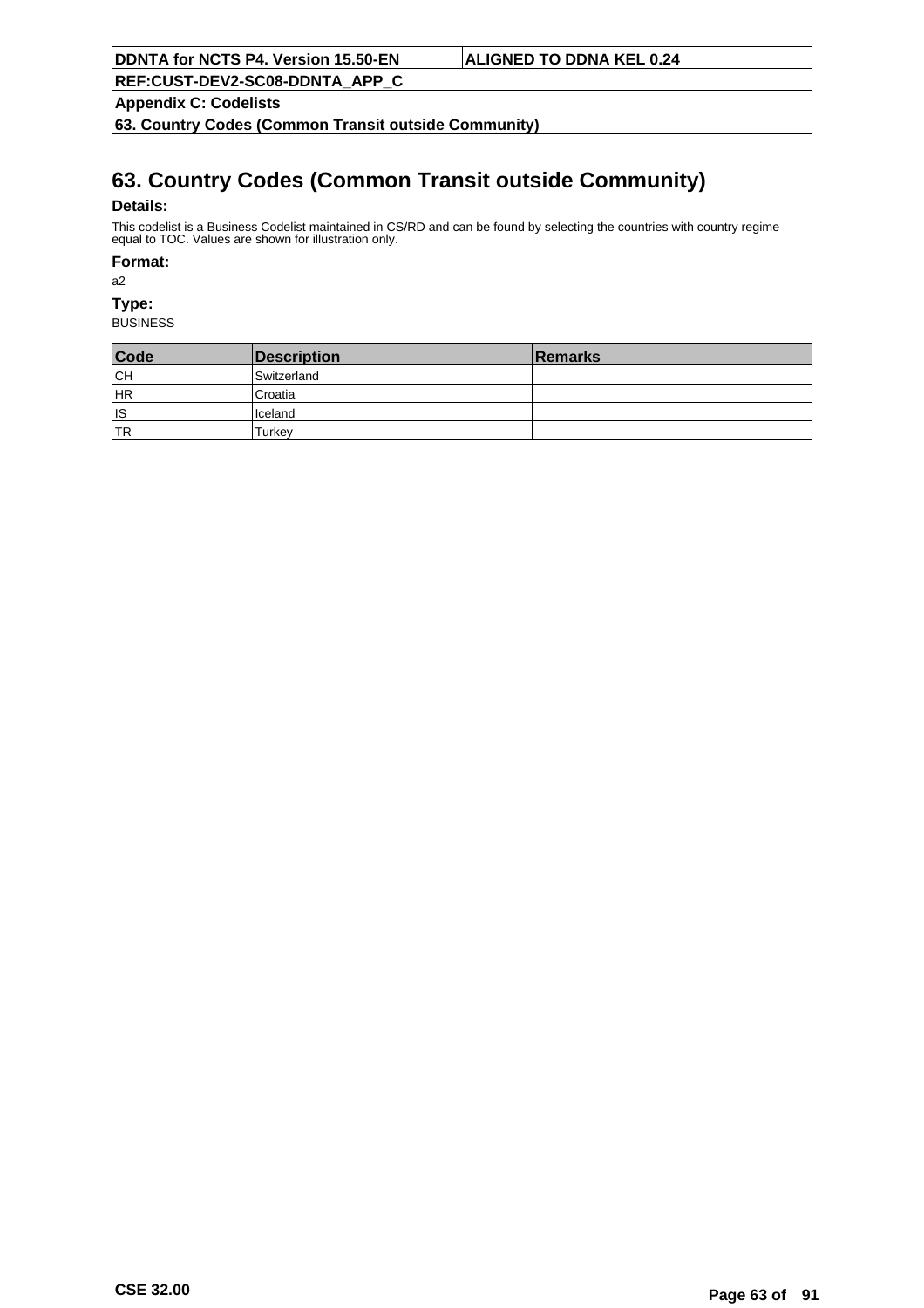**REF:CUST-DEV2-SC08-DDNTA\_APP\_C**

**Appendix C: Codelists**

**64. Sensitive Goods Code**

# **64. Sensitive Goods Code**

### **Details:**

Used as verification for the additional identifier.

### **Format:**

n..2

#### **Type:**

| Code | <b>Description</b> | <b>Remarks</b> |
|------|--------------------|----------------|
|      |                    |                |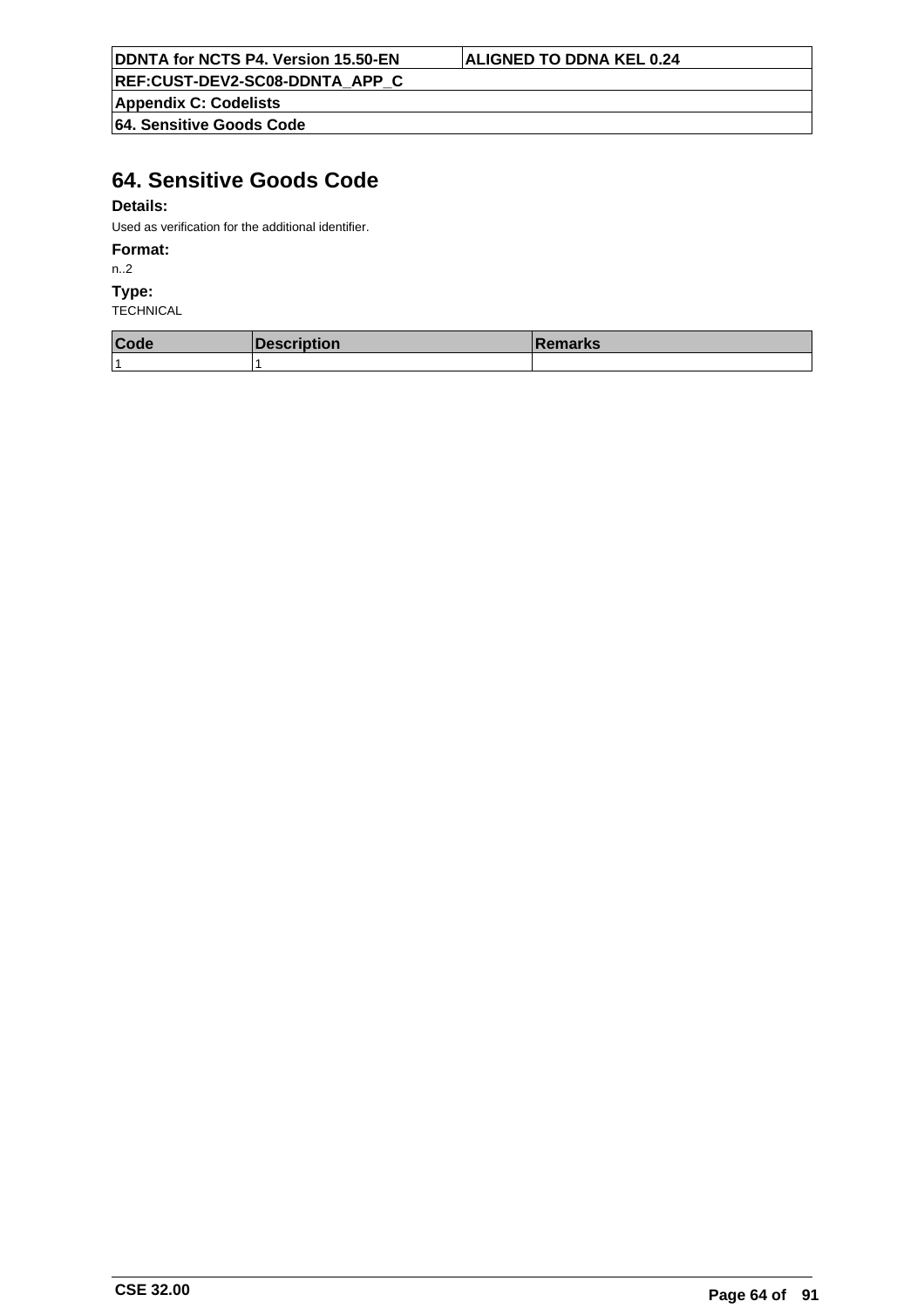**Appendix C: Codelists 65. UNOD Languages**

## **65. UNOD Languages**

### **Details:**

Codes for those languages that utilise the UNOD (Latin-2) character set.

#### **Format:**

a2

### **Type:**

| Code                     | <b>Description</b> | Remarks |
|--------------------------|--------------------|---------|
| cs                       | <b>Czech</b>       |         |
| HR                       | Croatian           |         |
| HU                       | Hungarian          |         |
| PL                       | Polish             |         |
| RO                       | Romania            |         |
| $\overline{\mathsf{sk}}$ | Slovak             |         |
| ∣s∟                      | Slovenian          |         |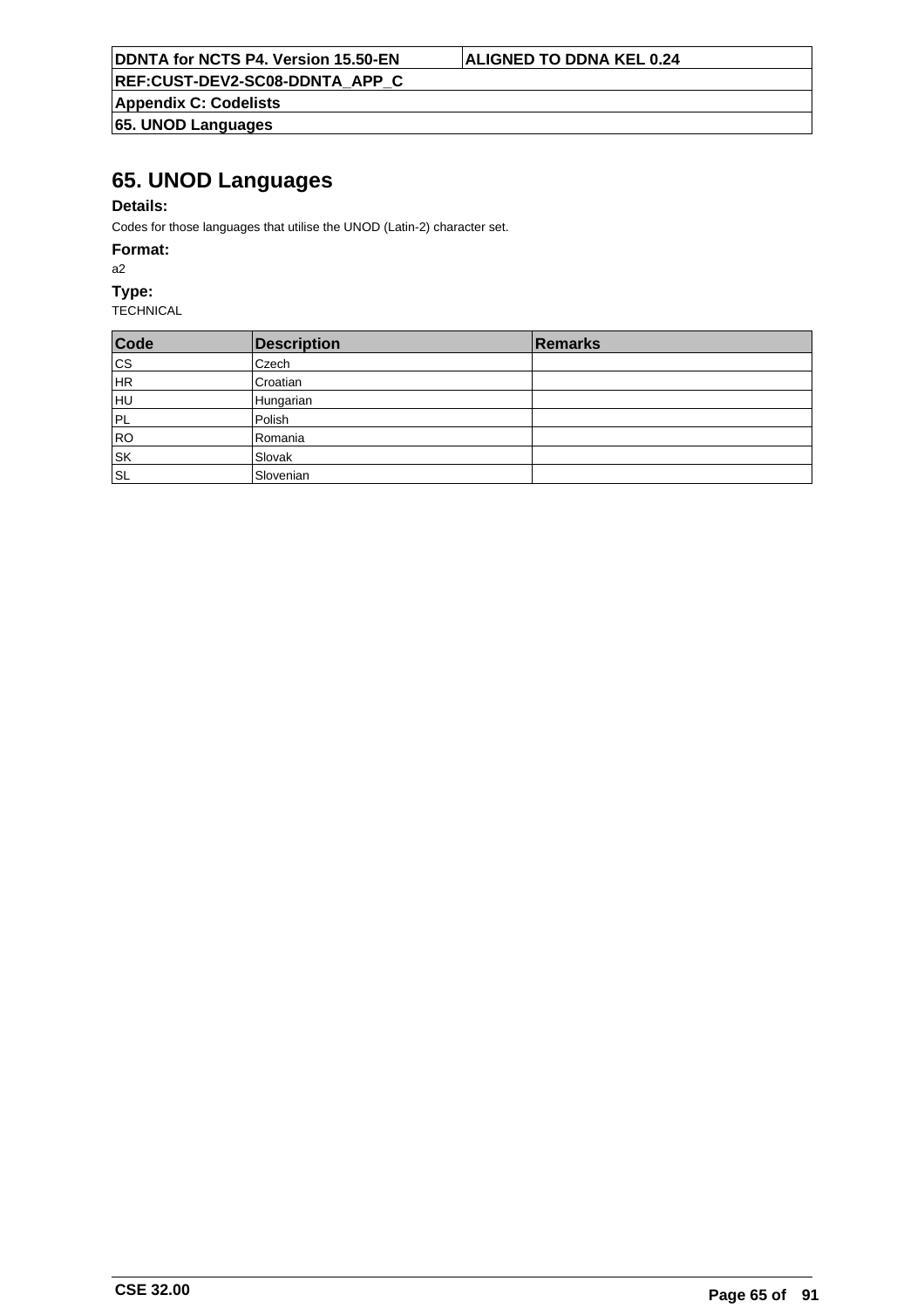**Appendix C: Codelists 66. UNOF Languages**

## **66. UNOF Languages**

#### **Details:**

Codes for those languages that utilise the UNOF 5 (Greek) character set.

The technical codes included in Business Codelists will be maintained by the CS/RD, since the Business Codelists as whole are maintained by CS/RD.

### **Format:**

a2

#### **Type:**

| Code |                   | emarks |
|------|-------------------|--------|
| IEL  | Ellinika<br>ireek |        |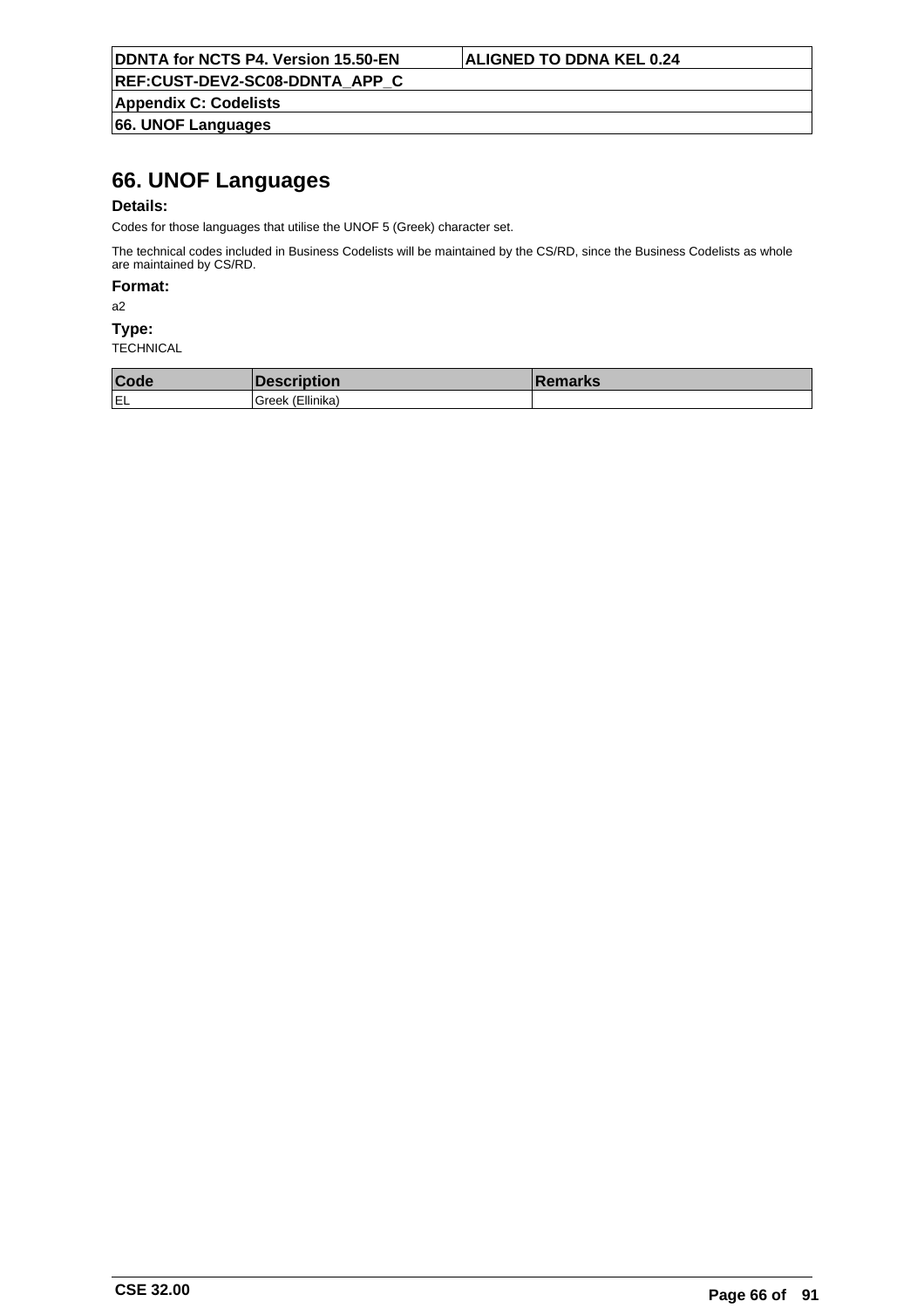**REF:CUST-DEV2-SC08-DDNTA\_APP\_C**

**Appendix C: Codelists 67. Specific notes code**

## **67. Specific notes code**

#### **Details:**

Specific notes to be entered in the Customs Office List.

The same codelist values are used for both Domains (ECS/NCTS/ICS) in order to support the COL.

**Format:**

an..6

**Type:**

| Code          | <b>Description</b>                                                                                                          | <b>Remarks</b> |
|---------------|-----------------------------------------------------------------------------------------------------------------------------|----------------|
| <b>SN0001</b> | This customs office is open on public holidays                                                                              |                |
| <b>SN0002</b> | This customs office deals with transit operations<br>under simplified procedure (authorised consignee)<br>ˈconsianor) onlv. |                |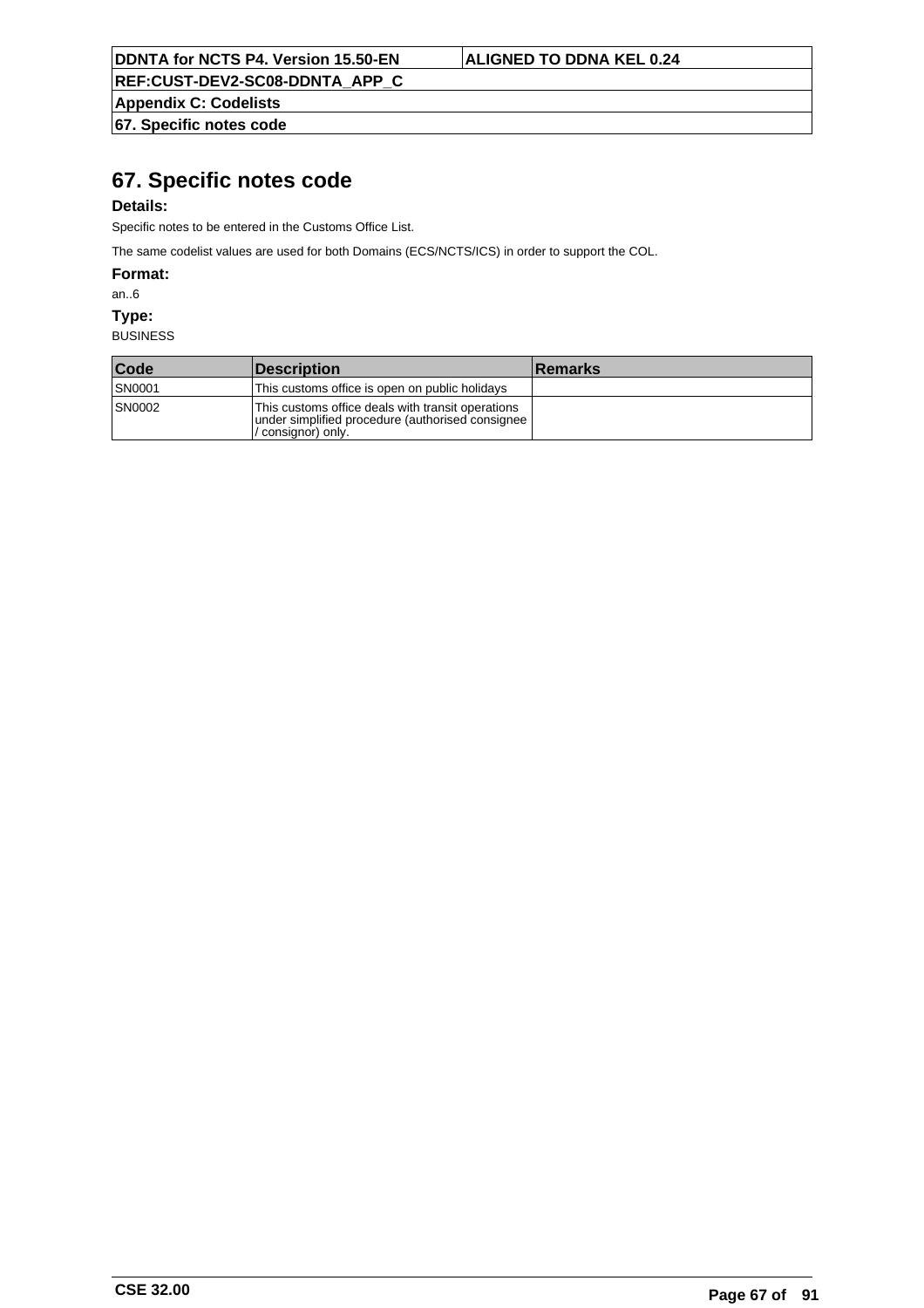| <b>DDNTA for NCTS P4. Version 15.50-EN</b> |
|--------------------------------------------|
|--------------------------------------------|

### **ALIGNED TO DDNA KEL 0.24**

**REF:CUST-DEV2-SC08-DDNTA\_APP\_C**

**Appendix C: Codelists**

**68. Business Functionality Code**

# **68. Business Functionality Code**

## **Details:**

#### **Format:**

a1

#### **Type:**

| Code                  | <b>Description</b>                      | <b>Remarks</b> |
|-----------------------|-----------------------------------------|----------------|
| $\Delta$              | <b>All Functionality</b>                |                |
| B                     | <b>Departure Processing</b>             |                |
| $\overline{\text{c}}$ | <b>Arrival Processing</b>               |                |
| l٥                    | Guarantee                               |                |
| İΕ                    | Enquiry                                 |                |
| G                     | Office of Transit Processing            |                |
| lн                    | Reference Data                          |                |
| IJ                    | <b>Consignee Query</b>                  |                |
| IМ                    | <b>OLAF</b>                             |                |
| IT.                   | NCTS P4 functionality (Security & ATIS) |                |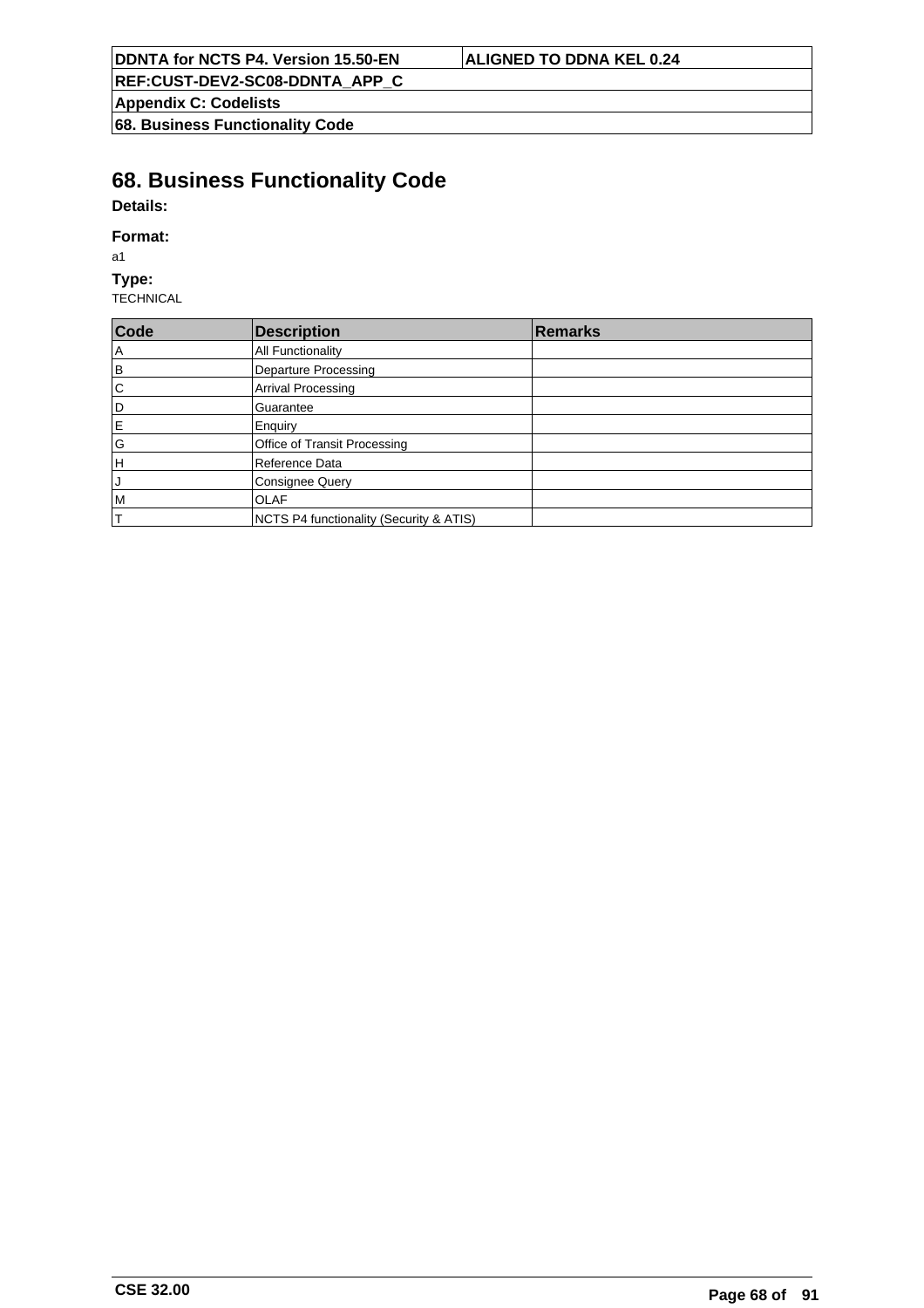**REF:CUST-DEV2-SC08-DDNTA\_APP\_C**

**Appendix C: Codelists**

**69. Discrepancies Solved Notification Code**

## **69. Discrepancies Solved Notification Code**

### **Details:**

Used for verification of code entered.

A Transit Business Codelist is maintained in CS/RD, values are shown for illustration only.

**Format:**

an..2

**Type:**

| Code | <i><b>Description</b></i>       | <b>Remarks</b> |
|------|---------------------------------|----------------|
| 0 ا  | Discrepancy not solved at OoDep |                |
|      | Discrepancy solved at OoDep     |                |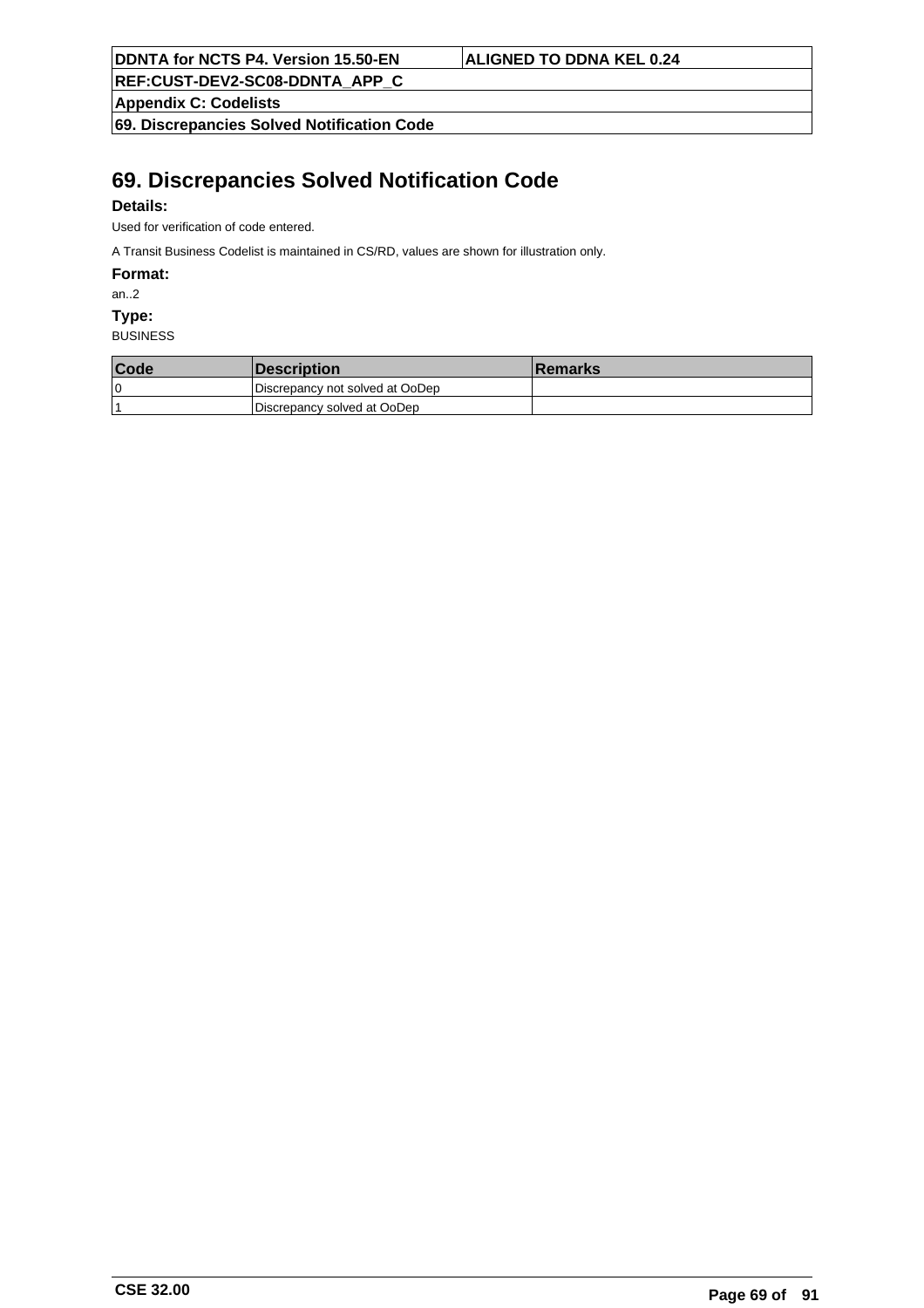**Appendix C: Codelists**

**70. Country Codes (Customs Office Lists)**

# **70. Country Codes (Customs Office Lists)**

#### **Details:**

The country code of SM as well as the codes of all the countries included in code list 9 will be included . The same codelist values are used for both Domains (ECS/NCTS) in order to support the COL.

#### **Format:**

a2

**Type:**

| Code      | <b>Description</b> | <b>Remarks</b>                                                                                                 |
|-----------|--------------------|----------------------------------------------------------------------------------------------------------------|
| AD        | Andorra            |                                                                                                                |
| AT        | Austria            |                                                                                                                |
| BE        | Belgium            |                                                                                                                |
| BG        | <b>Bulgaria</b>    |                                                                                                                |
| <b>CH</b> | Switzerland        | Including the German territory of Büsingen and<br>the Italian municipality of Campione d'Italia                |
| СY        | Cyprus             |                                                                                                                |
| CZ        | Czech Republic     |                                                                                                                |
| DE        | Germany            | Including the island of Helgoland; excluding the<br>territory of Büsingen                                      |
| DK        | Denmark            |                                                                                                                |
| <b>EE</b> | Estonia            |                                                                                                                |
| ES        | Spain              | Including Balearic Islands and Canary Islands;<br>excluding Ceuta and Melilla                                  |
| FI        | Finland            | Including Åland Islands                                                                                        |
| <b>FR</b> | France             | Including Monaco and the French overseas<br>departments (Réunion, Guadeloupe, Martinique<br>and French Guiana) |
| GB        | United Kingdom     | Great Britain, Northern Ireland, Channel Islands<br>and Isle of Man                                            |
| GR        | Greece             |                                                                                                                |
| HR        | Croatia            |                                                                                                                |
| HU        | Hungary            |                                                                                                                |
| IE        | Ireland            |                                                                                                                |
| IS        | Iceland            |                                                                                                                |
| IT        | Italy              | Including Livigno                                                                                              |
| LT        | Lithuania          |                                                                                                                |
| LU        | Luxembourg         |                                                                                                                |
| LV        | Latvia             |                                                                                                                |
| MT        | Malta              |                                                                                                                |
| <b>NL</b> | Netherlands        |                                                                                                                |
| <b>NO</b> | Norway             | Including Svalbard Archipelago and Jan Mayen<br>Island                                                         |
| PL        | Poland             |                                                                                                                |
| PT        | Portugal           | Including Azores and Madeira                                                                                   |
| <b>RO</b> | Romania            |                                                                                                                |
| <b>SE</b> | Sweden             |                                                                                                                |
| SI        | Slovenia           |                                                                                                                |
| SK        | Slovakia           |                                                                                                                |
| <b>SM</b> | San Marino         |                                                                                                                |
| <b>TR</b> | Turkey             |                                                                                                                |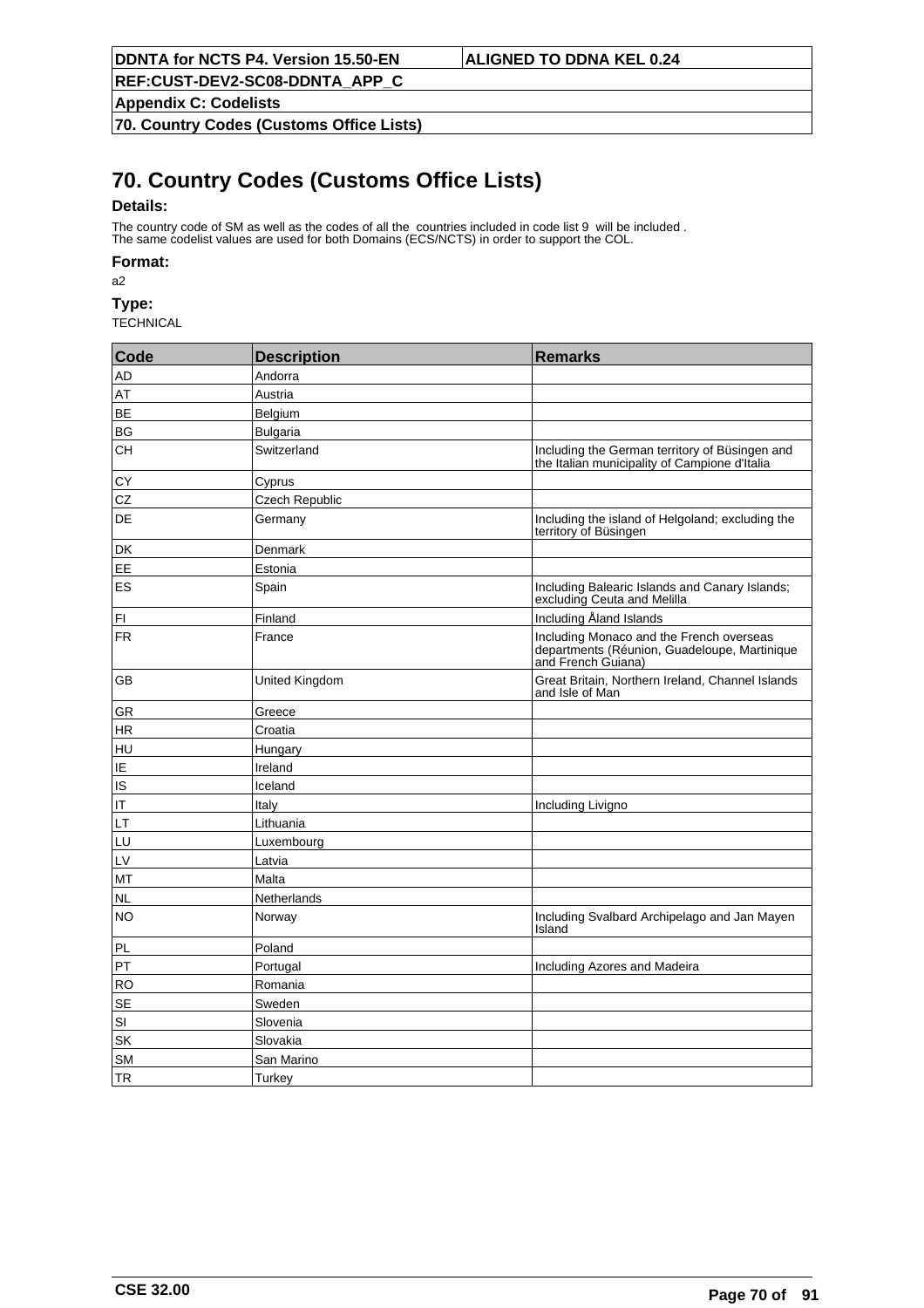**Appendix C: Codelists**

**71. Country Codes (Guarantee Management - non EC)**

# **71. Country Codes (Guarantee Management - non EC)**

#### **Details:**

The codes of SM as well as the codes of all the countries included in code list 63 - Country Codes (Common Transit outside Community), excluding the LI and SJ will be included.

#### **Format:**

a2

## **Type:**

| Code      | <b>Description</b> | Remarks |
|-----------|--------------------|---------|
| AD        | Andorra            |         |
| ∣сн       | Switzerland        |         |
| HR        | Croatia            |         |
| ∣ıs       | Iceland            |         |
| NO        | Norway             |         |
| <b>SM</b> | San Marino         |         |
| <b>TR</b> | Turkey             |         |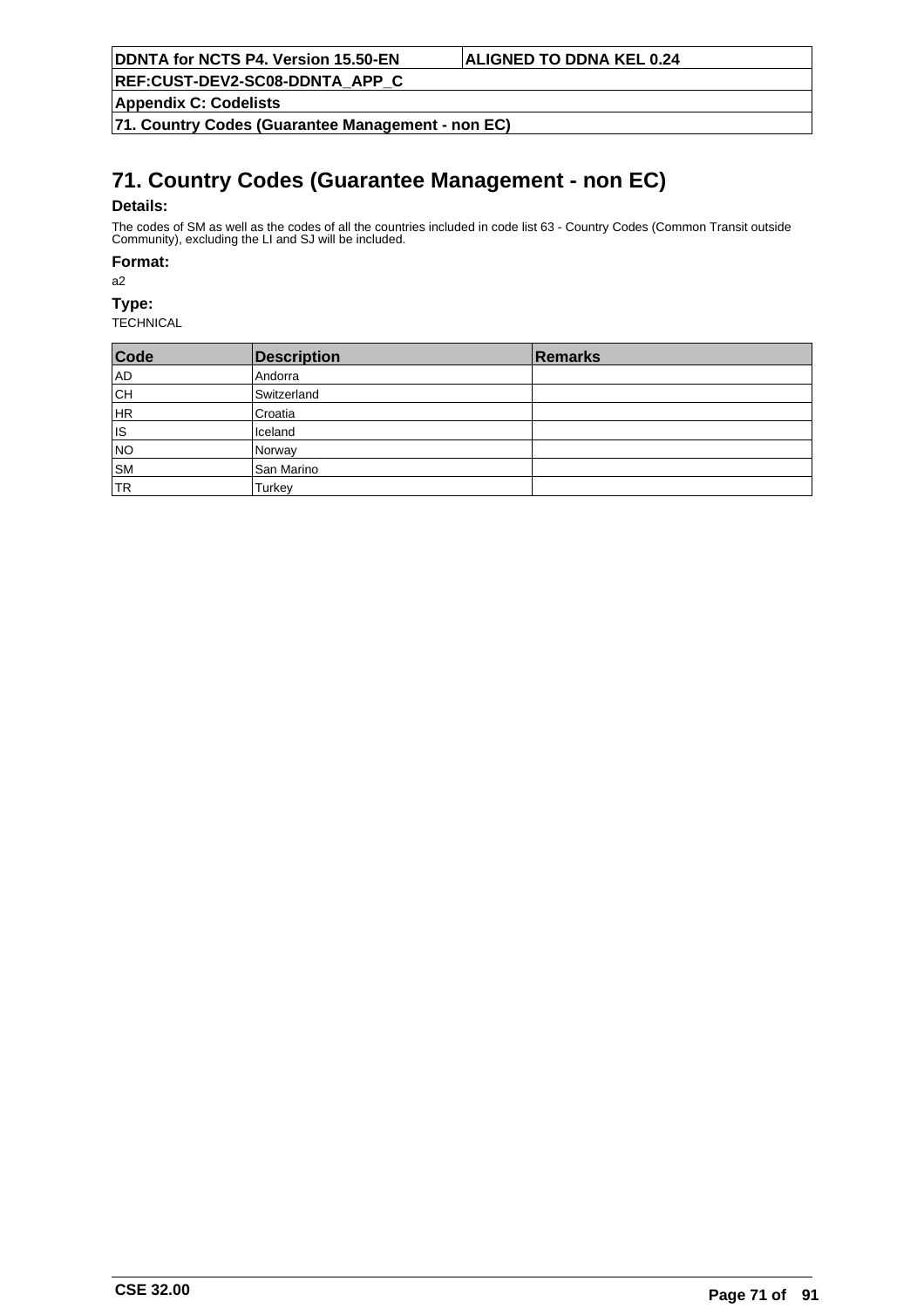**Appendix C: Codelists**

**74. Message types for BANSTA**

## **74. Message types for BANSTA**

### **Details:**

Used for attribute MESSAGE ERRORS.Association assigned code and MESSAGE.Message Type.

The codelist that is used in the TMS is codelist 60.

**Format:**

an..6

**Type:**

| Code   | <b>Description</b>           | <b>Remarks</b> |
|--------|------------------------------|----------------|
| CD034A | lQuerv on Guarantees         |                |
| CD037A | Response query on Guarantees |                |
| CD918A | MRN List Query               |                |
| CD919A | <b>IMRN List Response</b>    |                |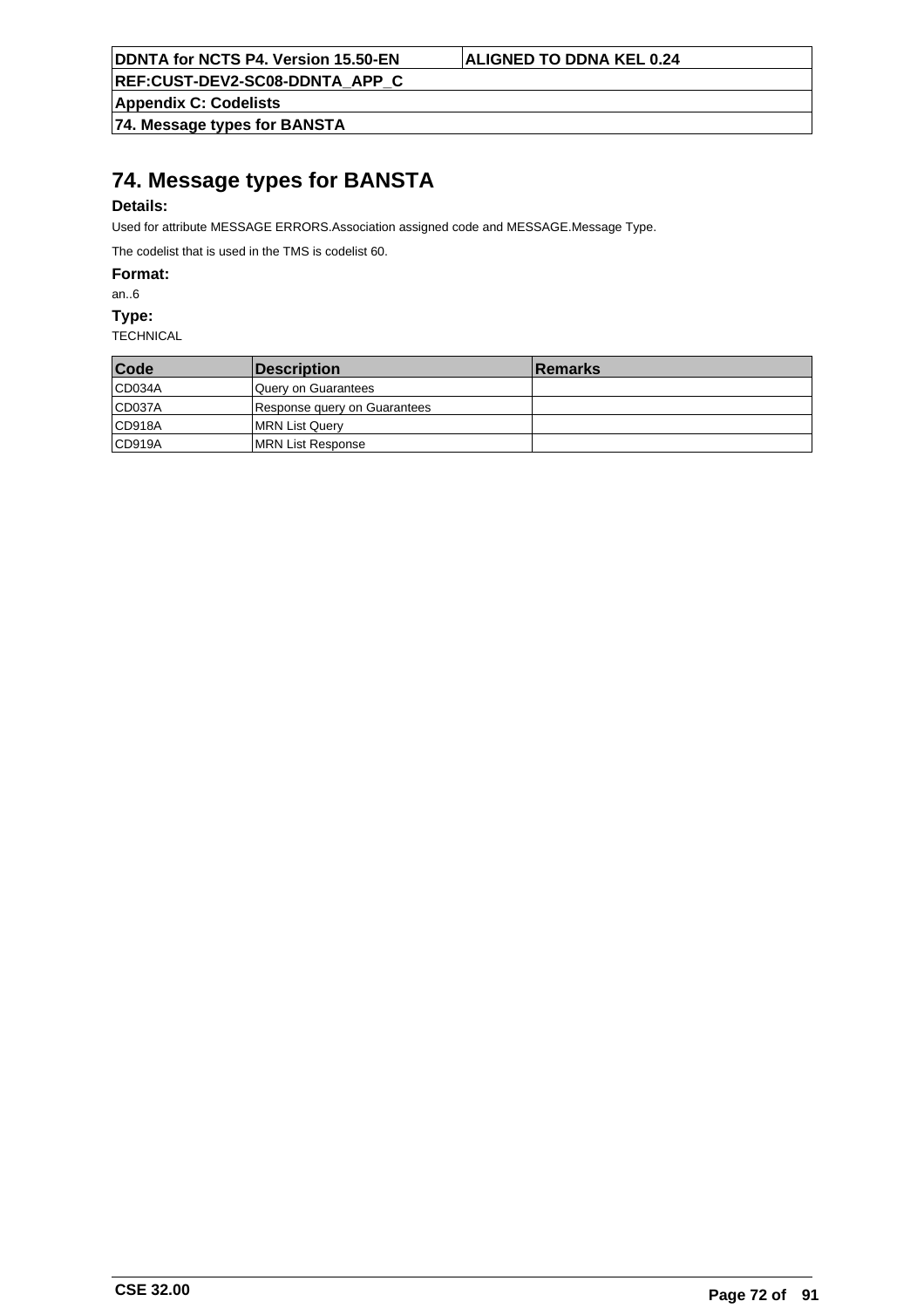**Appendix C: Codelists**

**75. Message types for GENRAL**

# **75. Message types for GENRAL**

### **Details:**

Used for attribute MESSAGE ERRORS.Association assigned code and MESSAGE.Message Type.

The codelist that is used in the TMS is codelist 60.

**Format:**

an..6

**Type:**

| Code   | <i><b>Description</b></i>              | <b>Remarks</b> |
|--------|----------------------------------------|----------------|
| CD111A | Authorised Consignee Query             |                |
| CD112A | Response to Authorised Consignee Query |                |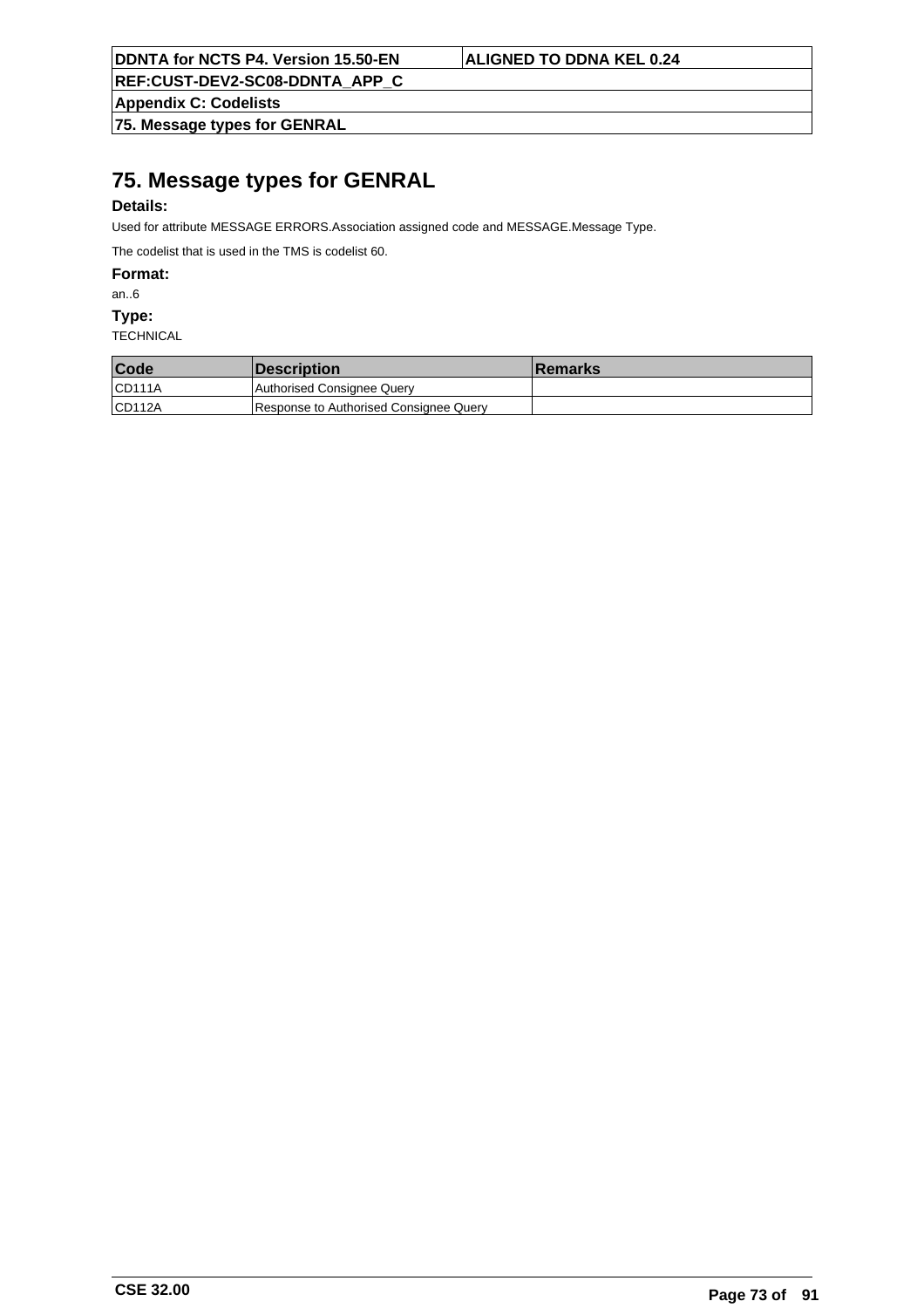**REF:CUST-DEV2-SC08-DDNTA\_APP\_C**

**Appendix C: Codelists**

**77. Message types for FINSTA**

# **77. Message types for FINSTA**

## **Details:**

Used for attribute MESSAGE ERRORS.Association assigned code and MESSAGE.Message Type.

The codelist that is used in the TMS is codelist 60.

**Format:**

an..6

**Type:**

| Code   | Description                                                    | <b>Remarks</b> |
|--------|----------------------------------------------------------------|----------------|
| CC225A | Guarantee Update Notification                                  |                |
| CC228A | Comprehensive Guarantee Cancellation Liability<br>Liberation   |                |
| CC229A | Individual Guarantee Voucher Revocation<br><b>Notification</b> |                |
| CC231A | Comprehensive Guarantee Cancellation<br>l Notification         |                |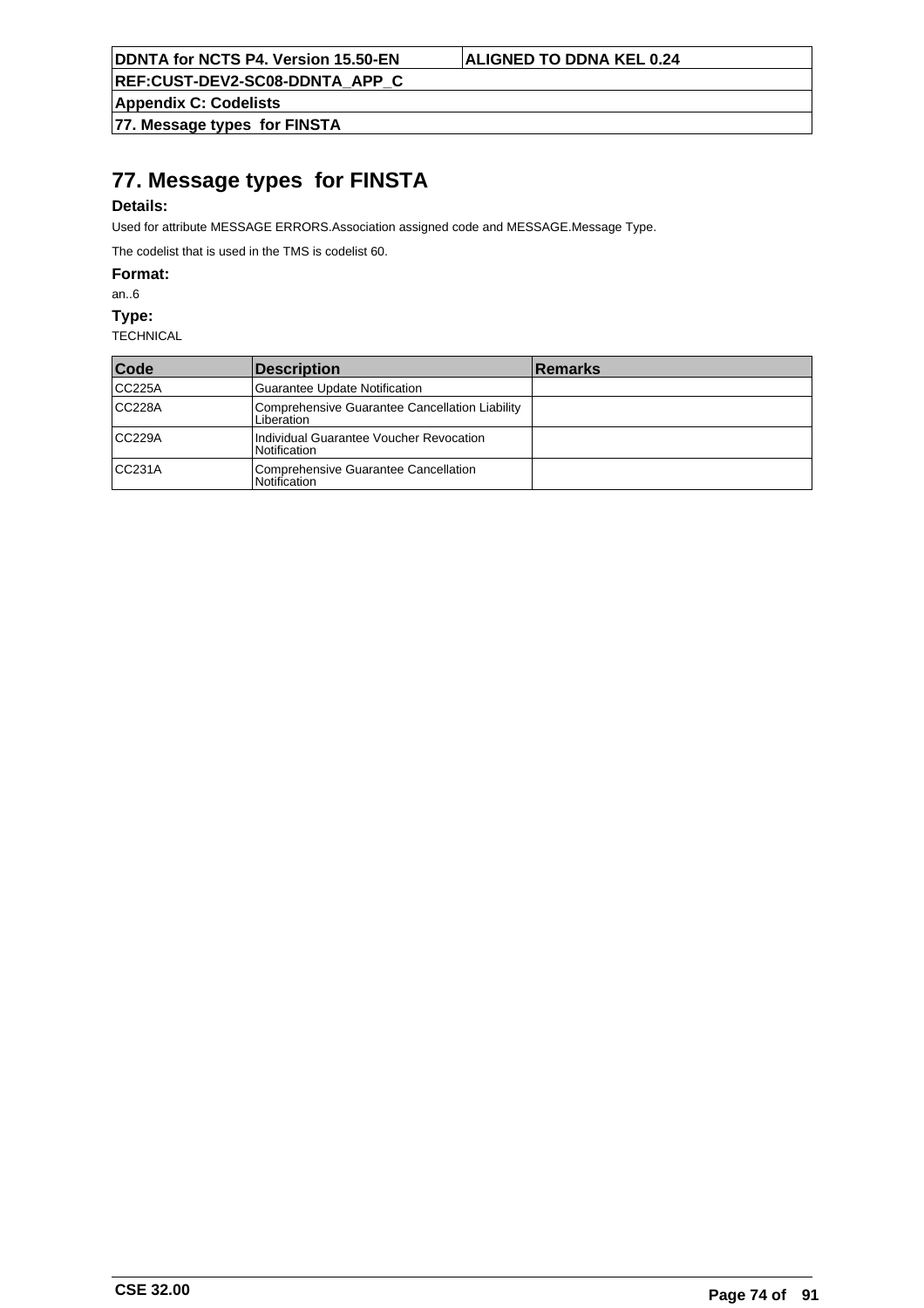**Appendix C: Codelists**

**78. Message types for SANCRT**

# **78. Message types for SANCRT**

## **Details:**

Used for attribute MESSAGE ERRORS.Association assigned code and MESSAGE.Message Type.

The codelist that is used in the TMS is codelist 60.

**Format:**

an..6

**Type:**

| Code   | <b>Description</b>                | <b>Remarks</b> |
|--------|-----------------------------------|----------------|
| CC026A | Guarantee Access Codes            |                |
| CC224A | Individual Guarantee Voucher Sold |                |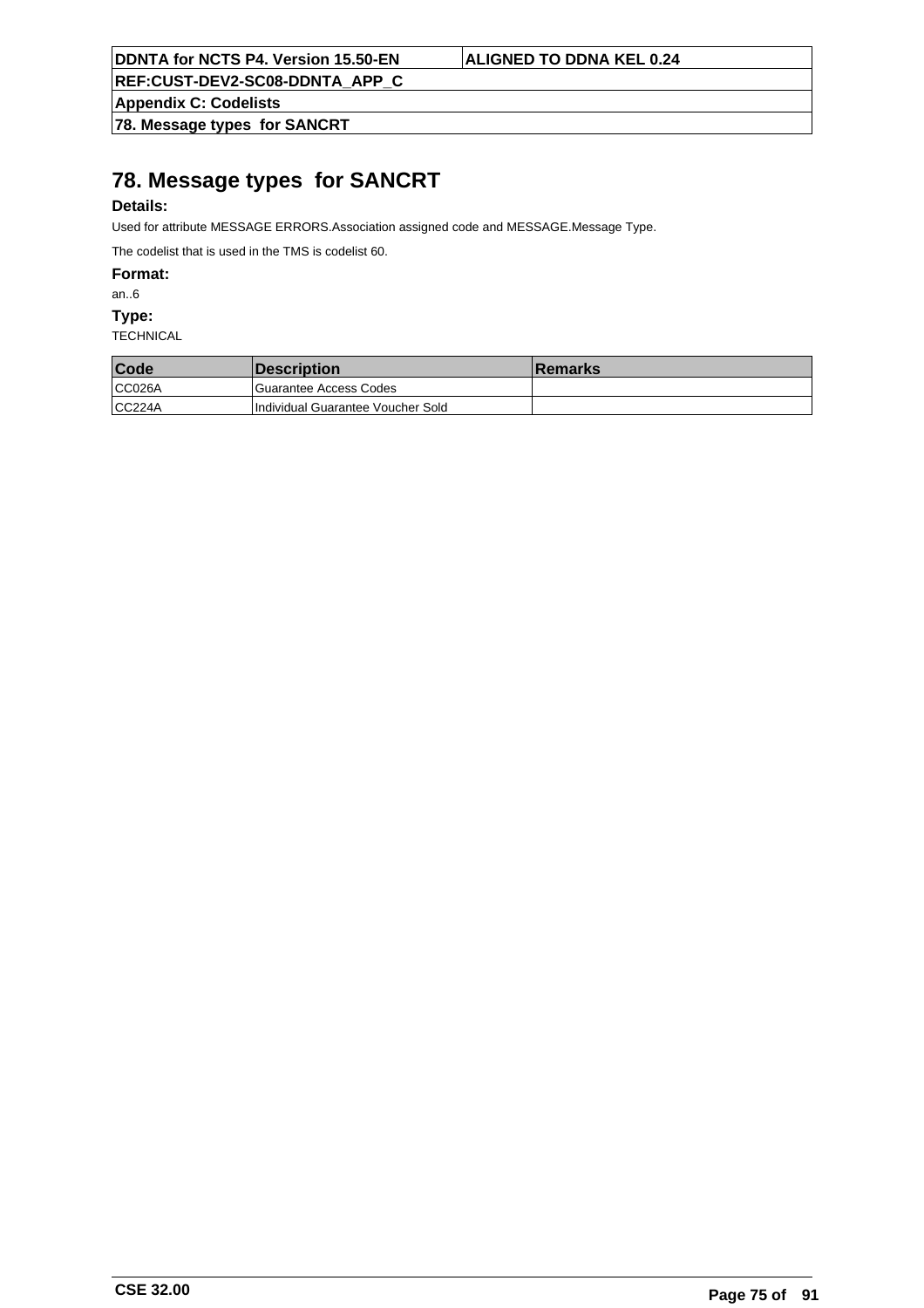**Appendix C: Codelists**

**79. System Unavailability Type**

# **79. System Unavailability Type**

## **Details:**

Used for the attribute SYSTEM UNAVAILABILITY.System Unavailability Type.

**Format:**

a1

**Type:**

| Code | Description                      | <b>IRemarks</b> |
|------|----------------------------------|-----------------|
| ١N   | Business service not implemented |                 |
| ١s   | Scheduled Unavailability         |                 |
| ΙU   | Unscheduled Unavailability       |                 |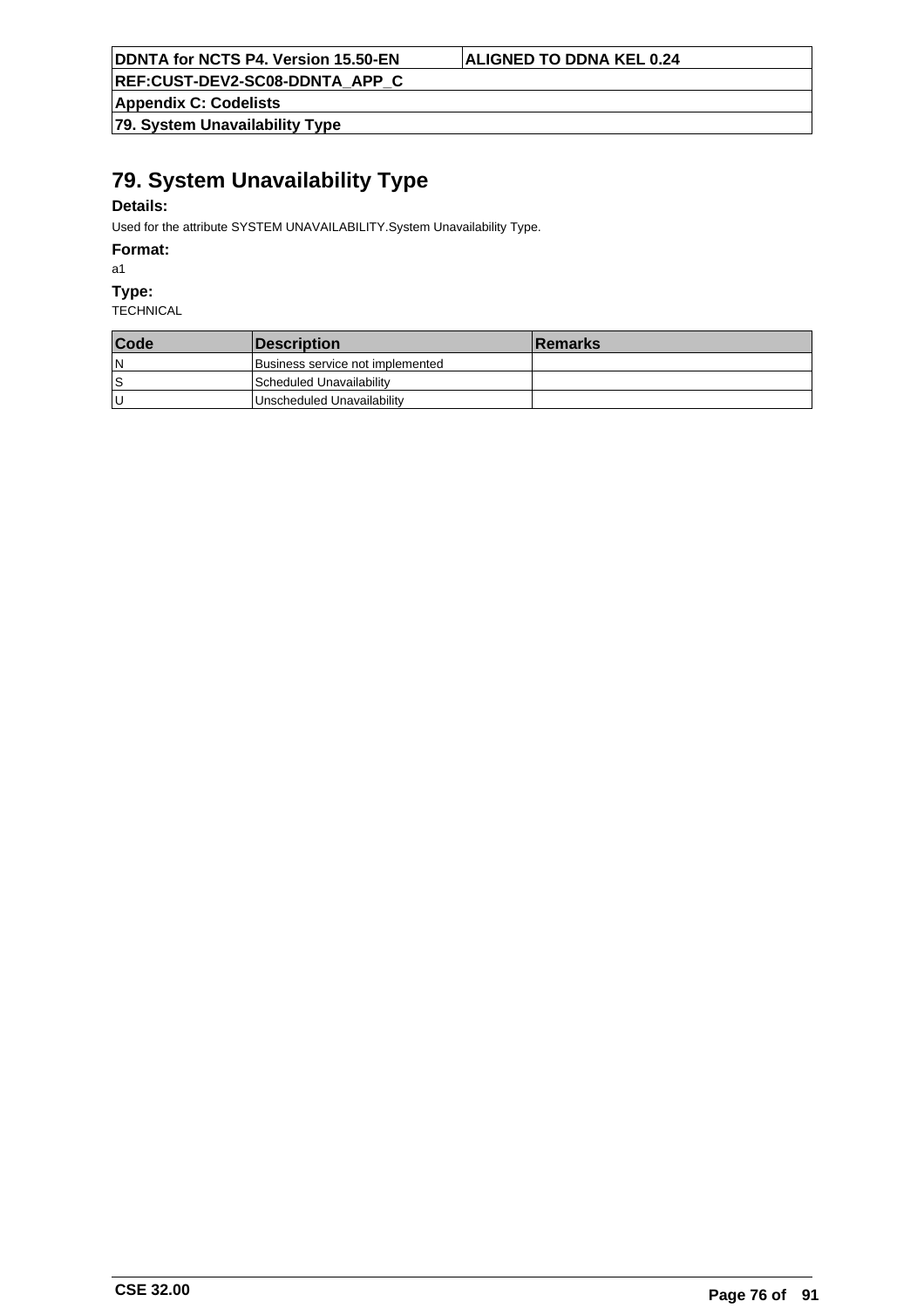**Appendix C: Codelists 80. UNOH Languages**

# **80. UNOH Languages**

## **Details:**

Codes for those languages that utilise the UNOH (Latin-4) character set.

### **Format:**

a2

## **Type:**

| Code | Description | <b>Remarks</b> |
|------|-------------|----------------|
| ET   | l Estonian  |                |
| LT   | Lithuanian  |                |
| llv  | Latvian     |                |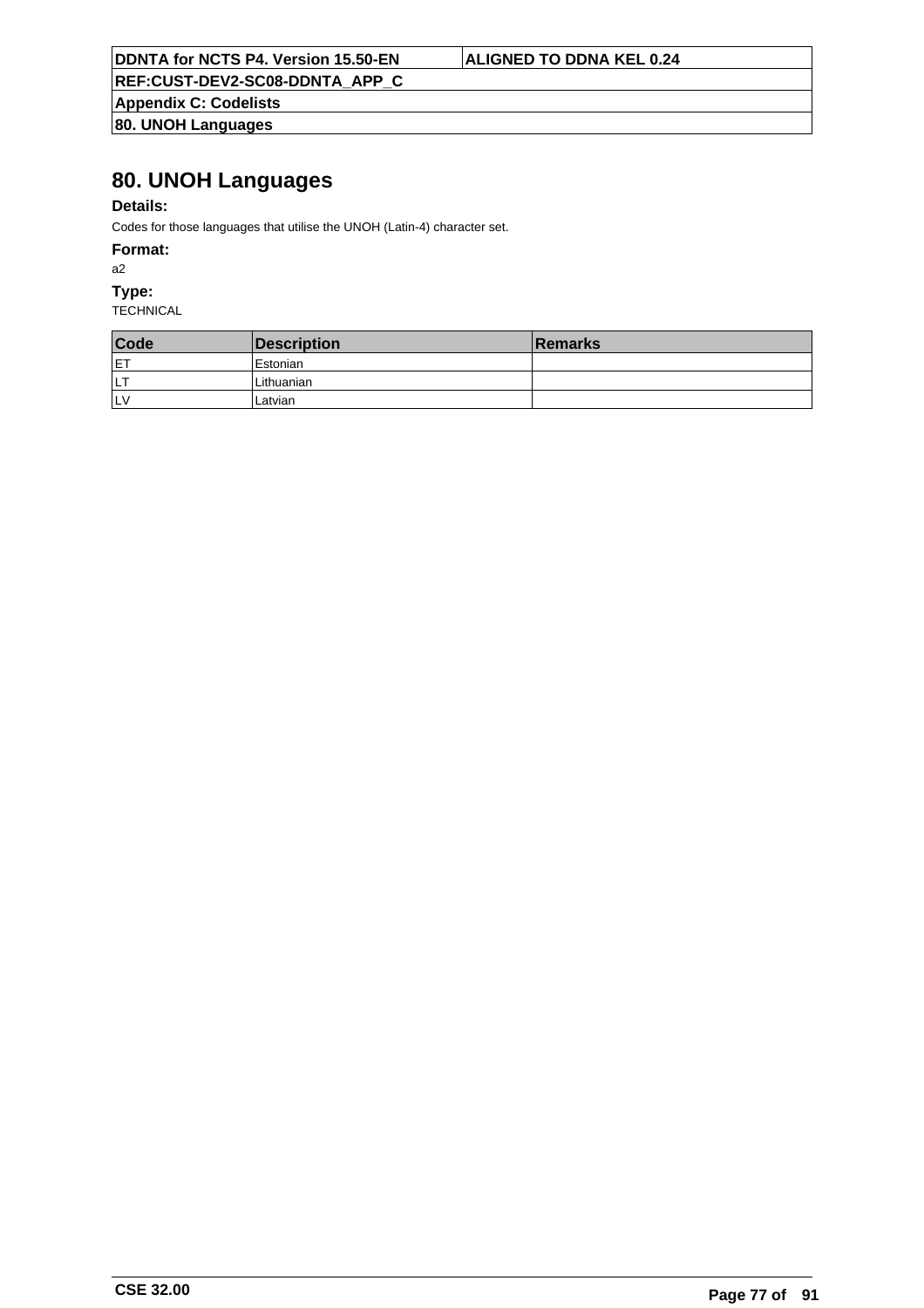**Appendix C: Codelists**

## **81. CS/MIS status**

## **81. CS/MIS status**

## **Details:**

Used to represent the statuses that CS/MIS supports.

### **Format:**

an2

### **Type:**

| Code            | <b>Description</b>                                                          | Remarks |
|-----------------|-----------------------------------------------------------------------------|---------|
| lсм             | Control Results Sent by Office of Destination<br>(been completed by a IE18) |         |
| CN              | Cancelled (manually within CS/MIS or by a IE10)                             |         |
| NF              | No results                                                                  |         |
| <b>PN</b>       | Open (movements with status neither Closed nor<br>Released nor Arrived)     |         |
| lum             | Under Enquiry Reminder (awaiting answer to<br>IE105, no IE59 or IE63 sent)  |         |
| luq             | Under Enquiry Request (awaiting answer to<br>IE104. no IE59 or IE63 sent)   |         |
| UR <sup>I</sup> | Under Recovery Procedure (IE63 is sent)                                     |         |
| l wo            | Released (Awaiting IE06/IE10 for at least M<br>days)                        |         |
| lw8             | Arrived (Awaiting IE18 for at least N days)                                 |         |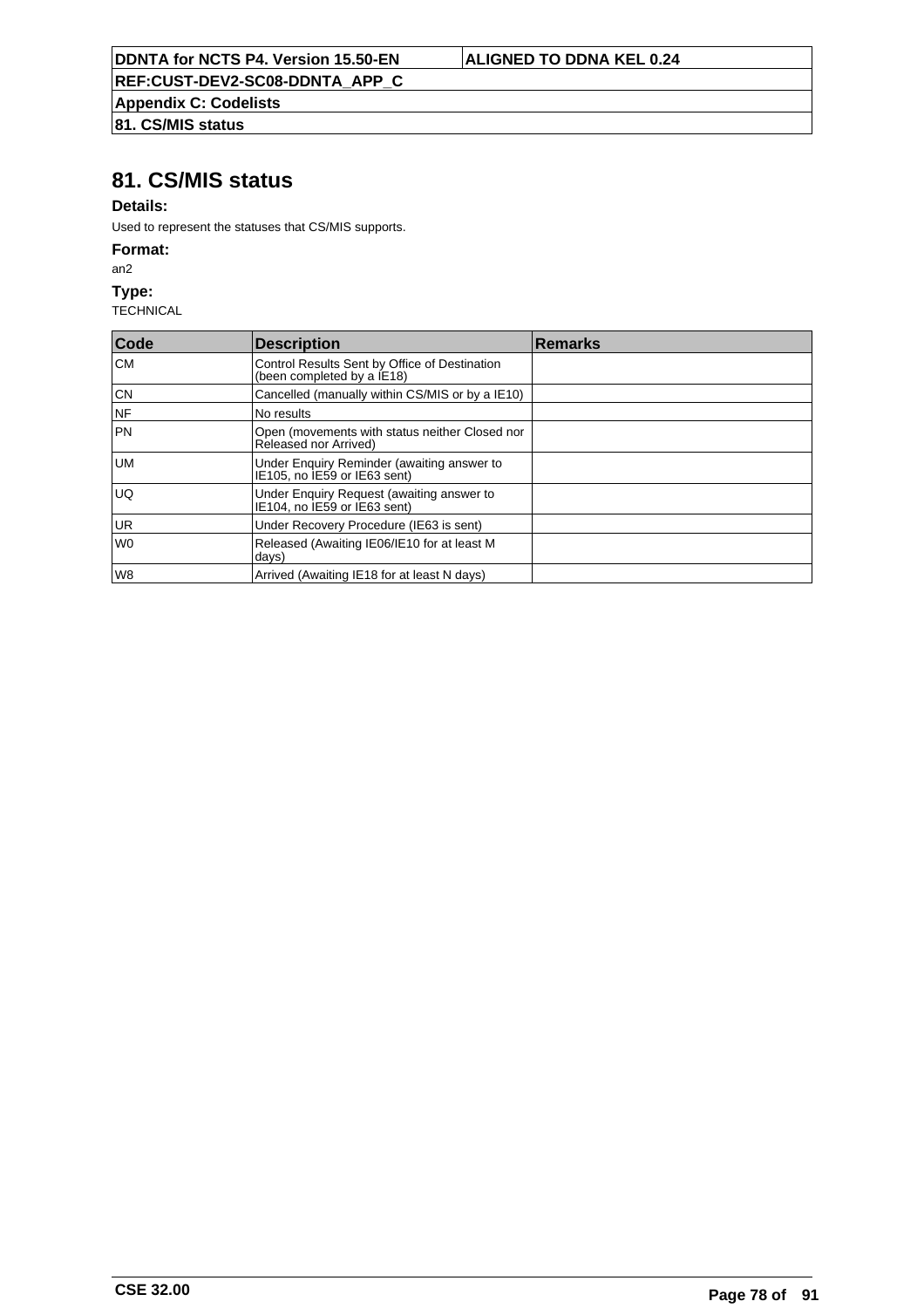**Appendix C: Codelists 82. CSI returned code**

# **82. CSI returned code**

## **Details:**

Used to represent the CSI returned code for the CSI report messages.

### **Format:**

n1

### **Type:**

| Code | <i><b>Description</b></i>                                  | <b>Remarks</b> |
|------|------------------------------------------------------------|----------------|
| 10   | CSI successful in both sending and receiving<br> qateways; |                |
|      | CSI erroneous:                                             |                |
| 2    | Not exists in the sending or receiving gateway;            |                |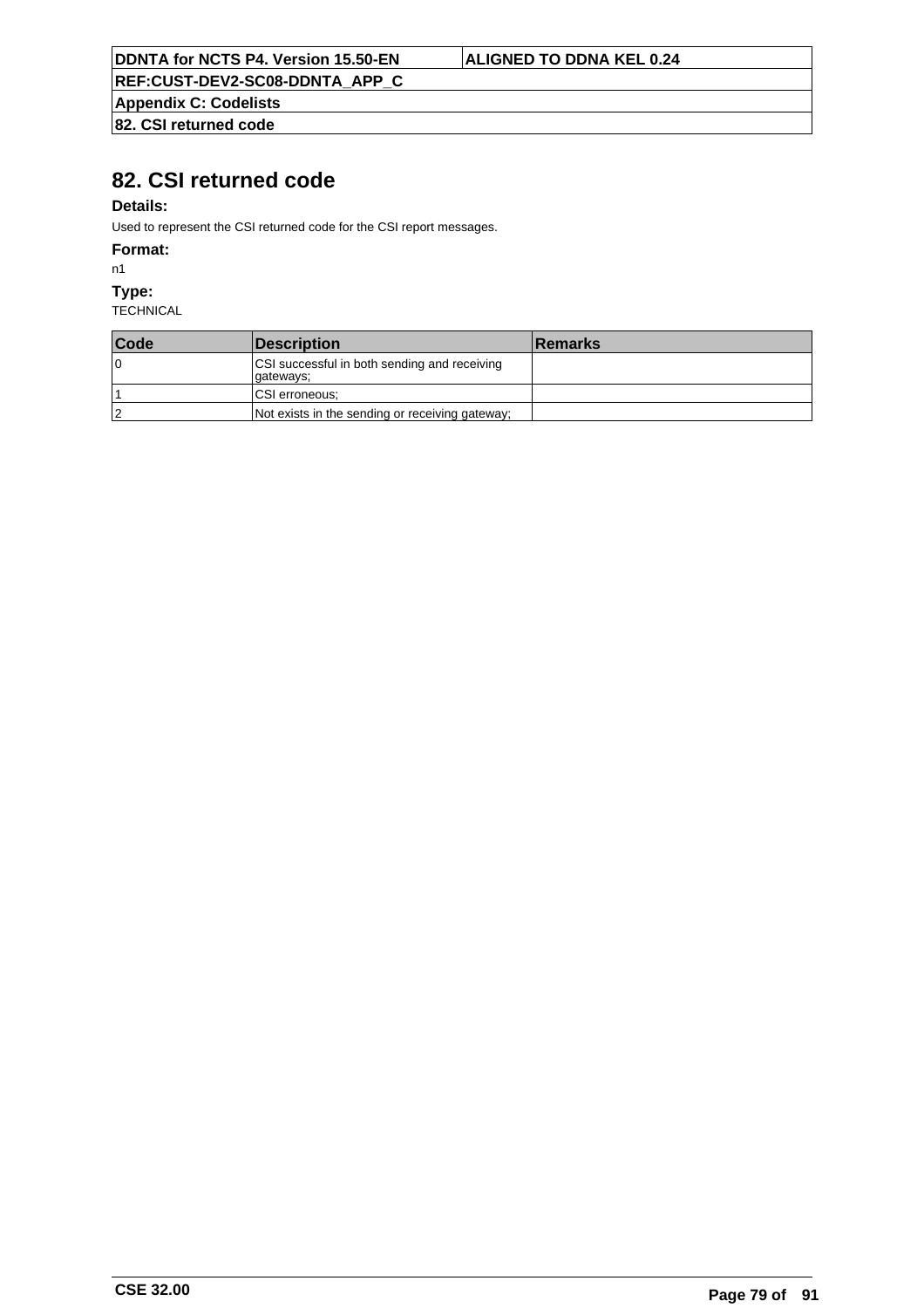**Appendix C: Codelists**

**83. MRN Follow up queries (Role A & Role B)**

# **83. MRN Follow up queries (Role A & Role B)**

## **Details:**

Used to represent the roles in the MRN Follow up queries.

### **Format:**

a2

### **Type:**

| Code      | Description             | Remarks |
|-----------|-------------------------|---------|
| CA        | Competent Authority     |         |
| DE        | Departure               |         |
| DS        | Destination             |         |
| HA        | <b>Higher Authority</b> |         |
| NR        | No Role                 |         |
| <b>TR</b> | Transit                 |         |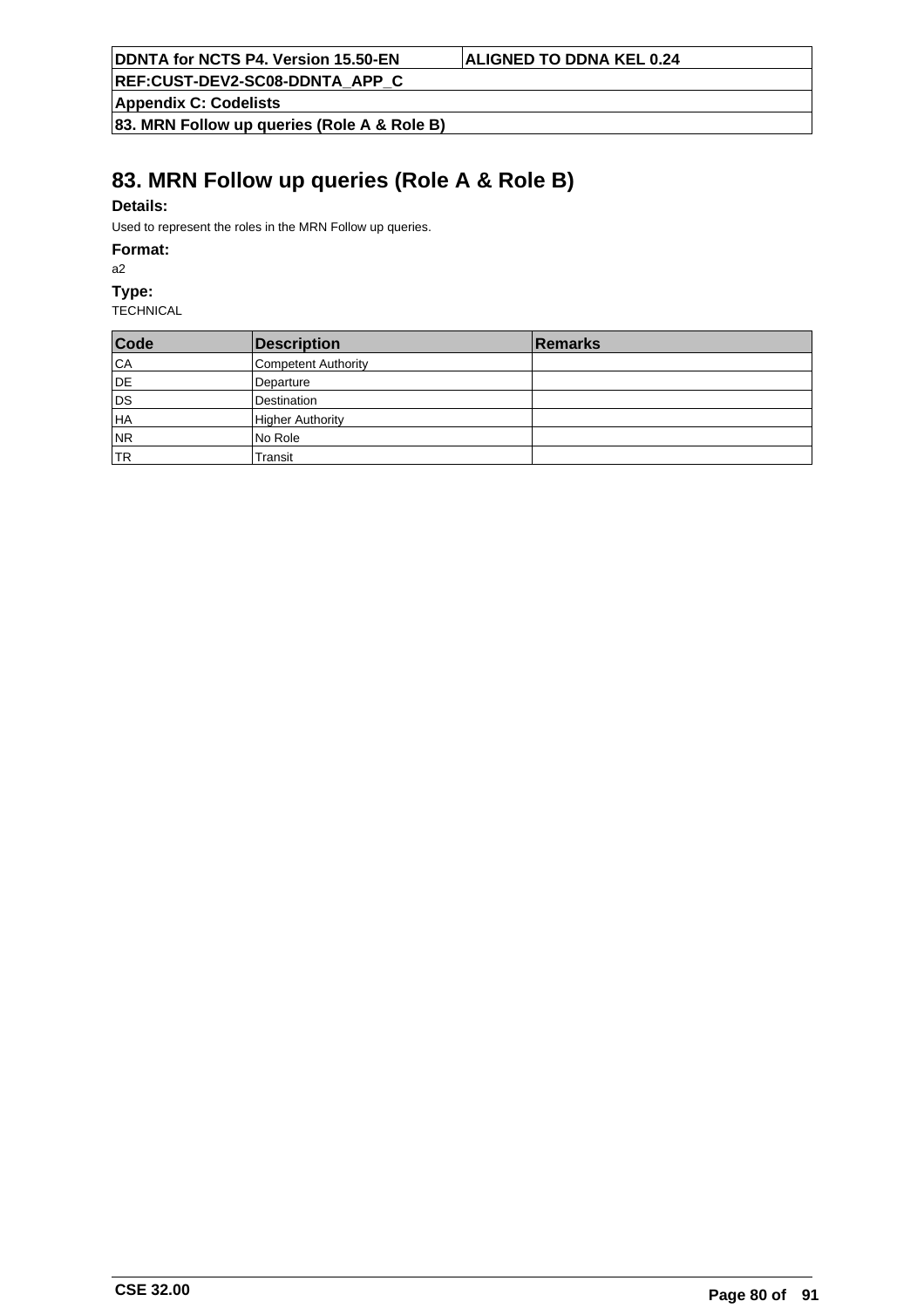**REF:CUST-DEV2-SC08-DDNTA\_APP\_C**

**Appendix C: Codelists**

**84. CS/MIS status explanation code**

# **84. CS/MIS status explanation code**

## **Details:**

Used to represent the reason that no MRN query results were returned.

### **Format:**

n..2

### **Type:**

| Code | Description                                                                | <b>Remarks</b> |
|------|----------------------------------------------------------------------------|----------------|
|      | The requested MRN is not compliant to the MRN<br>algorithm;                |                |
| 2    | The requested MRN does not exist in the CS/MIS<br>database;                |                |
| l3   | The requested MRN was found but it does not<br>match the query parameters; |                |
| 14   | The period of request is not well formatted;                               |                |
| 5    | The 'period to' data item is less than the 'period<br>from' data item;     |                |
| 16   | The roles specified are identical.                                         |                |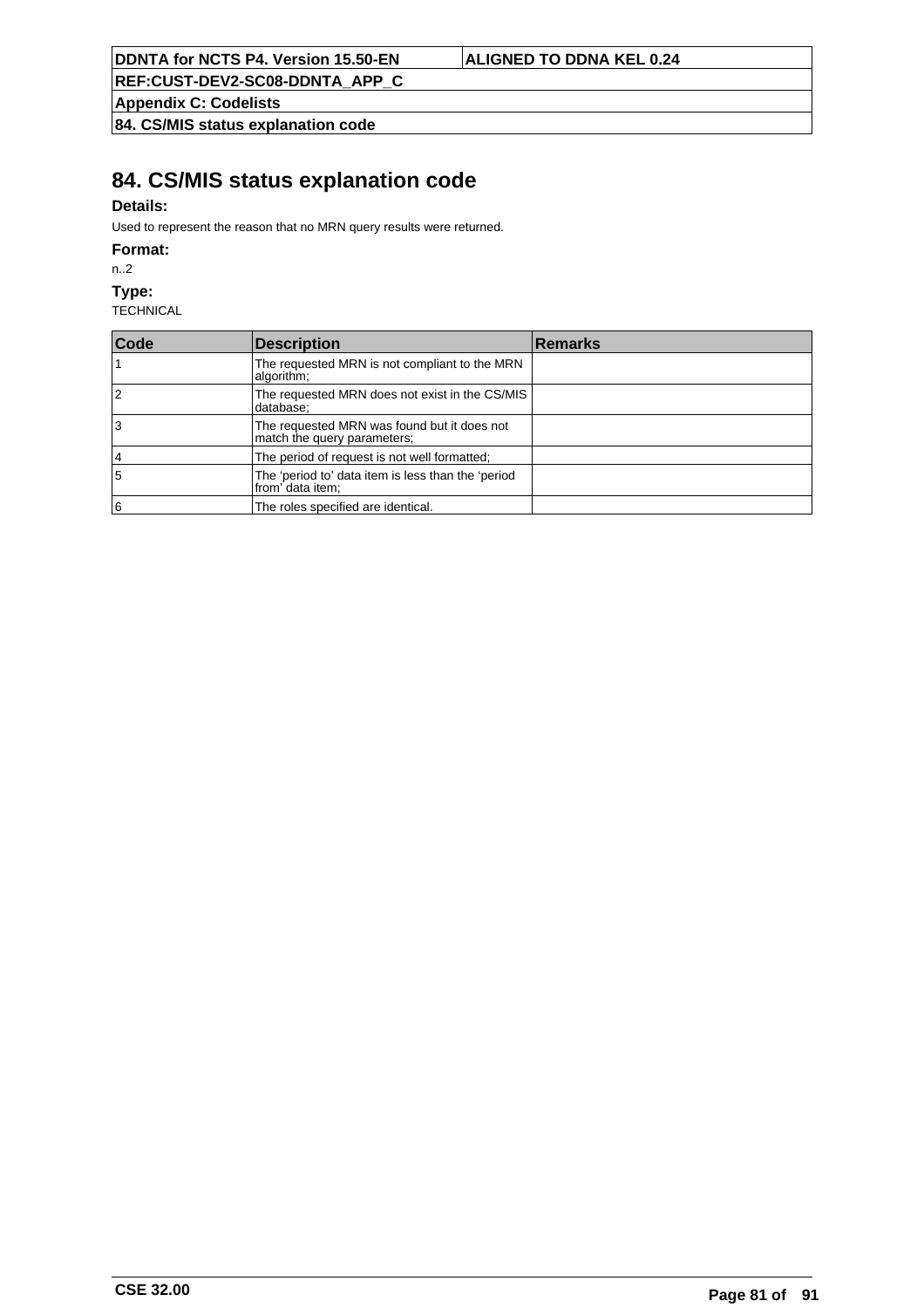**REF:CUST-DEV2-SC08-DDNTA\_APP\_C**

**Appendix C: Codelists 85. UNOE languages**

# **85. UNOE languages**

### **Details:**

Codes for those languages that utilise the UNOE (Latin-5) character set.

### **Format:**

a2

### **Type:**

| Code | escription | <b>Remarks</b> |
|------|------------|----------------|
| BG   | Bulgarian  |                |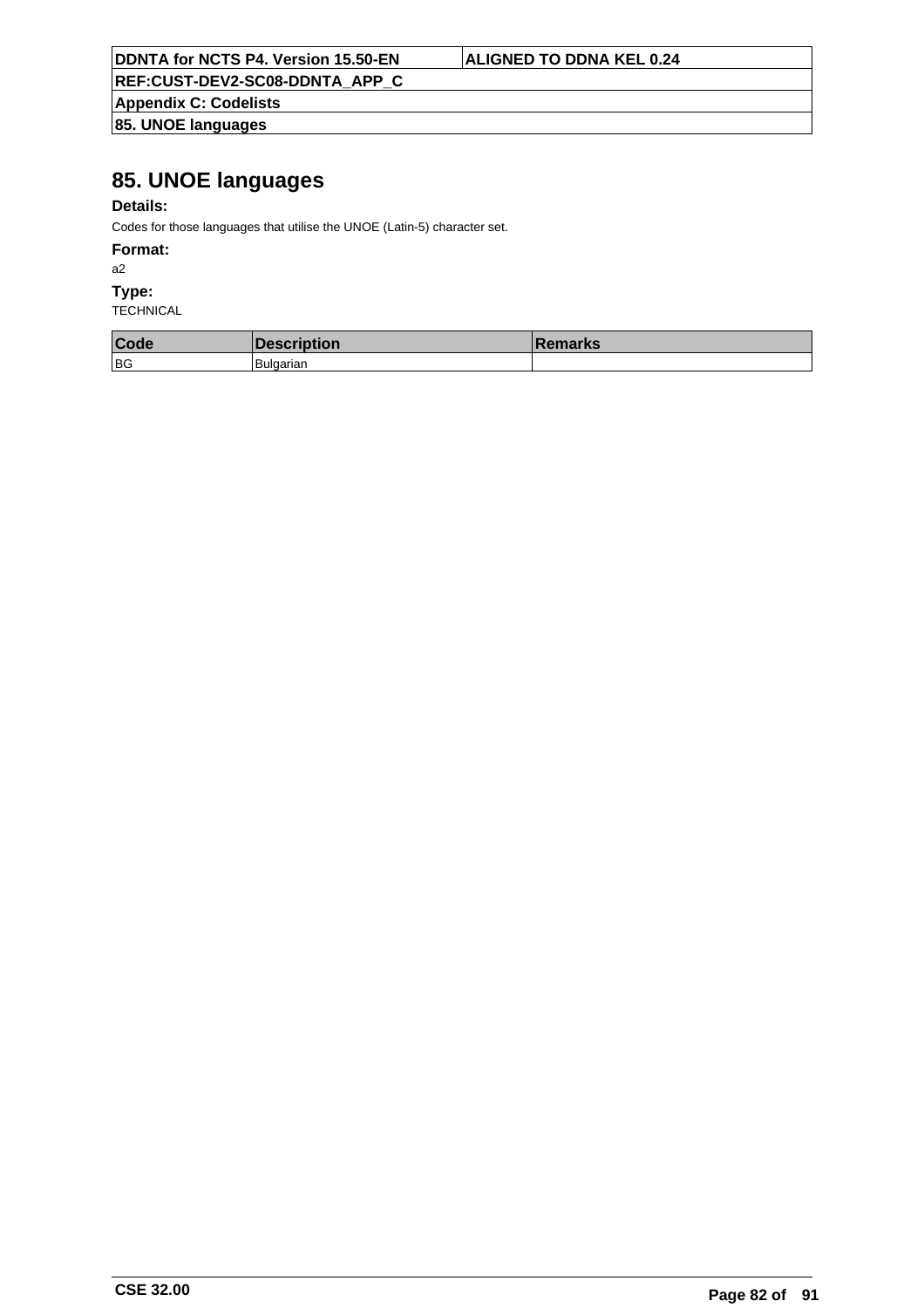**Appendix C: Codelists**

**95. Risk analysis result code**

# **95. Risk analysis result code**

### **Details:**

"Values for the 1-4 digits: Some code values will be defined at Common Domain level, other values can be defined at National Domain level. Values at common domain level (codes to be used for C-Messages) will be defined by the Risk Management Framework

project. Values for the last digit:"

**Format:**

an1

### **Type:**

| <b>Code</b> | <b>Description</b>                                                                                              | <b>Remarks</b> |
|-------------|-----------------------------------------------------------------------------------------------------------------|----------------|
| ١O          | l No risk identified                                                                                            |                |
| ١N          | National risk analysis results. ('N' shall also be<br>used in case of national profile random risk<br>analvsis) |                |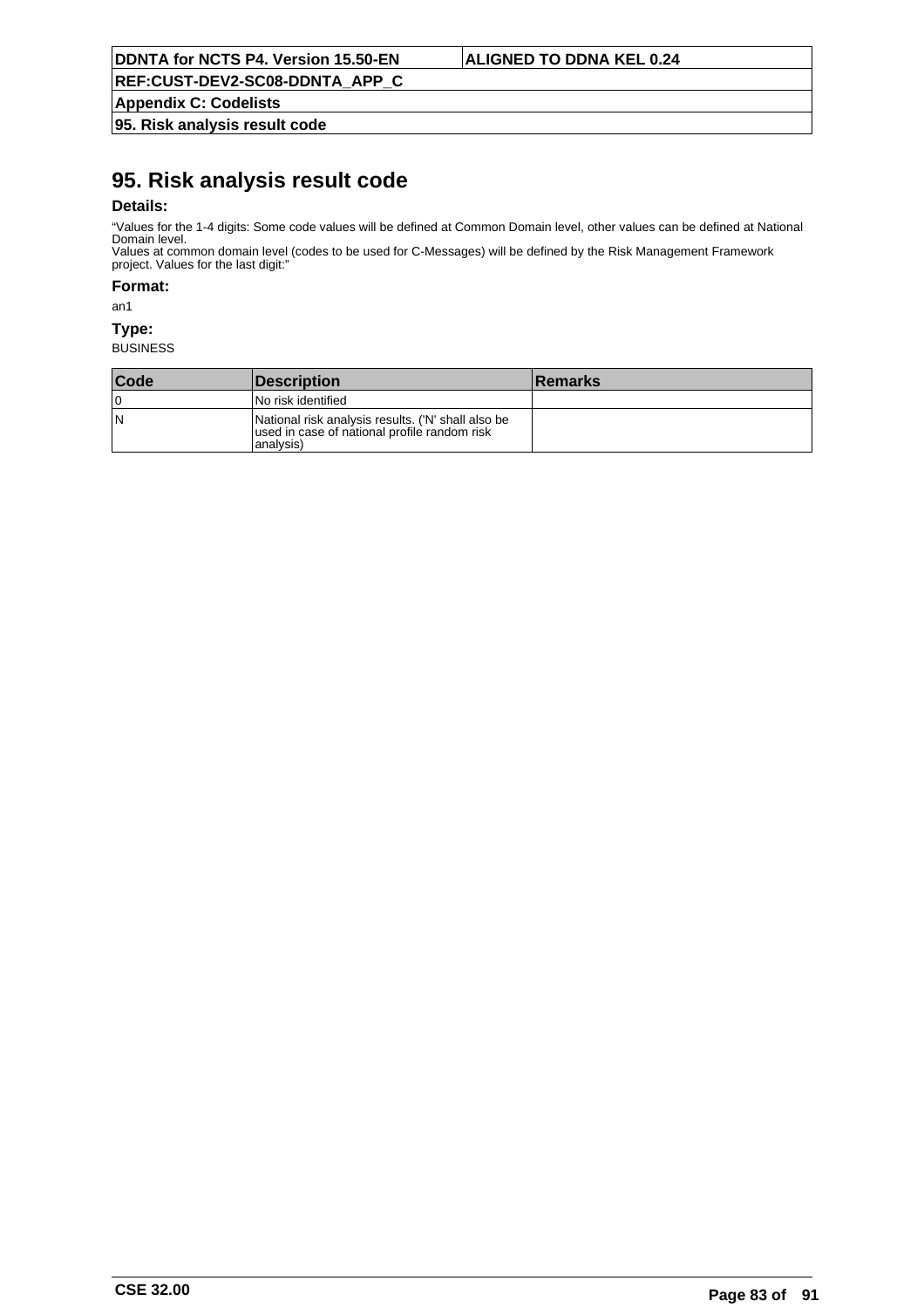| <b>DDNTA for NCTS P4. Version 15.50-EN</b> |  |
|--------------------------------------------|--|
|--------------------------------------------|--|

### **ALIGNED TO DDNA KEL 0.24**

**REF:CUST-DEV2-SC08-DDNTA\_APP\_C**

**Appendix C: Codelists**

**96. Specific circumstance indicator**

# **96. Specific circumstance indicator**

## **Details:**

Regulation 1875/2006

### **Format:**

a1

### **Type:**

| Code | <i><b>Description</b></i> | <b>Remarks</b> |
|------|---------------------------|----------------|
| ١C   | Road mode of transport    |                |
| ۱D   | Rail mode of transport    |                |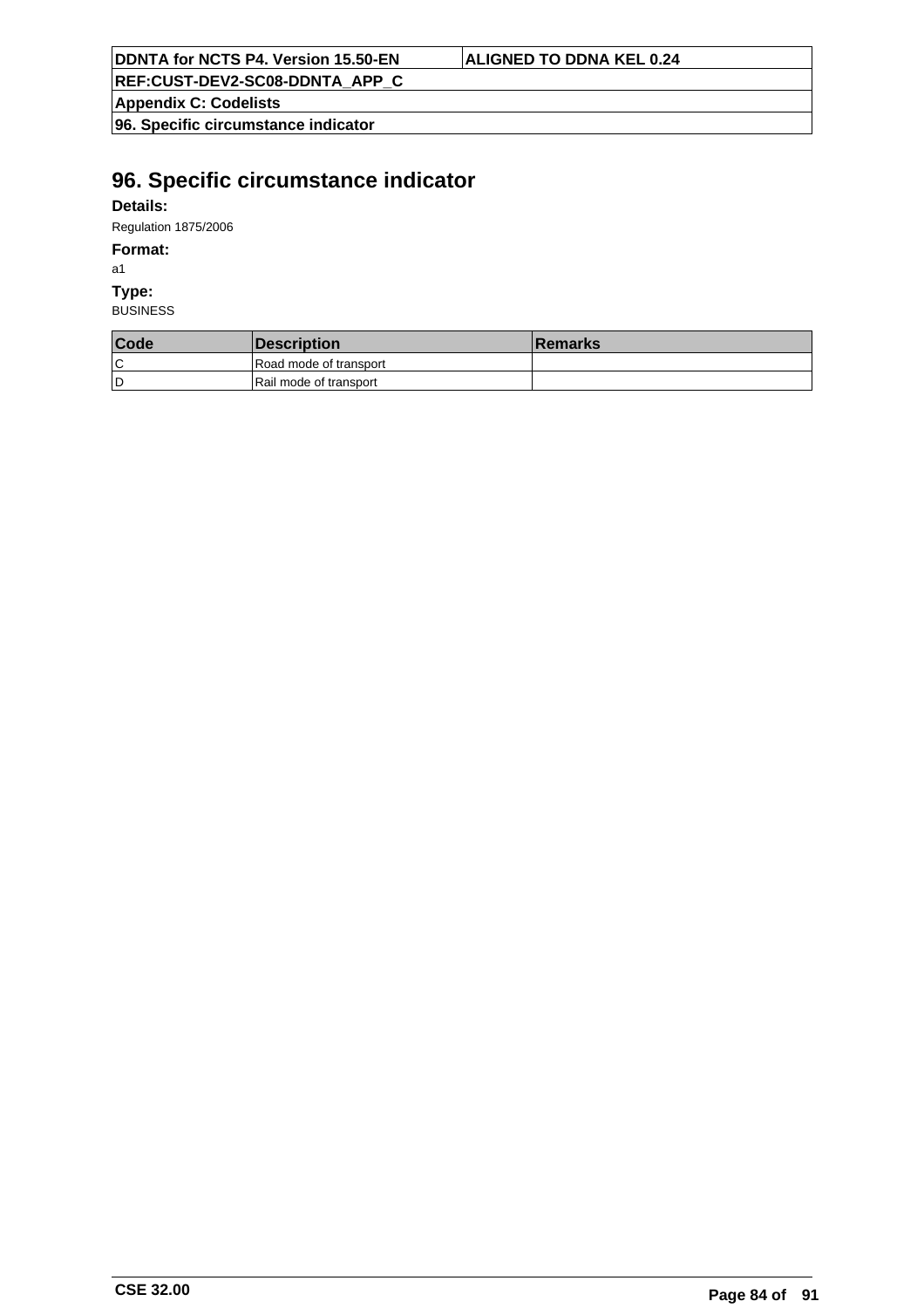# **105. Day in the week**

**Details:**

## **Format:**

n1

## **Type:**

| Code           | <b>Description</b> | Remarks |
|----------------|--------------------|---------|
|                | Monday             |         |
| $\overline{2}$ | Tuesday            |         |
| 13             | Wednesday          |         |
| 4              | Thursday           |         |
| 5              | Friday             |         |
| 6              | Saturday           |         |
|                | Sunday             |         |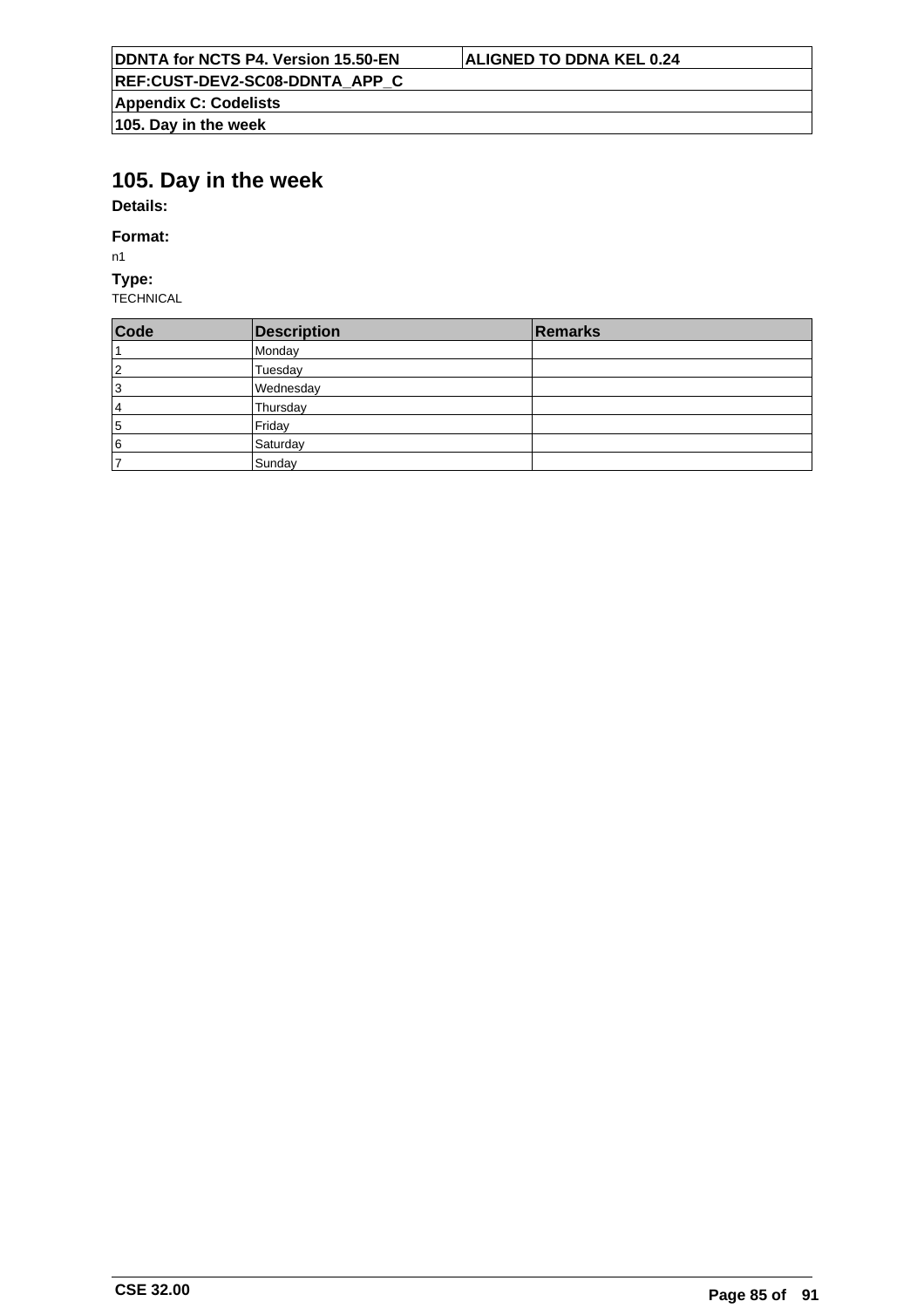**Appendix C: Codelists**

**116. Transport charges - Method of payment**

# **116. Transport charges - Method of payment**

## **Details:**

A Transit(/Export) Business Codelist is maintained in CS/RD, values are shown for illustration only. Commission Regulation (EC) 1875/2006

### **Format:**

a1

## **Type:**

| Code | <b>Description</b>     | <b>∣Remarks</b> |
|------|------------------------|-----------------|
| ۱A   | I Pavment in cash      |                 |
| lв   | Payment by credit card |                 |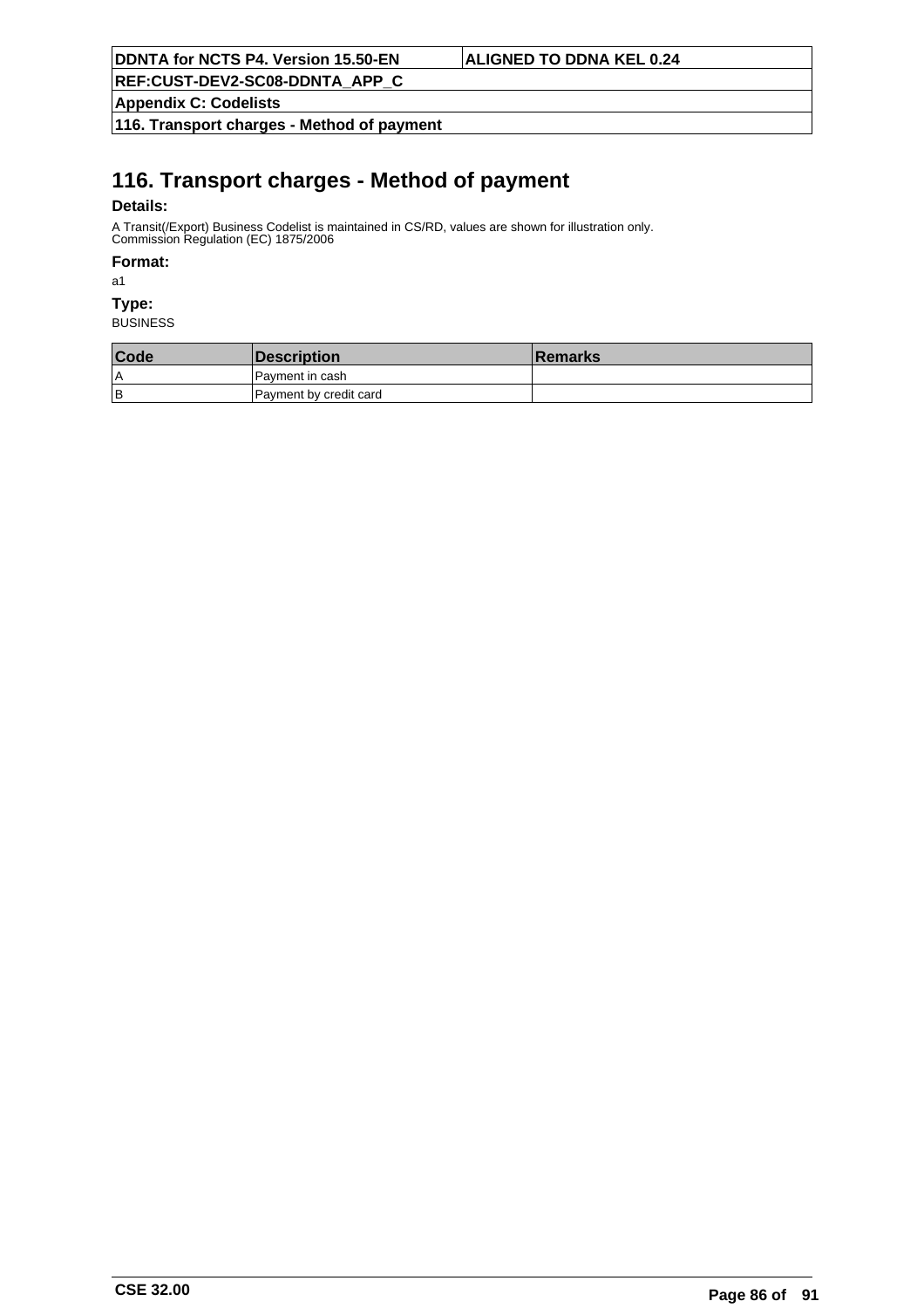**Appendix C: Codelists**

**117. Security indicator**

# **117. Security indicator**

**Details:**

### **Format:**

n1

## **Type:**

| Code | <i><b>Description</b></i>                             | <b>Remarks</b> |
|------|-------------------------------------------------------|----------------|
|      | Declaration used for safety and security<br>Ipurposes |                |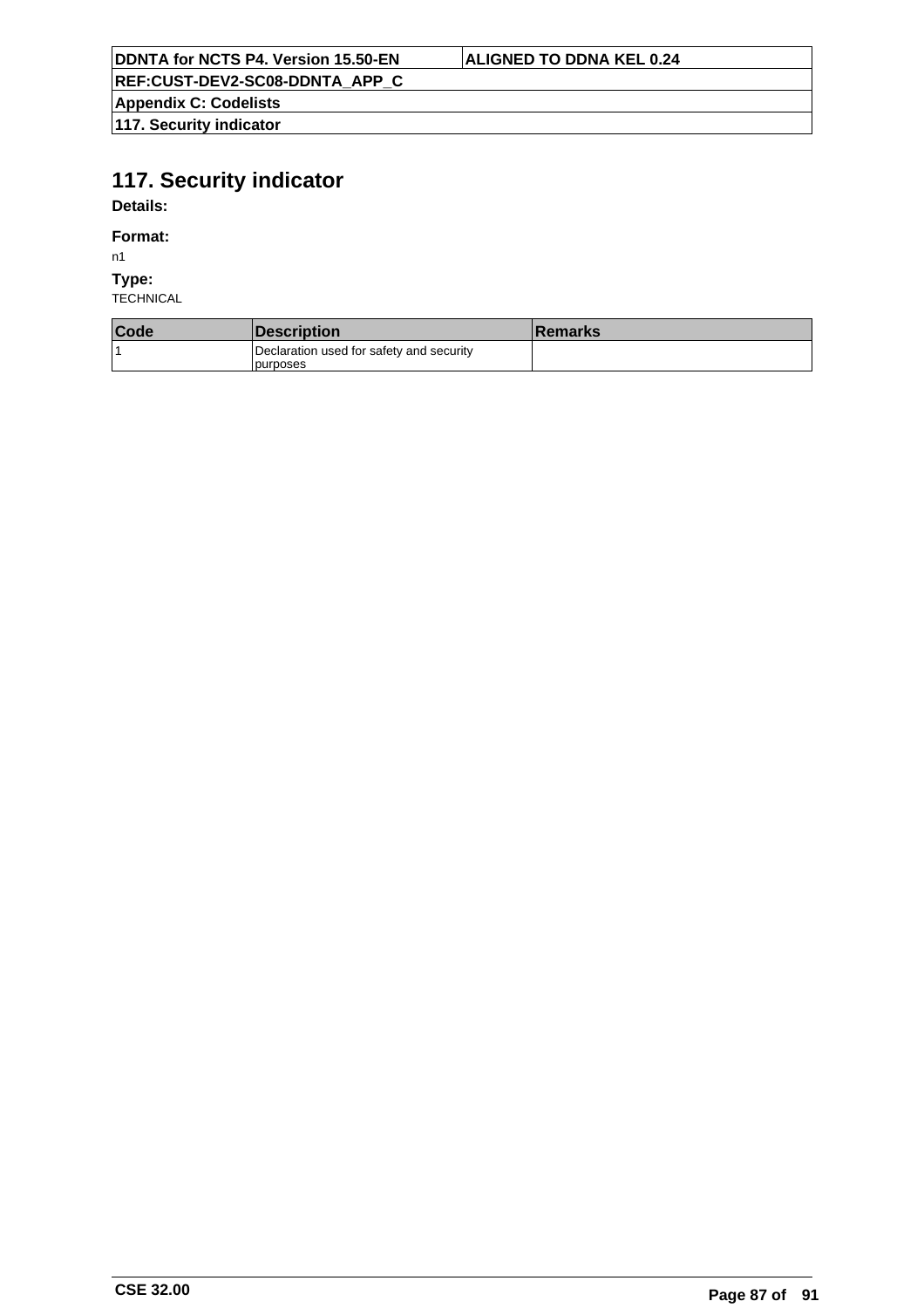**REF:CUST-DEV2-SC08-DDNTA\_APP\_C**

**Appendix C: Codelists**

**118. Requested information code**

# **118. Requested information code**

## **Details:**

A Transit Business Codelist is maintained in CS/RD, values are shown for illustration only.

**Format:**

n1

**Type:**

| Code           | <i><b>Description</b></i>         | <b>Remarks</b> |
|----------------|-----------------------------------|----------------|
|                | Detailed goods description needed |                |
| $\overline{2}$ | Copy of the Invoice needed        |                |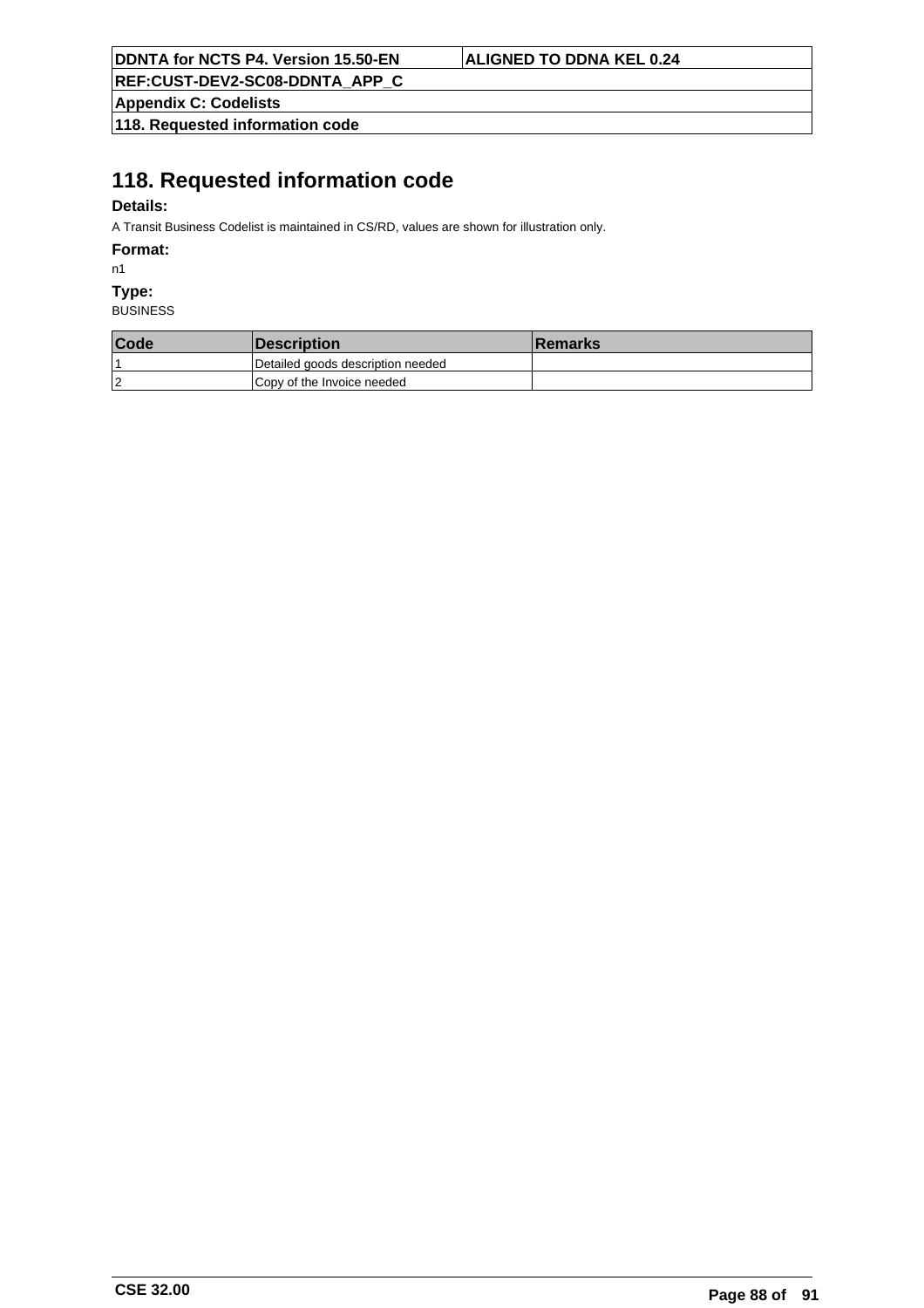**Appendix C: Codelists 119. Information Code**

# **119. Information Code**

### **Details:**

A Transit Business Codelist is maintained in CS/RD, values are shown for illustration only.

**Format:**

n2

**Type:**

| Code | <b>Description</b>                                         | <b>Remarks</b> |
|------|------------------------------------------------------------|----------------|
| 10   | Requested Additional information #1: see<br>following text |                |
| 11   | Requested Additional information #1 not<br>lavailable      |                |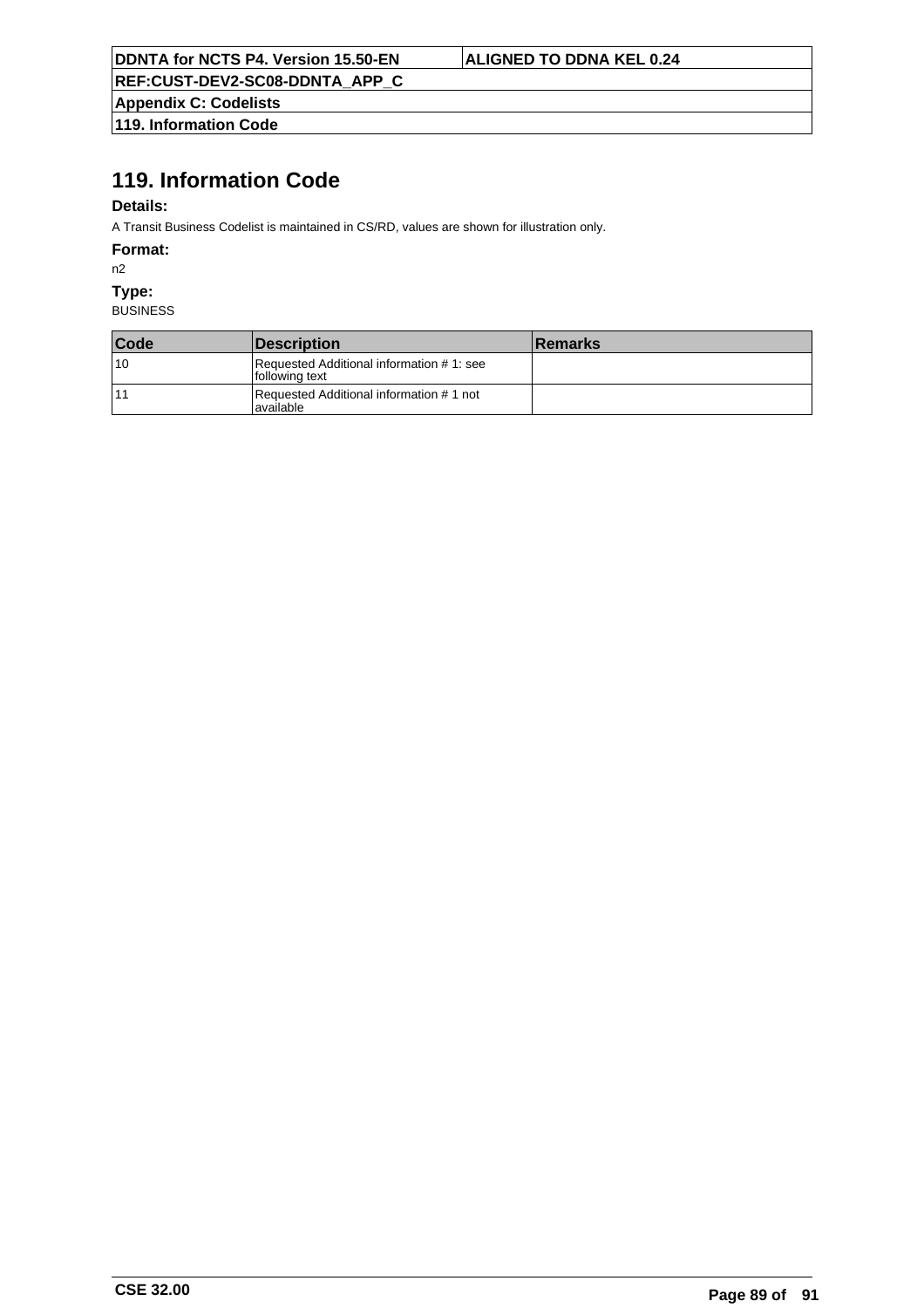**Appendix C: Codelists 136. Custom System**

# **136. Custom System**

## **Details:**

Custom System applicable domain

### **Format:**

n..2

**Type:**

| Code | Description  | Remarks |
|------|--------------|---------|
|      | <b>INCTS</b> |         |
| 2    | <b>ECS</b>   |         |
| 13   | <b>ICS</b>   |         |
| 4    | EOS          |         |